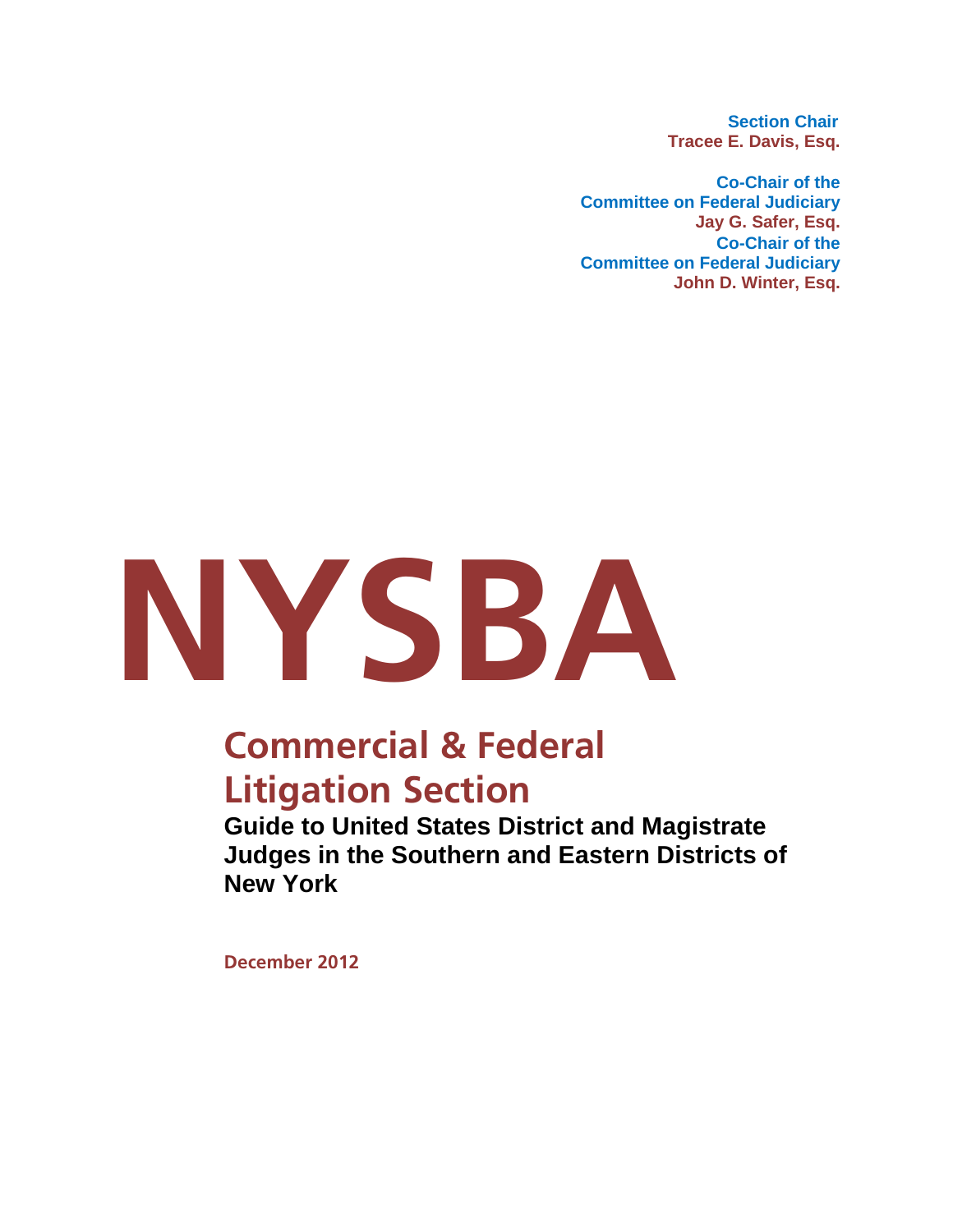**Copyright ©2012 All Rights Reserved New York State Bar Association**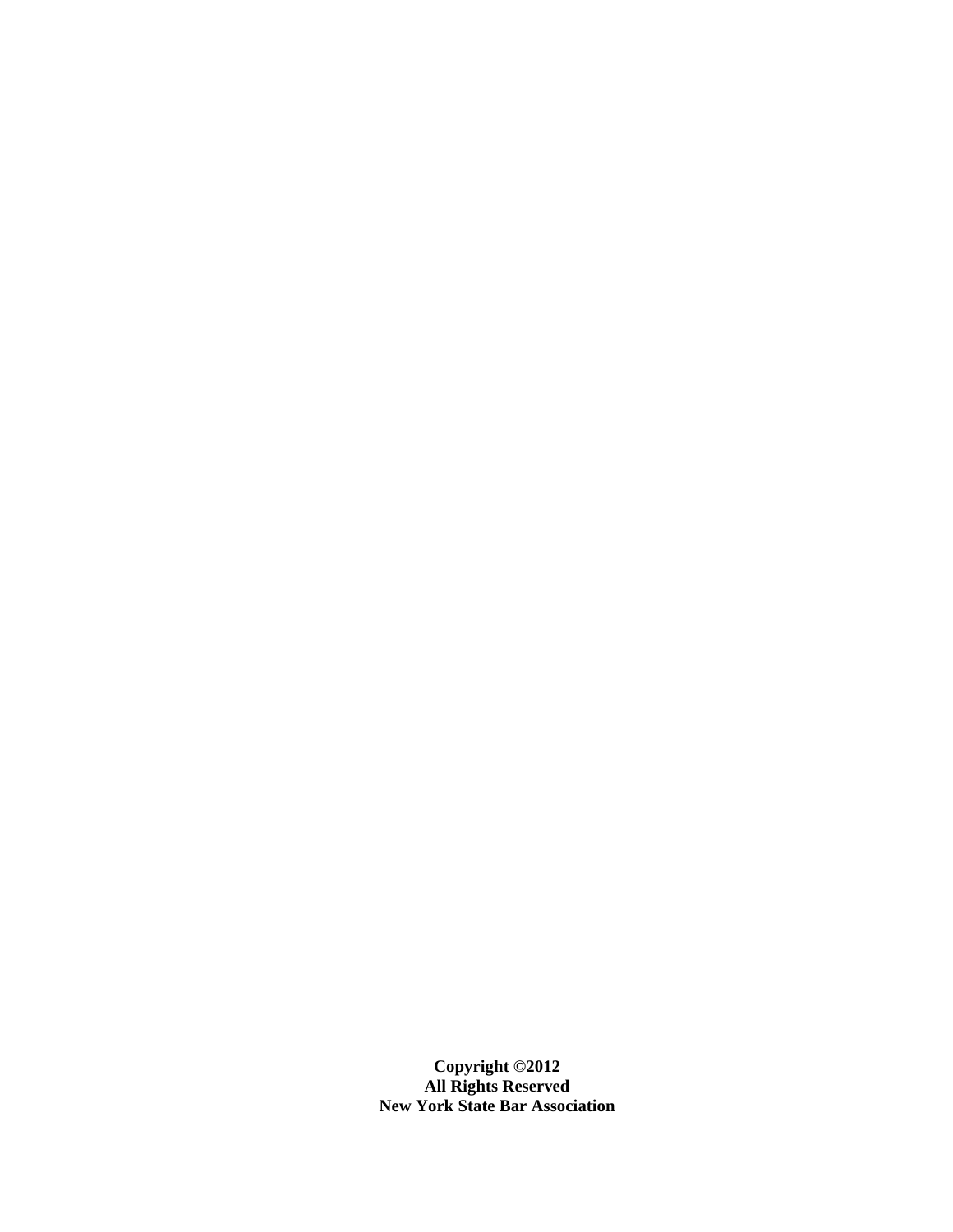## **TABLE OF CONTENTS**

| Comment On The Individual Practices Of The Judges Of The Southern And Eastern Districts  1 |    |
|--------------------------------------------------------------------------------------------|----|
|                                                                                            | 6  |
|                                                                                            | 28 |
|                                                                                            | 45 |
|                                                                                            | 54 |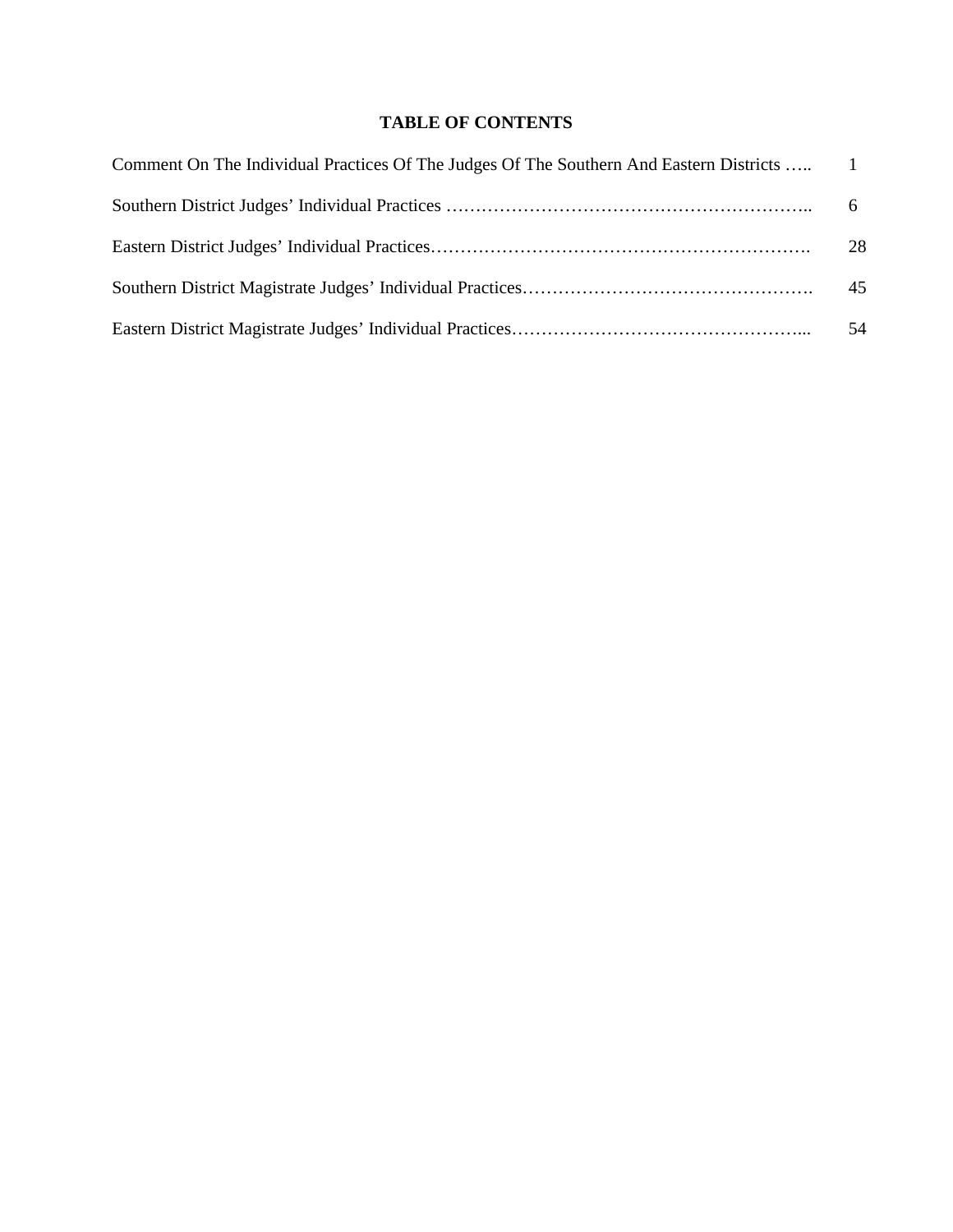## **COMMENT ON THE INDIVIDUAL PRACTICES OF THE JUDGES OF THE SOUTHERN AND EASTERN DISTRICTS**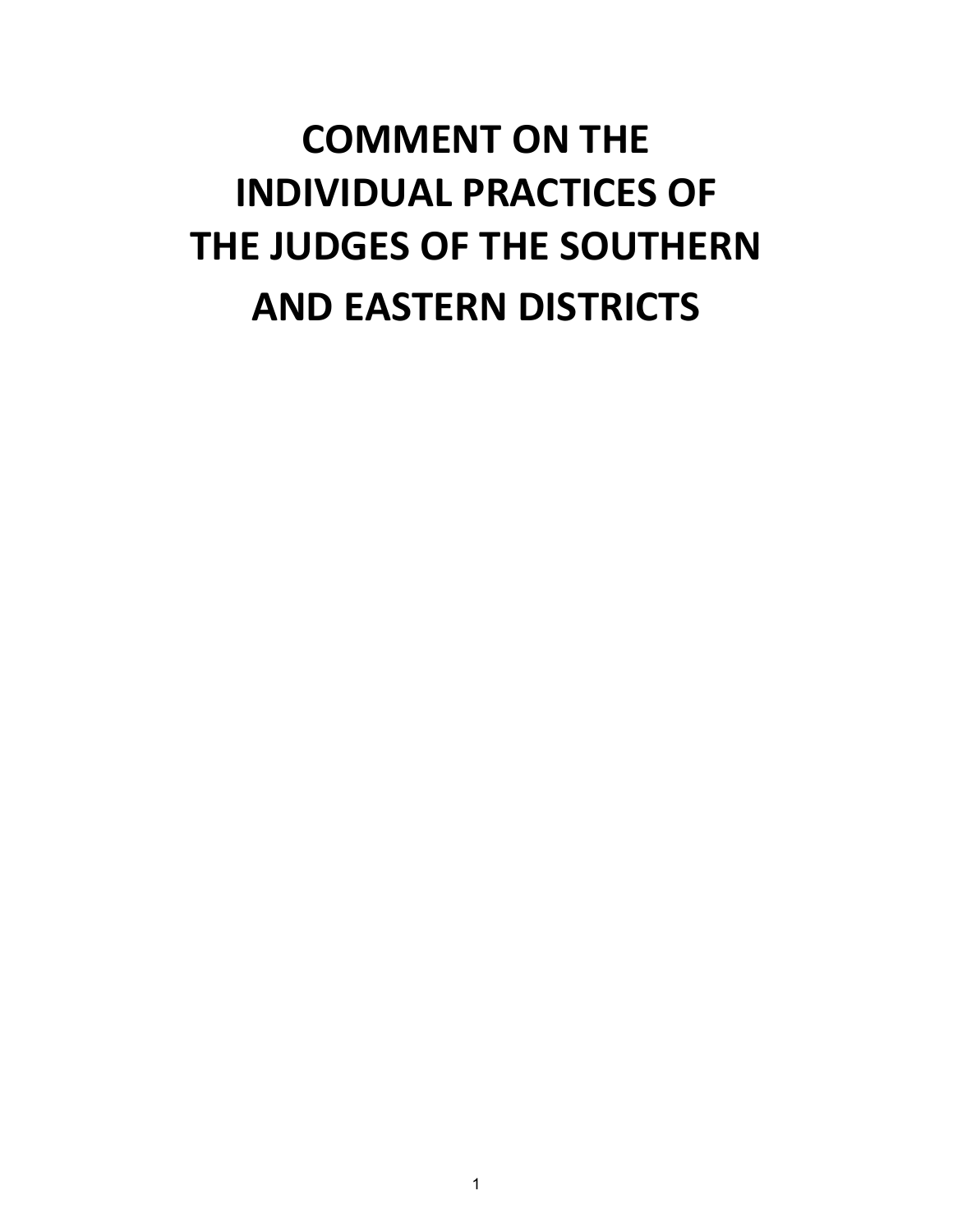## **COMMENT ON THE INDIVIDUAL PRACTICES OF THE JUDGES OF THE SOUTHERN AND EASTERN DISTRICTS**

Rule 83(b) of the Federal Rules of Civil Procedure provides that with respect to

"Judge's Directives" or "Individual Practices":

A judge may regulate practice in any manner consistent with federal law, rules adopted under 28 U.S.C. §§ 2072 and 2075, and the district's local rules. No sanction or other disadvantage may be imposed for noncompliance with any requirement not in federal law, federal rules, or the local district rules unless the alleged violator has been furnished in the particular case with actual notice of the requirement.<sup>[1](#page-4-0)</sup>

There are currently forty-five active and senior judges and fifteen full-time magistrate judges in the Southern District and twenty-six active and senior district judges and sixteen full-time magistrate judges in the Eastern District, and all of them have their own individual rules of practice.

Consistent with the prerogatives and latitudes of federal judges, there is significant variation in the Individual Practices of the judges in the Southern and Eastern Districts. For the most part, the Individual Practices can be grouped into four categories: (a) communications with Chambers; (b) pleadings and motions; (c) pretrial procedures; and (d) civil trial practices. Charts outlining and annotating the Individual Practices of the Southern and Eastern Districts' judges and magistrate judges as of November 2012 are attached to this Comment.

Five years since these charts were first compiled, there has been a shift toward district court judges preferring electronic communication both for correspondence to Chambers and for the format of certain submissions sent to the court prior to trial. In addition, five years ago, this comment noted that a large majority of the judges of the Southern District had nearly

<span id="page-4-0"></span> $<sup>1</sup>$  See FED. R. CIV. P. 83(b).</sup>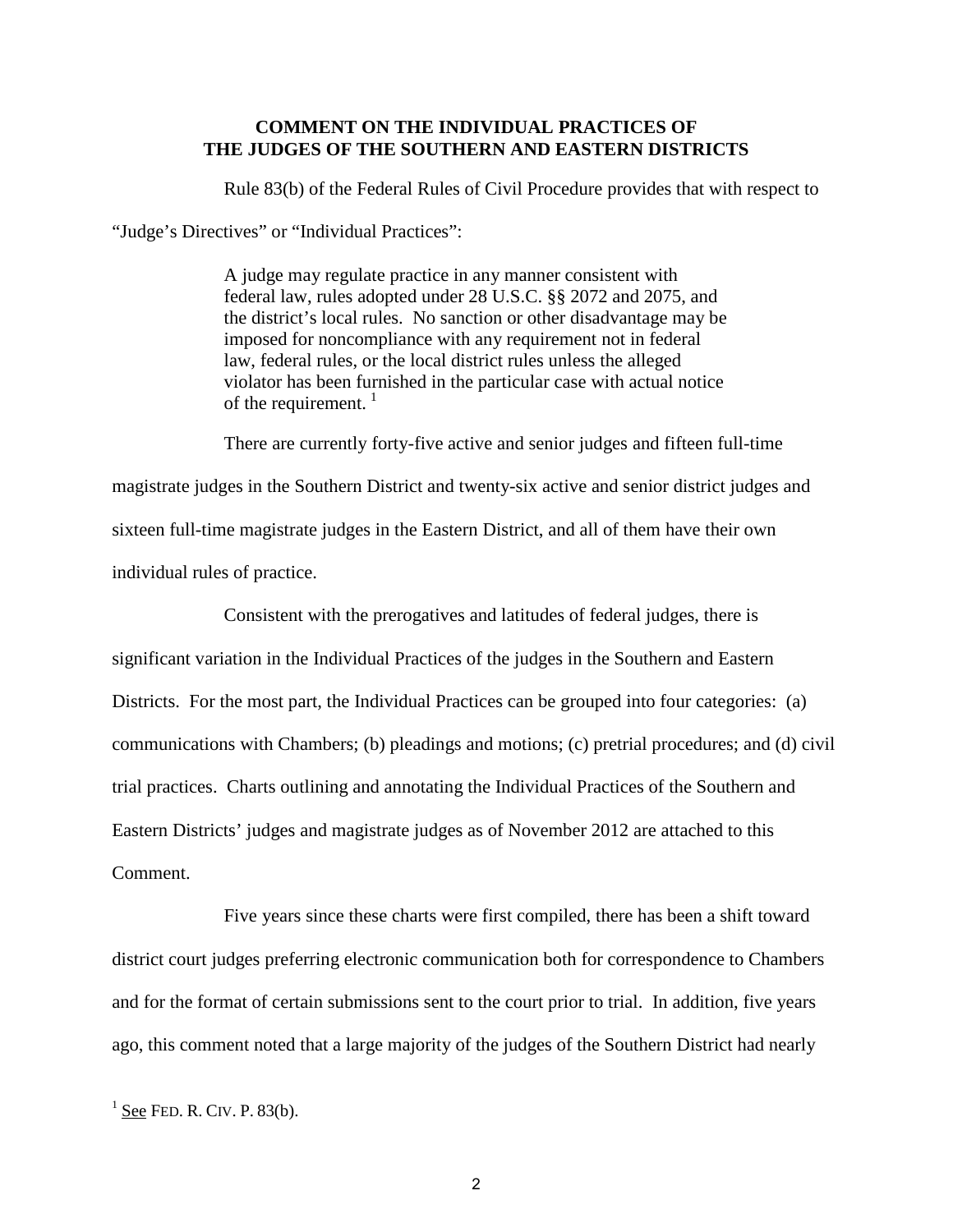identical practices with respect to the length of memoranda of law and the content of proposed pretrial orders. While these areas remain relatively uniform, there is now increased diversity in the way individual judges handle various motions. In addition, it is worth noting that Eastern District judges' Individual Practices are substantially more uniform than those of judges in the Southern District, despite the fact that both districts adhere to the same set of Local Rules.

Because civil rules in federal court should promote "the just, speedy and

inexpensive determination of every action,"<sup>[2](#page-5-0)</sup> compliance with Individual Practices on procedural

or substantive issues should make adherence to the requirements of the Federal Rules of Civil

Procedure easier.<sup>[3](#page-5-1)</sup> Thus, the Bar could benefit from Individual Practice being consistent with

the Federal Rules and the Southern and Eastern District's joint Local Rules.<sup>[4](#page-5-2)</sup>

[T]he amendment to this rule disapproves imposing any sanction or other disadvantage on a person for noncompliance with such an internal directive…. There should be no adverse consequence to a party or attorney for violating special requirements relating to practice before a particular court unless the party or attorney has actual notice of those requirements. Furnishing litigants with a copy outlining the judge's practices – or attaching instructions to a notice setting a case for conference or trial – would suffice to give actual notice, as would an order in a case specifically adopting by reference a judge's standing order and indicating how copies can be obtained.

<span id="page-5-2"></span>FED. R. CIV. P. 83 advisory committee's note. While litigation associated with a party being sanctioned for noncompliance with a judge's Individual Practices has not been extensive, the Second Circuit has made it clear that sanctions cannot be imposed for noncompliance with an Individual Practice unless the alleged violator previously was furnished with actual notice of the requirement. See Amnesty America v. Town of West Hartford, 288 F.3d 467, 471 (2d Cir. 2002) ("To the extent that district courts in this Circuit have held otherwise, see Murungi v. United States Dep't of Veterans Affairs, 136 F. Supp. 2d 154, 157 n.2 (W.D.N.Y. 2001), we now clarify that under FED. R. CIV. P. 83(b), actual notice or the existence of a local rule providing notice is a precondition to the imposition of a sanction for failing to comply with a citation requirement."). Moreover, the Second Circuit has made clear that an Individual Practice cannot impose requirements not found in federal law or the Federal Rules. See Id. ("While district courts have considerable latitude in fashioning rules that will assist them in determining whether summary judgment is appropriate, they may not impose sanctions on litigants 'for noncompliance with any requirement not in federal law, federal rules, or the local district rules unless the alleged violator has been furnished in the

<span id="page-5-0"></span> $2$  See FED. R. CIV. P. 1.

<span id="page-5-1"></span> $\frac{3}{3}$  See Camacho v. City of Yonkers, 236 F.3d at 112, 113 (2d Cir. 2000) ("[W]e respectfully request that the district courts examine court rules and individual judges' rules and consider revising those that serve as a snare for the unwary litigant."); Fruit of the Loom, Inc. v. American Marketing Enterprise, Inc., 192 F.3d 73, 74 (2d Cir. 1999) ("We write to remind the bar that individual practice rules of a district judge must be read in conjunction with the Federal Rules of Civil Procedure and the Federal Rules and their jurisdictional filing dates supersede any seemingly contrary district court practice rule."). Commentary associated with an amendment to Rule 83(b) in 1995 noted: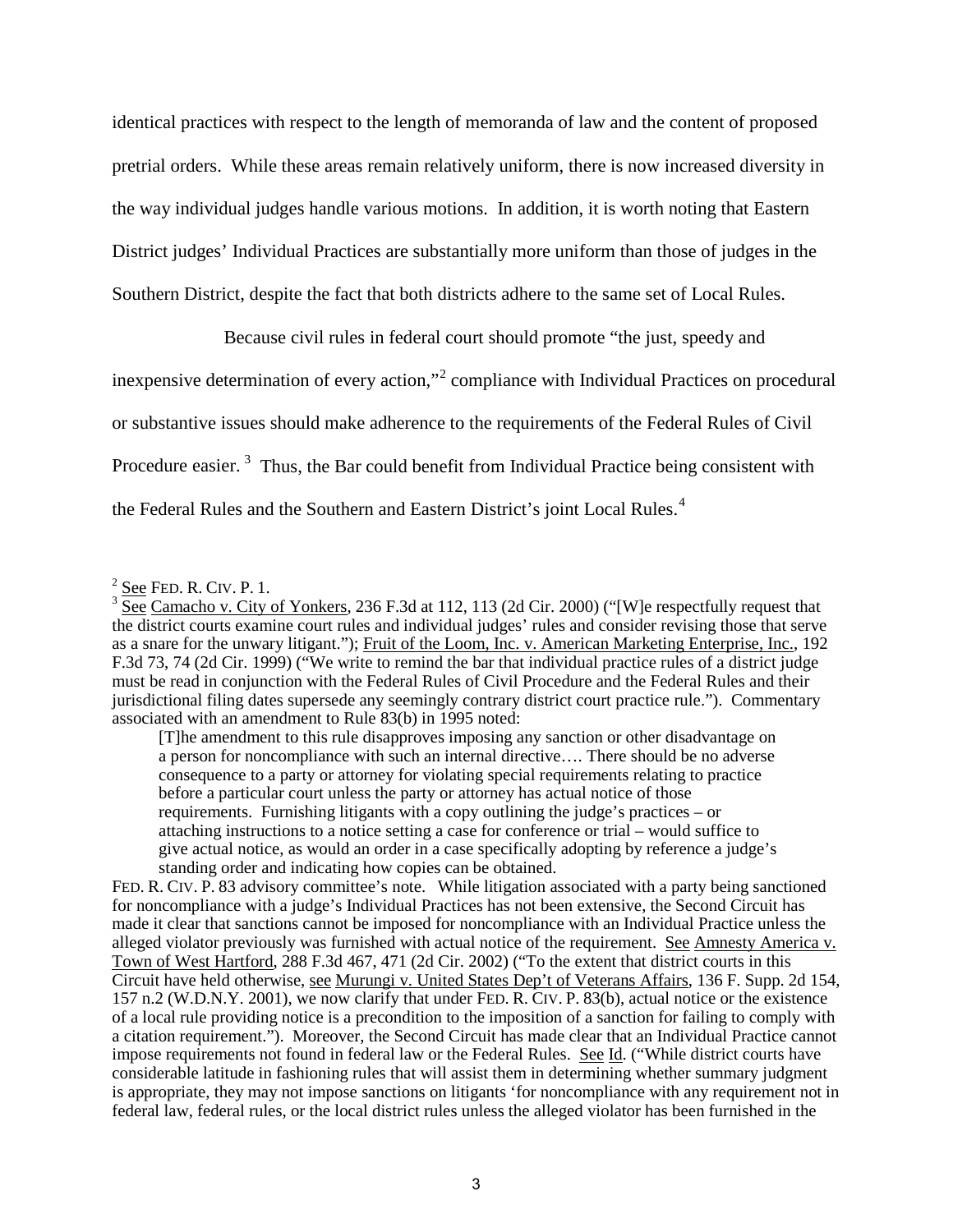Although there is no "public comment" requirement found in Rule 83(b), more uniformity among the Individual Practices of Southern and Eastern District judges and magistrate judges would be welcomed by the Bar. With respect to summary judgment motions, a Local Rule addresses the format of the Rule  $56.1$  $56.1$  statement.<sup>5</sup> Some judges have Individual Practices that also address the format of the Rule 56.1 statement. As the Committee noted in 2007, one Individual Practice that could be considered as an addition to the existing Local Rule or a uniform Individual Rule is:

> The Local Rule  $56.1(a)(2)$  Statement by the party opposing summary judgment shall set forth verbatim the text of each paragraph of the Local Rule  $56.1(a)(1)$  Statement immediately preceding its response thereto.

Such a requirement would make it easier for parties, as well as the Court, to determine whether triable issues of fact are in dispute.

In addition, since the original version of this chart was compiled, several Southern

District judges have added Individual Practices relating to actions that must be taken prior to

filing a motion to dismiss a complaint. Many judges now require litigants to exchange

communication with the goal of resolving the issue that would form the basis of the motion to

dismiss without filing and deciding a formal motion. However, there are procedural and

substantive variations in the requirements, and many judges still do not require any pre-motion

procedure. Parties and Courts may benefit from a Local Rule or uniform Individual Practice

<span id="page-6-0"></span> $5$  See S.D.N.Y. R. 56.1

particular case with actual notice of the requirement.'") (emphasis in original) (citing FED. R. CIV. P.  $83(b)$ ).

 $4 \text{ See }$  Fruit of the Loom, 192 F.3d at 75 ("District court judges are bound by the Federal Rules of Civil Procedure and may not apply their individual practice rules in a manner that is inconsistent with the Federal Rules."); <u>see also Camacho</u>, 236 F.3d at 117 (2d Cir. 2000) (dismissing defendant's appeal, the Second Circuit stated, "We do so with the hope, however, that this result can be avoided in the future if litigants rely on the Federal Rules of Appellate Procedure and the Federal Rules of Civil Procedure when they calculate the time for taking an appeal and the district courts modify local and individual rules, so they do not lead the unwitting to believe that they have preserved a right to appeal when in fact they have not.").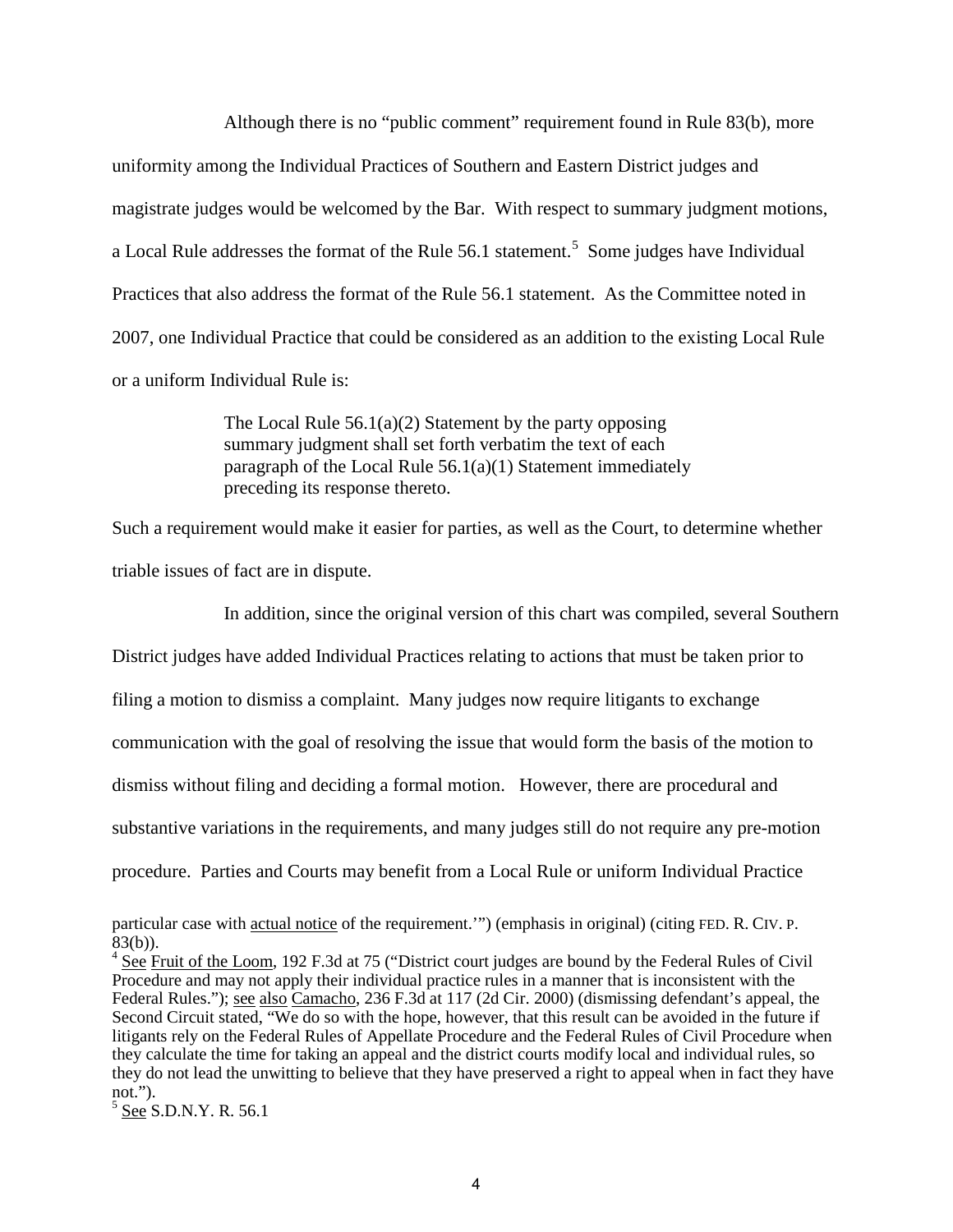addressing steps required prior to filing a motion to dismiss because such procedures might reduce the number of pending motions on courts' dockets while helping parties avoid lengthy motion practice.

In sum, the Individual Practices of Southern and Eastern District judges are still fairly uniform, but there is greater diversity in their preferences now than there was in 2007. The Committee hopes that the attached charts provide helpful guidance and that they may be useful in promoting further uniformity. In addition, the Committee hopes that its suggestions regarding Rule 56.1 Statements and Motions to Dismiss are helpful to both the bench and the bar.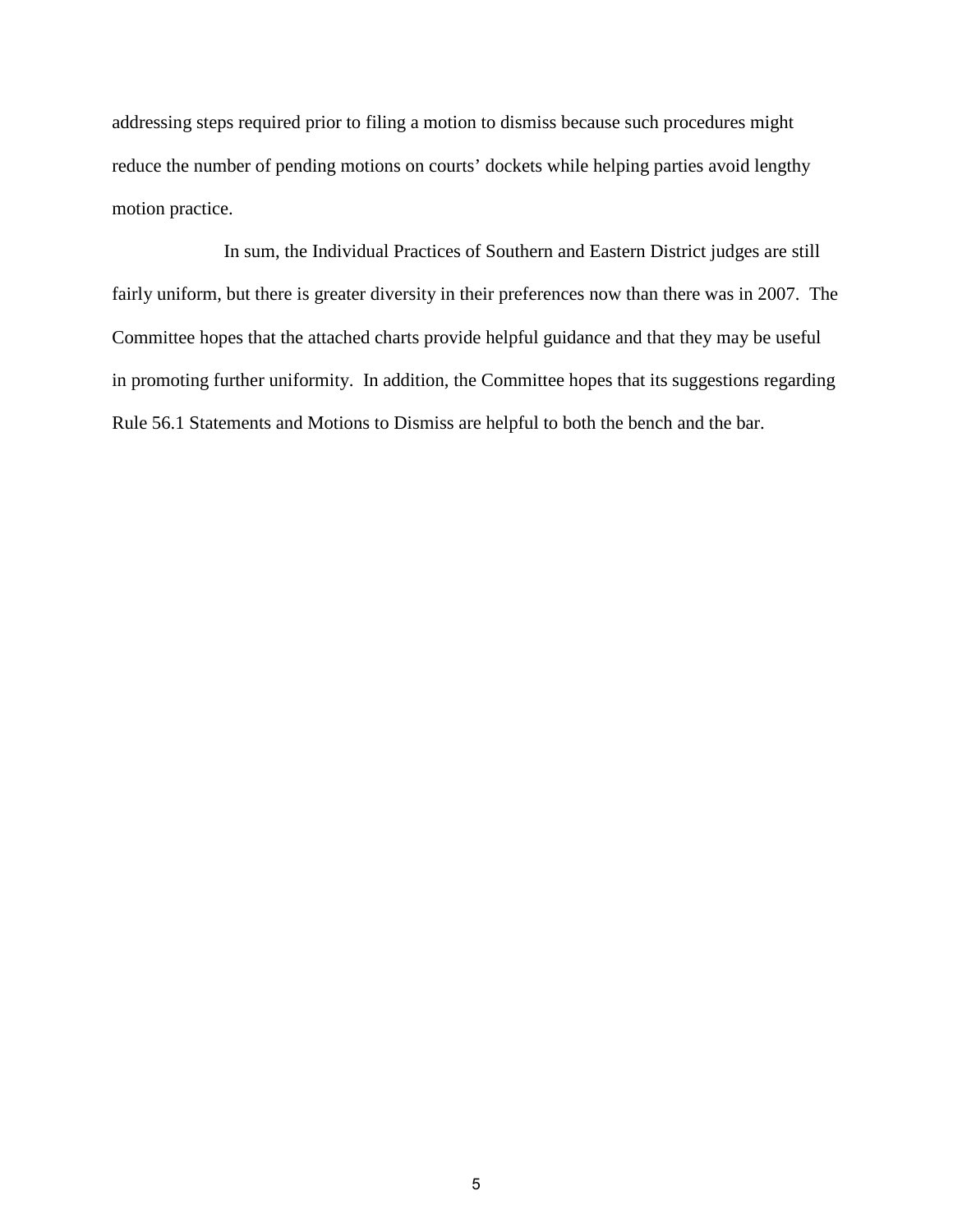# **SOUTHERN DISTRICT JUDGES' INDIVIDUAL PRACTICES**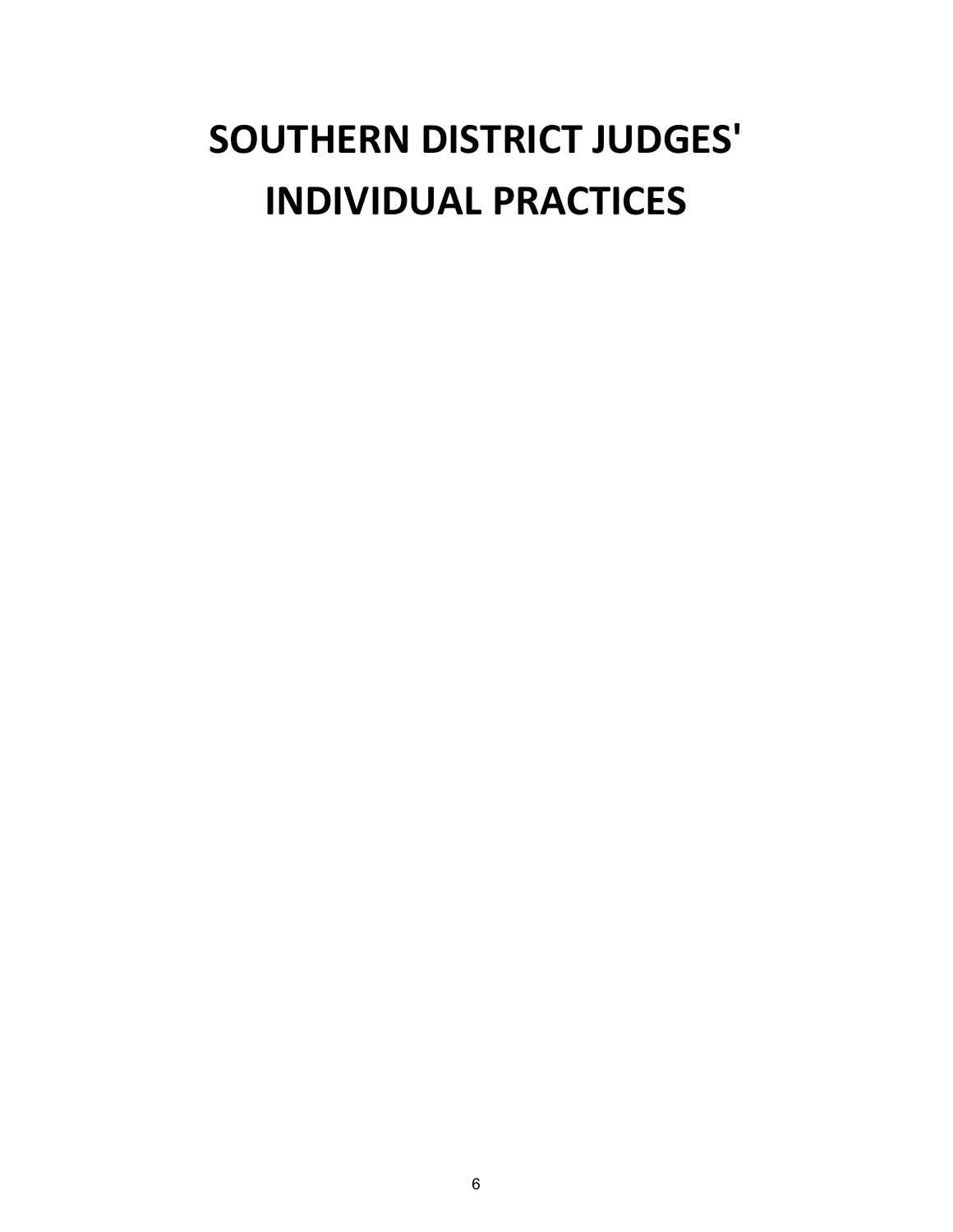## SOUTHERN DISTRICT JUDGES' INDIVIDUAL PRACTICES

## **Contents**

|  | A.              |  |
|--|-----------------|--|
|  | B.              |  |
|  | $\mathcal{C}$ . |  |
|  | D.              |  |
|  |                 |  |
|  | A.              |  |
|  | <b>B.</b>       |  |
|  | $\mathsf{C}$ .  |  |
|  | D.              |  |
|  | Е.              |  |
|  | F.              |  |
|  | G.              |  |
|  | H.              |  |
|  | Ι.              |  |
|  | J.              |  |
|  | Κ.              |  |
|  | L.              |  |
|  | M.              |  |
|  |                 |  |
|  | A.              |  |
|  | B.              |  |
|  | $\mathcal{C}$ . |  |
|  | D.              |  |
|  | Ε.              |  |
|  | F.              |  |
|  |                 |  |
|  | A.              |  |
|  | <b>B.</b>       |  |
|  | C.              |  |
|  | D.              |  |
|  | Е.              |  |
|  | F.              |  |
|  | G.              |  |
|  | H.              |  |
|  |                 |  |
|  | A.              |  |
|  | <b>B.</b>       |  |
|  |                 |  |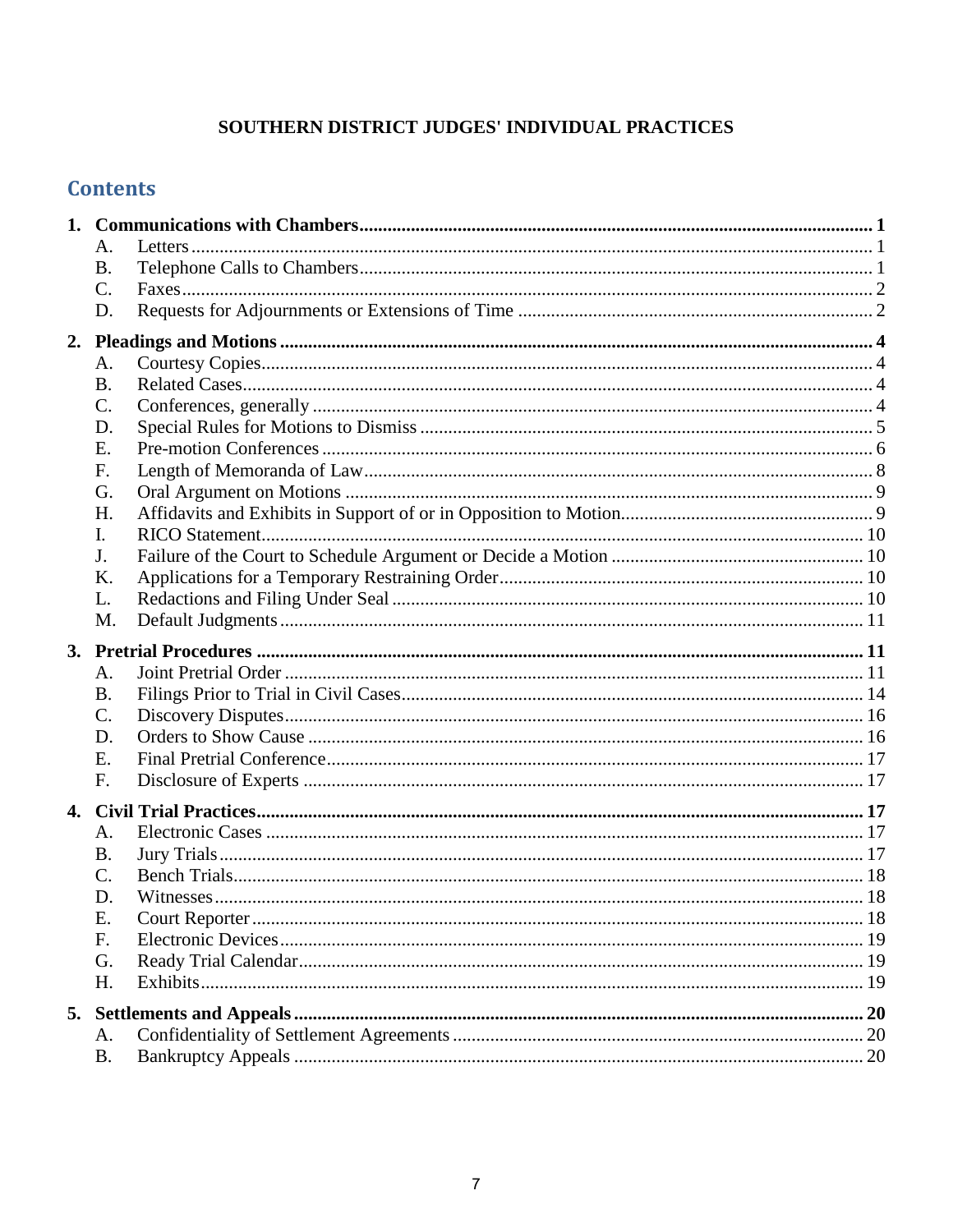## **SOUTHERN DISTRICT JUDGES' INDIVIDUAL PRACTICES<sup>1</sup>**

## **1. Communications with Chambers**

#### A. Letters

- i. Letters to chambers simultaneously delivered to all counsel. **(40)** *(Abrams, Baer, Batts, Berman, Briccetti, Buchwald, Castel, Cedarbaum, Cote, Crotty, Daniels, Duffy, Engelmayer, Furman, Gardephe, Griesa, Haight, Hellerstein, Jones, Karas, Keenan, Koeltl, Kram, Marrero, McKenna, McMahon, Oetken, Patterson, Pauley, Preska, Ramos, Sand, Scheindlin, Seibel, Stanton, Stein, Sullivan, Swain, Sweet, Wood)*
	- a. Letters should be sent via e-mail as a PDF attachment. **(8)** *(Abrams, Carter, Cote, Crotty, Engelmayer, Furman, Nathan, Sullivan)*
	- b. Follow with hard copy if exhibits/attachments exceed 10 pages. **(1)** *(Cote)*
- ii. Letters not to be filed via ECF. **(16)** *(Baer, Batts, Carter, Castel, Cote, Crotty, Engelmayer, Gardephe, Karas, Marrero, Oetken, Preska, Ramos, Sand, Scheindlin, Seibel)*
- iii. Letters between counsel not to be sent to Court. **(39)** *(Abrams, Baer, Batts, Berman, Briccetti, Buchwald, Carter, Cote, Crotty, Daniels, Duffy, Engelmayer, Furman, Gardephe, Griesa, Haight, Hellerstein, Jones, Kaplan, Karas, Keenan, Koeltl, Marrero, McKenna, McMahon, Nathan, Patterson, Pauley, Preska, Rakoff, Ramos, Sand, Seibel, Stanton, Stein, Sullivan, Swain, Sweet, Wood)*
- iv. Letters to court strictly forbidden. **(1)** *(Rakoff)*
	- a. …except for scheduling matters and routine discovery disputes. **(1)** *(Forrest)*

## B. Telephone Calls to Chambers

- i. Permitted. **(10)** *(Baer, Griesa, Hellerstein, Kram, McKenna, Patterson, Preska, Rakoff, Stanton, Sweet)*
- ii. Permitted only in emergency situation requiring immediate attention. **(35)** *(Abrams, Batts, Berman, Briccetti, Buchwald, Carter, Castel, Cedarbaum, Cote, Crotty, Daniels, Duffy, Engelmayer, Forrest, Furman, Gardephe, Haight, Jones, Kaplan, Karas, Keenan, Koetl, Marrero, McMahon, Nathan, Oetken, Pauley, Ramos, Sand, Scheindlin, Seibel, Stein, Sullivan, Swain, Wood)*

<sup>1</sup> This summary of the Southern District Judges' Individual Practices is current as of November 2012. The compilation set forth in this report is solely for analytical purposes and should not be relied upon as an authoritative source of the content of any Judge's Individual Practices. This summary addresses selected individual practices to highlight and compare among the Judges. It does not reference every Individual Practice of each of the Judges. It also does not compare the differences among the Judges on every subject contained in each Judge's Individual Practices. For example, this summary does not reflect every Individual Practice or differences among the Judge's Individual Practice on jury selection, conduct of bench trials or how certain types of specific motions are handled.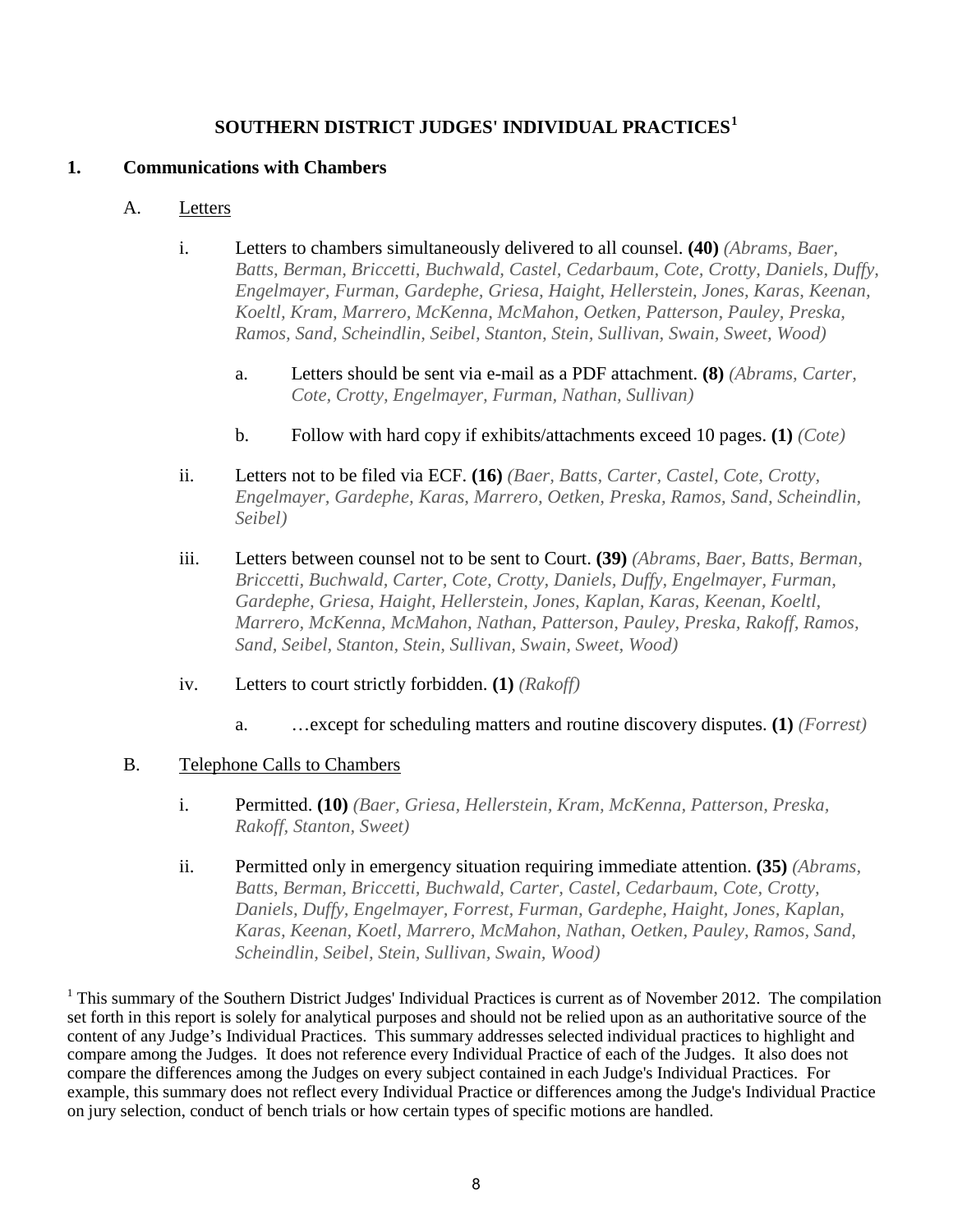- iii. Not permitted. **(1)** *(Carter)*
- iv. Must have counsel for both sides on the line. **(2)** *(Berman, Rakoff)*

#### <span id="page-11-1"></span><span id="page-11-0"></span>C. Faxes

- i. To chambers, not permitted. **(9)** *(Berman, Cedarbaum, Cote, Duffy, Griesa, Keenan, McKenna, Sand, Stanton)*
- ii. To chambers, permitted only if copies sent to all counsel. **(20)** *(Baer, Briccetti, Buchwald, Castel, Crotty, Daniels, Gardephe, Jones, Koeltl, Marrero, McMahon, Oetken, Patterson, Preska, Ramos, Seibel, Stein, Swain, Sweet, Wood)* 
	- a. … and are encouraged. **(3)** *(Briccetti, McMahon, Ramos)*
	- b. ... and should not also be mailed or delivered to chambers. **(12)** *(Briccetti, Buchwald, Castel, Crotty, Gardephe, McMahon, Oetken, Patterson, Preska, Ramos, Seibel, Swain)*
- iii. To chambers, permitted only if authorized by Court. **(12)** *(Abrams, Batts, Carter, Engelmayer, Forrest, Furman, Haight, Kaplan, Kram, Nathan, Pauley, Sullivan)*
- iv. To chambers, permitted only for urgent matters. **(3)** *(Hellerstein, Karas,Sullivan)*

#### **Fax limit, without prior authorization**

- i. Three pages. **(2)** *(Preska, Scheindlin)*
- ii. Five pages. **(10)** *(Briccetti, Castel, Daniels, Hellerstein, Marrero, Patterson, Ramos, Seibel, Stein, Swain)*
- <span id="page-11-2"></span>iii. Ten pages. **(6)** *(Baer, Buchwald, Crotty, Gardephe, Oetken, Sweet)*
- iv. Twenty pages. **(2)** *(Koeltl, Wood)*
- v. Fifty pages. **(1)** *(McMahon)*

#### D. Requests for Adjournments or Extensions of Time

- i. Must be made at least 48 hours prior to scheduled appearance. **(42)** *(Abrams, Baer, Berman, Briccetti, Buchwald, Carter, Castel, Cedarbaum, Cote, Crotty, Daniels, Duffy, Engelmayer, Forrest, Furman, Gardephe, Griesa, Haight, Hellerstein, Jones, Kaplan, Keenan, Koeltl, Kram, Marrero, McKenna, McMahon, Nathan, Oetken, Patterson, Pauley, Preska, Ramos, Sand, Scheindlin, Seibel, Stanton, Stein, Sullivan, Swain, Sweet, Wood)*
	- a. … 5 days prior. **(1)** *(Karas)*
	- b. … and are not favored. **(2)** *(Carter, McMahon)*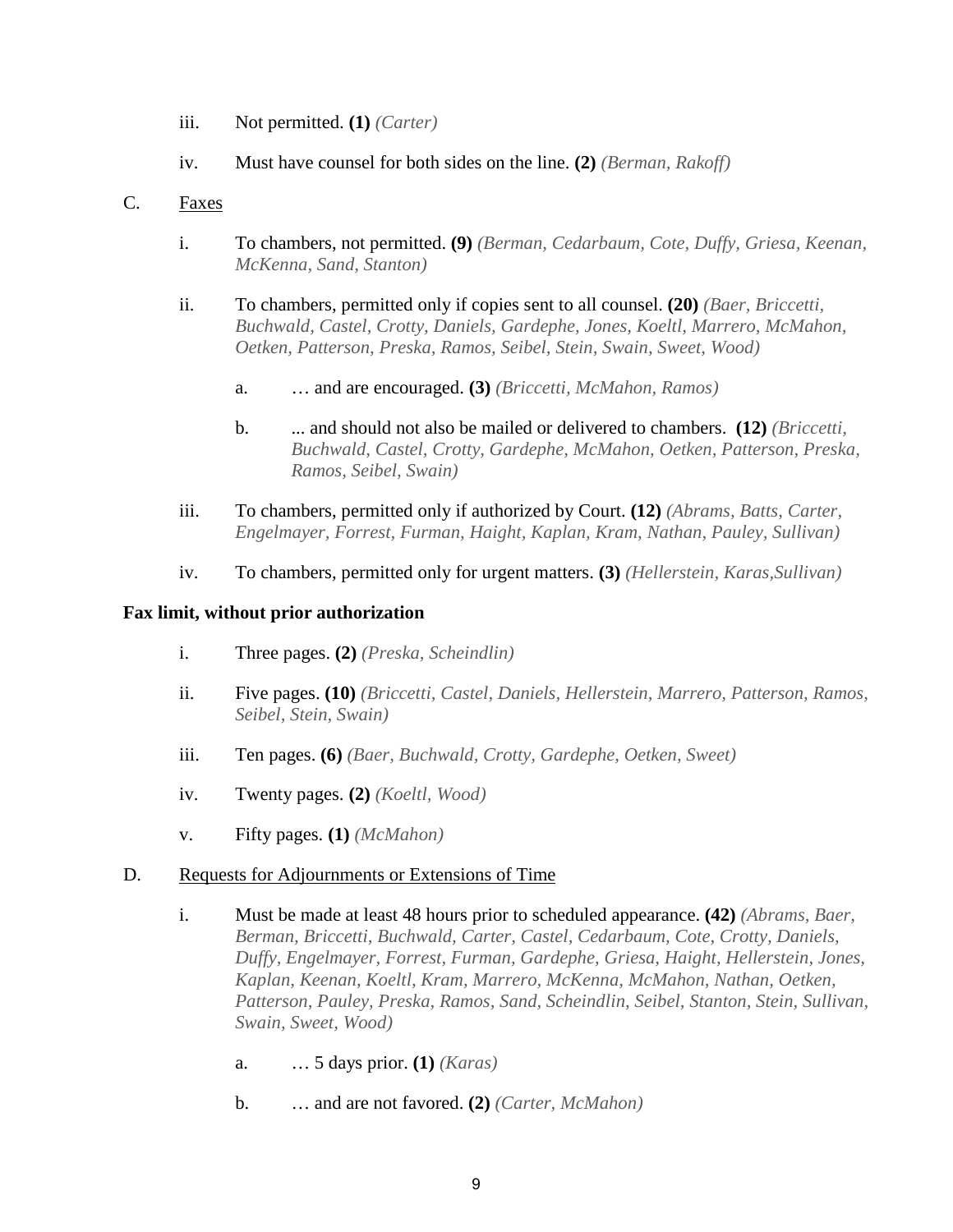c. … prior to making request, counsel must call deputy Clerk to request alternate date, then call all other parties to determine new date. Request for adjournment must state new date that is being requested. **(2)** *(Forrest, Gardephe)* 

## <span id="page-12-0"></span>**Must state:**

- ii. The original date. **(39)** *(Abrams, Batts, Berman, Briccetti, Buchwald, Carter, Castel, Cote, Crotty, Daniels, Duffy, Engelmayer, Forrest, Furman, Gardephe, Griesa, Haight, Hellerstein, Jones, Karas, Keenan, Koeltl, Kram, McKenna, McMahon, Nathan, Oetken, Patterson, Pauley, Preska, Ramos, Sand, Seibel, Stanton, Stein, Sullivan, Swain, Sweet, Wood)*
- iii. The number of previous requests for adjournment or extension. **(42)** *(Abrams, Batts, Berman, Briccetti, Buchwald, Carter, Castel, Cote, Crotty, Daniels, Duffy, Engelmayer, Forrest, Furman, Gardephe, Griesa, Haight, Hellerstein, Jones, Kaplan, Karas, Keenan, Koeltl, Kram, Marrero, McKenna, McMahon, Nathan, Oetken, Patterson, Pauley, Preska, Ramos, Sand, Scheindlin, Seibel, Stanton, Stein, Sullivan, Swain, Sweet, Wood)*
- iv. Whether prior requests were granted or denied. **(42)** *(Abrams, Batts, Berman, Briccetti, Buchwald, Carter, Castel, Cote, Crotty, Daniels, Duffy, Engelmayer, Forrest, Furman, Gardephe, Griesa, Haight, Hellerstein, Jones, Kaplan, Karas, Keenan, Koeltl, Kram, Marrero, McKenna, McMahon, Nathan, Oetken, Patterson, Pauley, Preska, Ramos, Sand, Scheindlin, Seibel, Stanton, Stein, Sullivan, Swain, Sweet, Wood)*
- v. Whether the adversary consents, and if not, reason for refusal. **(43)** *(Abrams, Baer, Batts, Berman, Briccetti, Buchwald, Carter, Castel, Cedarbaum, Cote, Crotty, Daniels, Duffy, Engelmayer, Forrest, Furman, Gardephe, Griesa, Haight, Hellerstein, Jones, Kaplan, Karas, Keenan, Koeltl, Marrero, McKenna, McMahon, Nathan, Oetken, Patterson, Pauley, Preska, Ramos, Sand, Scheindlin, Seibel, Stanton, Stein, Sullivan, Swain, Sweet, Wood)*
	- a. If adversary consents, counsel must jointly offer three alternative conference dates. **(2)** *(Crotty, Nathan)*
- <span id="page-12-1"></span>vi. The reason for the request. **(4)** *(Briccetti, Gardephe, Ramos, Seibel)*
- vii. Proposed revised scheduling order reflecting requested adjournment/extension. **(36)**  *(Berman, Briccetti, Buchwald, Castel, Cote, Crotty, Daniels, Duffy, Engelmayer, Forrest, Gardephe, Griesa, Haight, Jones, Karas, Keenan, Koeltl, Kram, Marrero, McKenna, McMahon, Nathan, Oetken, Patterson, Pauley, Preska, Ramos, Sand, Scheindlin, Seibel, Stanton, Stein, Sullivan, Swain, Sweet, Wood)*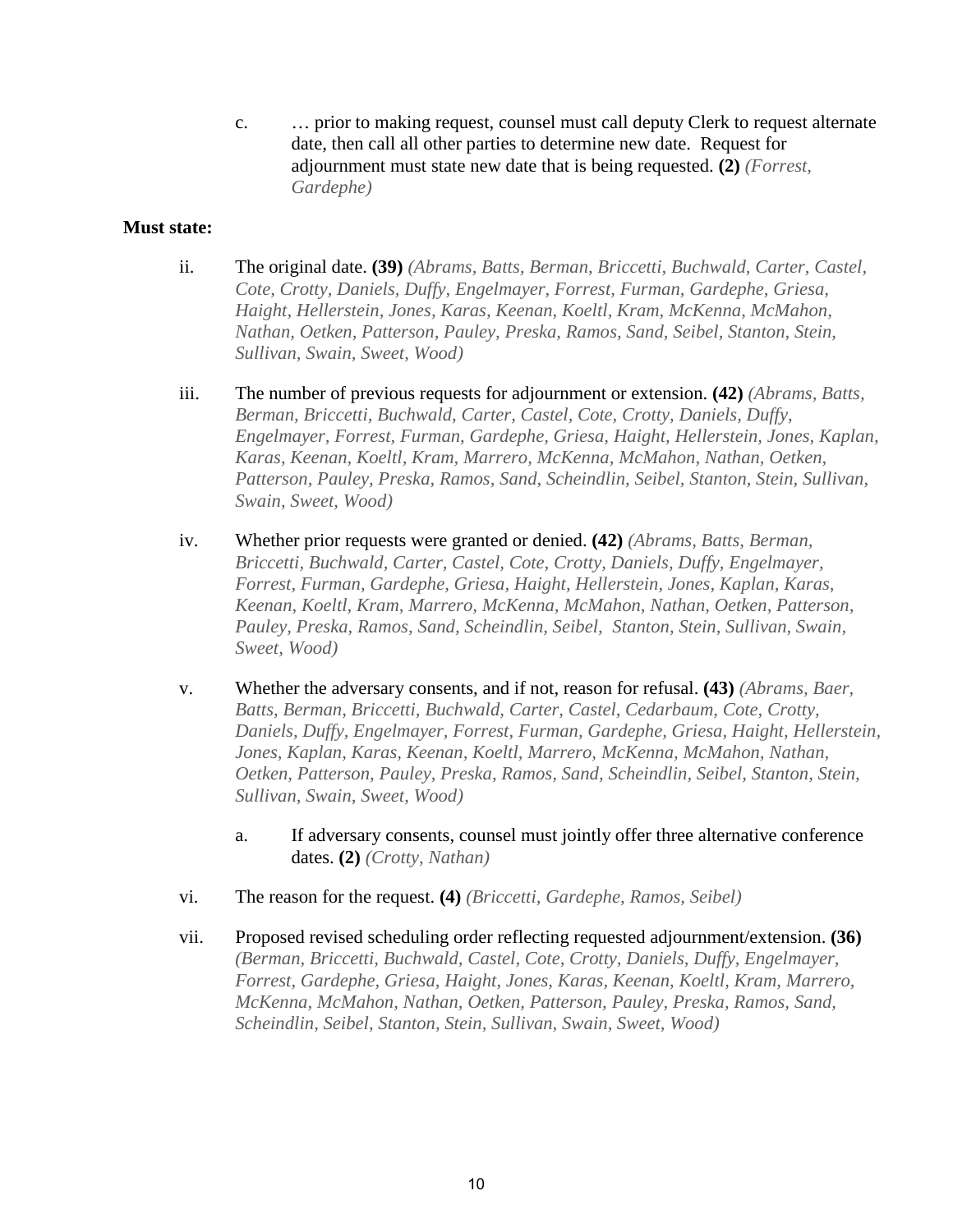## **2. Pleadings and Motions**

## A. Courtesy Copies

- i. Courtesy copies of pleadings must be sent to chambers at the same time they are filed. **(35)** *(Baer, Batts, Berman, Briccetti, Buchwald, Carter, Castel, Cedarbaum, Crotty, Daniels, Duffy, Griesa, Haight, Hellerstein, Jones, Karas, Keenan, Koeltl, Marrero, McKenna, McMahon, Patterson, Pauley, Preska, Rakoff, Ramos, Sand, Scheindlin, Seibel, Stanton, Stein, Sullivan, Swain, Sweet, Wood)*
	- a. … two courtesy copies. **(11)** *(Abrams, Batts, Cote, Crotty, Engelmayer, Forrest, Jones, Kaplan, Marrero, Nathan, Oetken)*
	- b. All courtesy copies should be 3-hole punched, tabbed, and placed in binders **(1)** *(Nathan)*
- ii. Courtesy copies of motions must be sent to chambers at the same time they are filed. **(31)** *(Batts, Berman, Briccetti, Buchwald, Carter, Castel, Cedarbaum, Crotty, Daniels, Duffy, Griesa, Haight, Hellerstein, Karas, Keenan, Marrero, McKenna, McMahon, Patterson, Pauley, Preska, Rakoff, Ramos, Sand, Scheindlin, Seibel, Stanton, Sullivan, Swain, Sweet, Wood)*
	- a. At the time reply is due (not when the motion is originally filed) **(9)** *(Abrams, Baer, Cote, Forrest, Furman, Gardephe, Jones, Koeltl, Stein)*
- iii. One courtesy copy of the joint pretrial order and all documents filed or served with the pre-trial order should be submitted to chambers on the date of filing or service. **(3)**  *(Carter, Gardephe, Oetken)* 
	- a. … Two courtesy copies of the joint pretrial order. **(5)** *(Abrams, Engelmayer, Forrest, Furman, Sullivan)*
- iv. All courtesy copies require a table of contents. **(1)** *(Hellerstein)*
- B. Related Cases
	- i. After an action has been accepted as related to a prior filing, all future court papers and correspondence must contain the docket number of the new filing, as well as the docket number of the case to which it is related (*e.g.*, 11 Civ. 1234 [rel. 10 Civ. 4321]) **(6)** *(Abrams, Carter, Forrest, Furman, Nathan, Sullivan)*
- C. Conferences, generally
	- i. The attorney who will serve as principal trial counsel must appear at all conferences with the Court. **(12)** *(Abrams, Carter, Cote, Engelmayer, Forrest, Furman, Hellerstein, Kaplan, Karas, Nathan, Pauley, Sullivan)*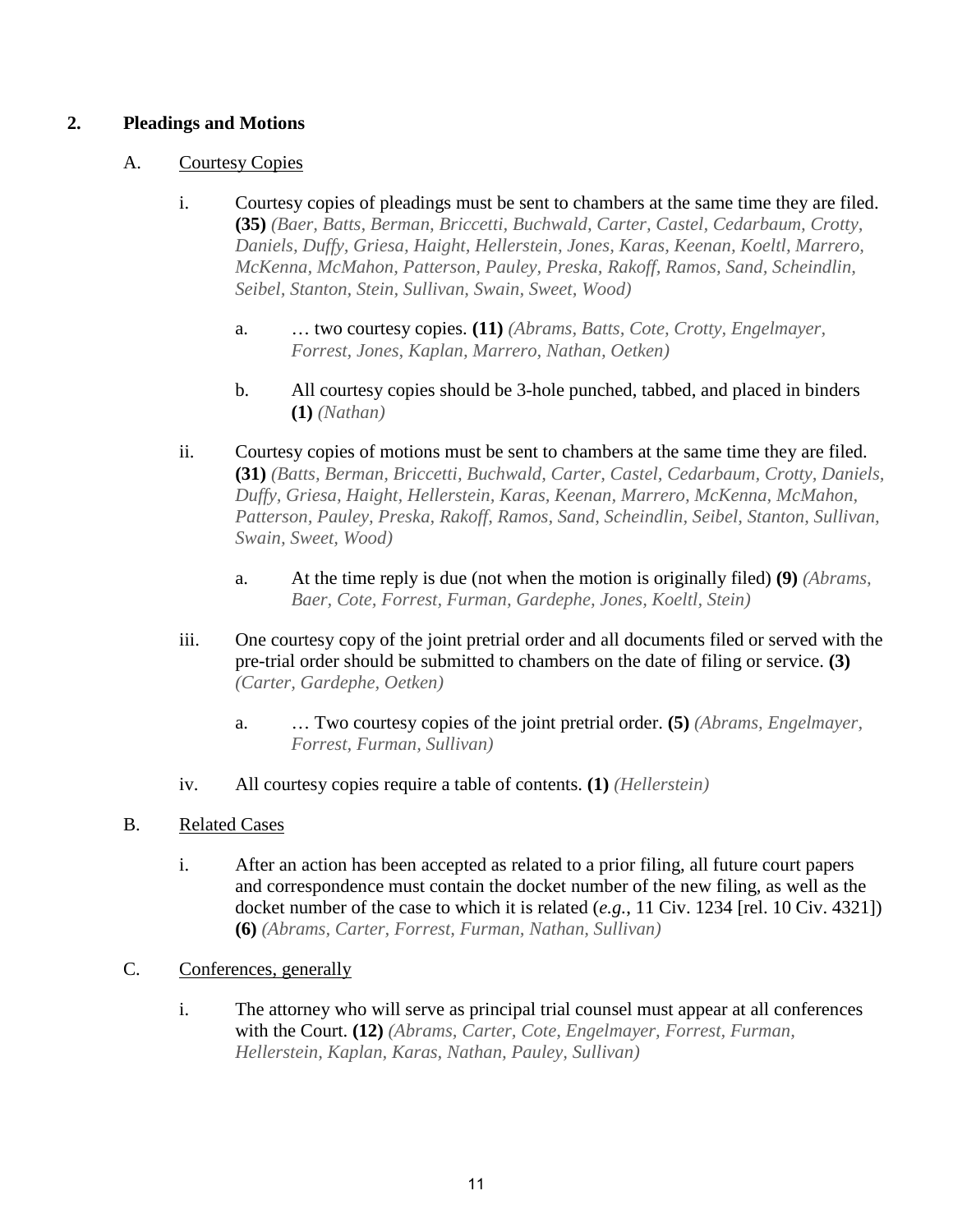- <span id="page-14-1"></span><span id="page-14-0"></span>ii. The Court will schedule a Fed. R. Civ. P. 16(c) initial conference two months after the filing of a complaint. At least three business days before the conference date, the parties must submit to Chambers: (1) a proposed Civil Case Management Plan and Scheduling Order; and (2) the appropriate number of courtesy copies of the pleadings (See Section 2.A above). **(6)** *(Carter, Engelmayer, Forrest, Furman, Gardephe, Scheindlin)*
	- a. …within three months. **(6)** *(Abrams, Cote, Nathan, Oetken, Pauley, Sullivan)*
	- b. …within four months. **(1)** *(Karas)*
	- c. … 45 days/6 weeks. **(2)** *(Marrero, Rakoff)*
	- d. In any case involving allegations of personal injury (physical, psychological, emotional or otherwise) the plaintiff is to provide defendant with all necessary medical authorizations prior to the initial pretrial conference. **(2)** *(Carter, Gardephe)*
	- e. If subject matter jurisdiction is based on diversity of citizenship, the party asserting such jurisdiction shall, prior to the Initial Pretrial Conference, submit a letter no longer than two pages explaining the basis for such jurisdiction. If any party is a corporation, the letter shall state both the place of incorporation and the principal place of business. If any party is a partnership, limited partnership, limited liability company, or trust, the letter shall state the citizenship of each of the entity's members, shareholders, partners, and/or trustees. **(5)** *(Cote, Engelmayer, Forrest, Nathan, Oetken)*

## D. Special Rules for Motions to Dismiss

- i. If a motion to dismiss is filed, the plaintiff may amend its pleading within twenty-one days. If it elects not to amend its pleading, no further opportunity to amend will be granted. If the plaintiff amends its pleading, the defendant must, within twenty-one days of such amendment: (1) file an answer; (2) file a new motion to dismiss; or (3) submit a letter to the Court, copying the plaintiff, stating that it relies on the previously filed motion to dismiss. **(2)** *(Engelmayer, Furman)*
- <span id="page-14-2"></span>ii. If a motion to dismiss is filed, the non-moving party must notify the Court and its adversary within ten days whether it intends to file an amended pleading and when it will do so or that it will rely on the pleading being attacked. If it elects not to amend its pleading, no further opportunity to amend will be granted. **(3)** *(Baer, Briccetti, Nathan)*
- <span id="page-14-3"></span>iii. Prior to filing a motion to dismiss, the defendant must send plaintiff a letter not exceeding three single-spaced pages with reasons or authorities for dismissal. Plaintiff must respond within seven calendar days indicating the amendments, if any, to be made to the complaint to address the identified deficiencies, or the reasons and controlling authority that support the pleadings as filed. The parties should not submit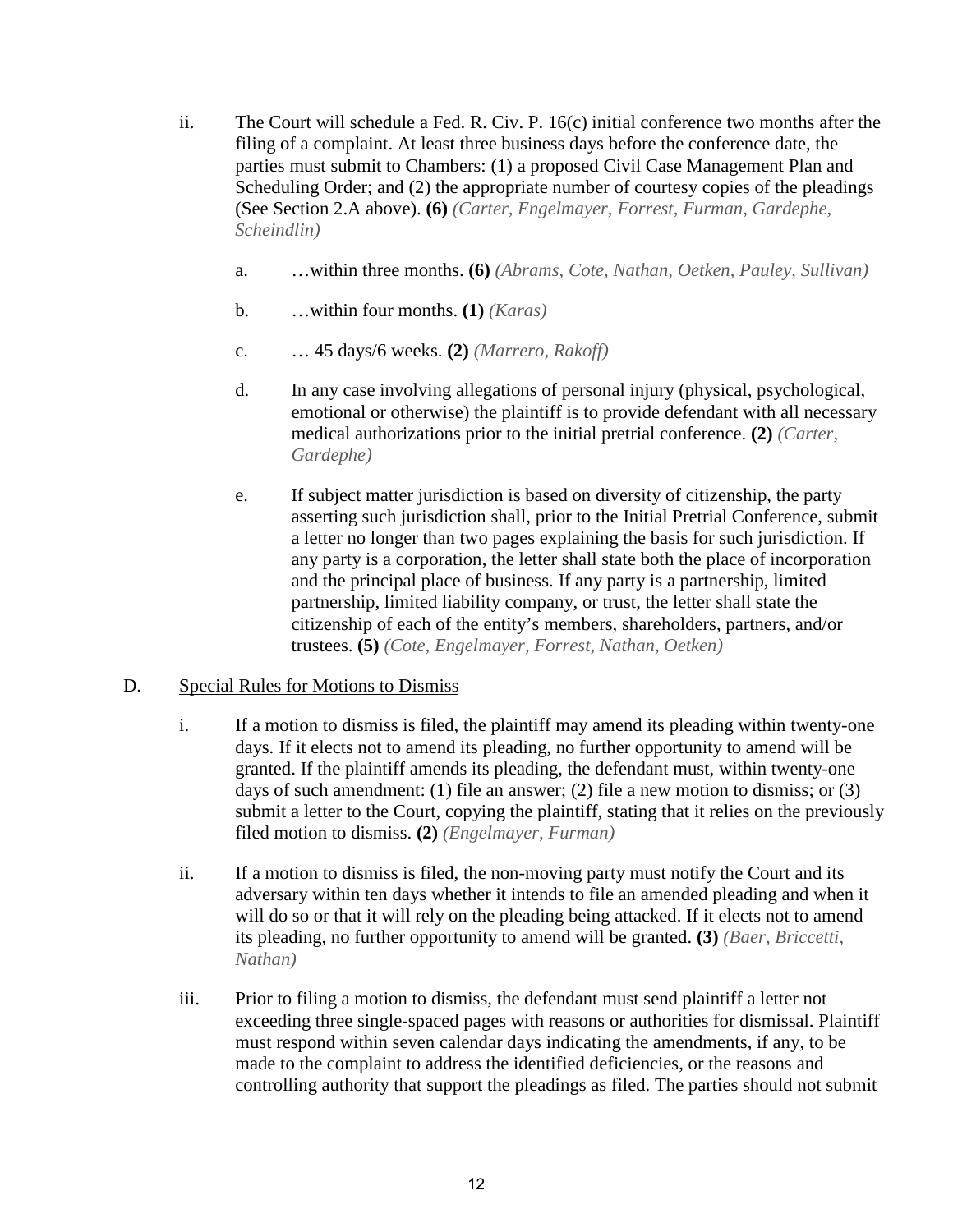copies of these letters to the Court, but a moving defendant must attest in its motion that it complied with this Rule. **(3)** *(Furman, Marrero, Schendlin)*

- iv. During a pre-motion conference to discuss a motion to dismiss, the non-moving party must advise the Court and its adversary whether it intends to file an amended pleading based on the pre-motion conference letter, and if so, when it will do so. If the party amends, the opposing party may then: (a) file an answer or (b) submit a letter stating that it still intends to file a motion to dismiss. **(1)** *(Carter)*
- v. Motions to Dismiss will be decided with prejudice where opposing party had opportunity to amend after receiving the moving party's pre-motion letter to request a pre-motion conference. **(1)** *(Berman)*

## E. Pre-motion Conferences

## **Required?**

- i. For discovery motions, follow Local Civil Rule 37.2. **(31)** *(Abrams, Batts, Briccetti, Buchwald, Carter, Castel, Cedarbaum, Daniels, Duffy, Engelmayer, Forrest, Furman, Gardephe, Griesa, Haight, Jones, Karas, Keenan, Koeltl, McKenna, Nathan, Oetken, Pauley, Preska, Ramos, Sand, Seibel, Stanton, Sullivan, Swain, Wood)*
	- a. … with specified modifications **(1)** *(Cote)*
- <span id="page-15-0"></span>ii. Pre-motion conferences not required for non-discovery motions. **(15)** *(Abrams, Baer, Cote, Daniels, Duffy, Forrest, Furman, Griesa, Haight, McKenna, McMahon, Nathan, Sand, Stein, Swain)*
	- a. ... and are not required for discovery motions either. **(6)** *(Hellerstein, Owen, Jones, Kaplan, Stein, Sweet)*
- iii. Telephonic conferences are encouraged to resolve matters *in lieu of actual motions*. **(1)** *(Rakoff)*
- iv. Conferences only required for…
	- a. summary judgment. **(5)** *(Briccetti, Engelmayer, Gardephe, Koeltl, Oetken)*
	- b. motions to amend. **(2)** *(Gardephe, Koeltl)*
	- c. motions for sanctions. **(1)** *(Gardephe)*
	- d. motions to transfer venue. **(1)** *(Gardephe)*
	- e. FRCP 12 motions. **(2)** *(Gardephe, Koeltl)*
	- f. FRCP 42 motions. **(1)** *(Gardephe)*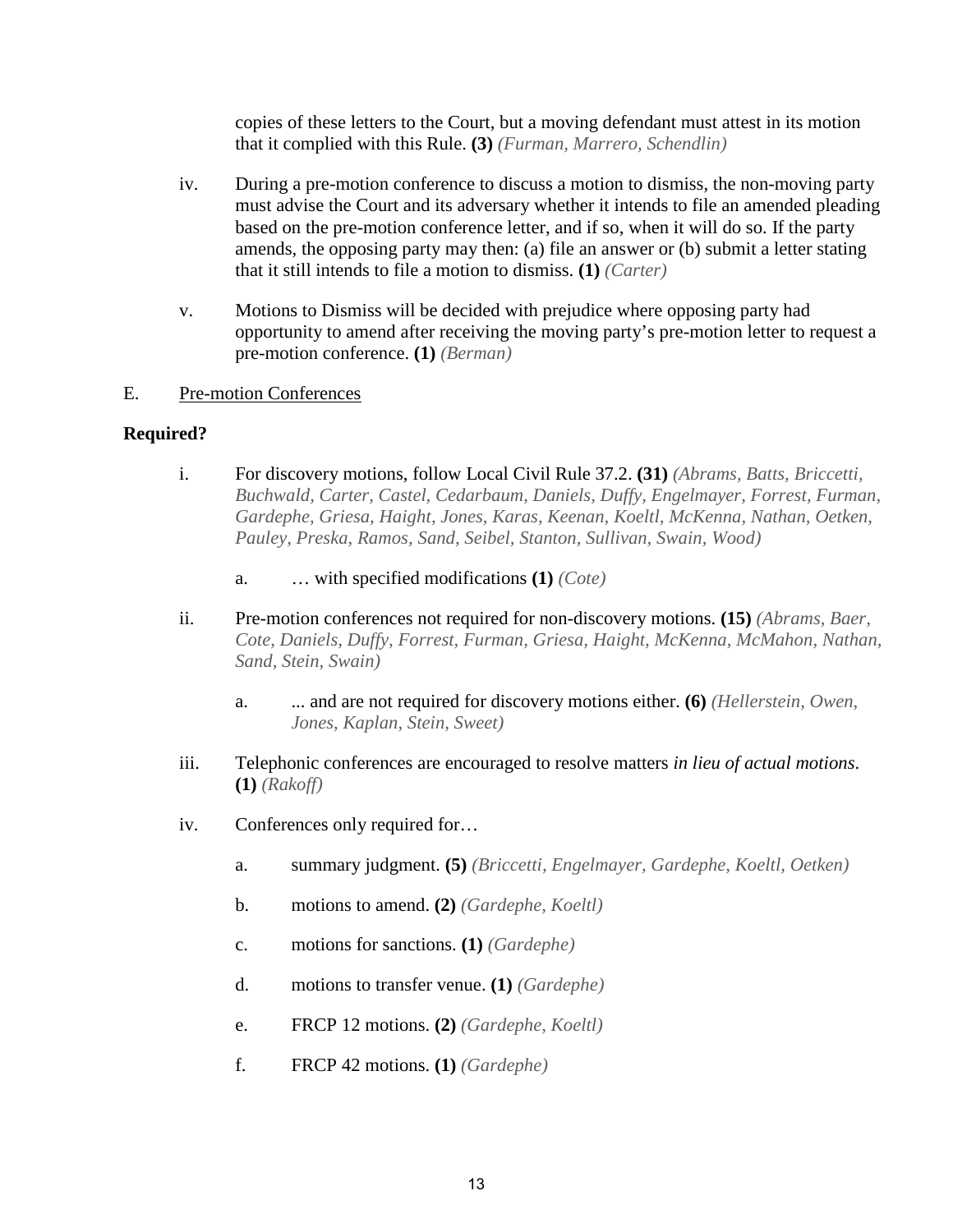v. Pre-motion conferences required before any motion. **(18)** *(Batts, Berman, Buchwald, Carter, Castel, Crotty, Karas, Keenan, Krum, Marrero, Pauley, Preska, Ramos, Scheindlin, Seibel, Stanton, Sullivan, Wood)*

#### **except motions…**

- a. required by FRCP or FRAP to be made by a certain time, or any motions described in FRAP 4(a) *(*4)(A). **(14)** *(Batts, Berman, Buchwald, Carter, Castel, Duffy, Karas, Keenan, Marrero, Pauley, Preska, Stanton, Sullivan, Wood)*
- b. to dismiss in lieu of an Answer. **(7)** *(Batts, Keenan, Marrero, Preska, Scheindlin, Stanton, Wood)*
- <span id="page-16-0"></span>c. preliminary injunctive relief. **(8)** *(Batts, Carter, Preska, Ramos, Scheindlin, Seibel, Stanton, Wood)*
- d. for remand. **(8)** *(Batts, Carter, Marrero, Pauley, Preska, Scheindlin, Sullivan, Wood)*
- e. for pro hac vice admissions. **(16)** *(Batts, Berman, Carter, Castel, Crotty, Karas, Kram, Marrero, Pauley, Preska, Ramos, Scheindlin, Seibel, Stanton, Sullivan, Wood)*
- f. for default judgment. **(5)** *(Batts, Carter, Castel, Crotty, Marrero)*
- g. for relief from judgment/new trial. **(3)** *(Batts, Carter, Scheindlin)*
- h. for re-argument or reconsideration. **(15)** *(Buchwald, Carter, Castel, Crotty, Karas, Keenan, Marrero, Pauley, Preska, Ramos, Scheindlin, Seibel, Stanton, Sullivan, Wood)*
- i. by incarcerated pro se litigants. **(11)** *(Buchwald, Carter, Castel, Karas, Marrero, Pauley, Preska, Ramos, Seibel, Sullivan, Wood)*
	- 1) … by any pro se litigant. **(2)** *(Crotty, Scheindlin)*
- j. for orders to show cause. **(10)** *(Buchwald, Carter, Castel, Crotty, Karas, Kram, Marrero, Pauley, Preska, Sullivan)*
- k. in cases involving a person in custody. **(4)** *(Kram, Scheindlin, Stanton, Wood)*
- l. for reduction of sentences. **(5)** *(Carter, Preska, Scheindlin, Stanton, Wood)*
- m. for cross-motions. **(1)** *(Keenan)*
- n. to affirm or vacate an arbitration award. **(4)** *(Batts, Marrero, Preska, Stanton)*
- o. to compel arbitration. **(3)** *(Preska, Scheindlin, Wood)*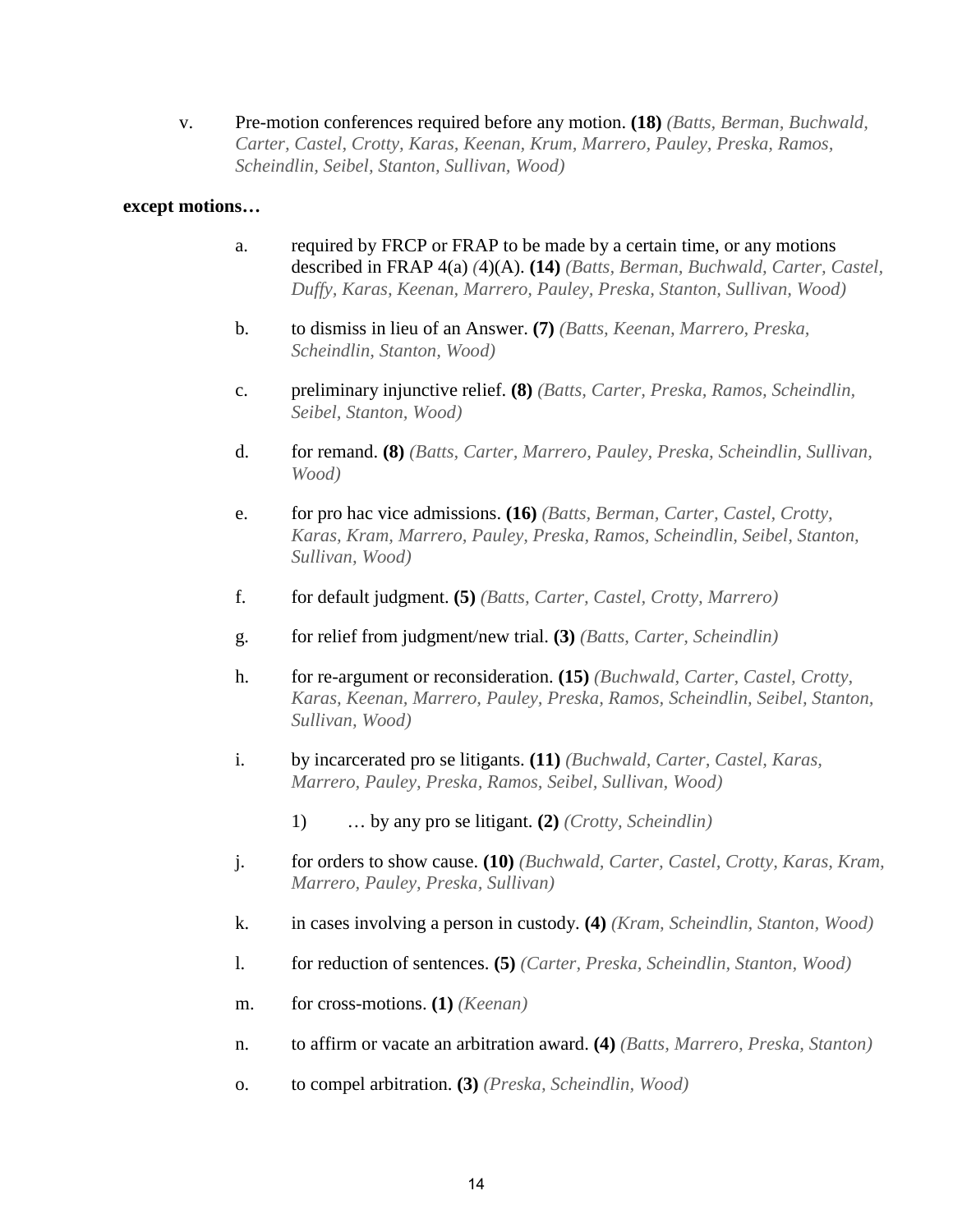- p. objections to Magistrate Judge's ruling **(5)** *(Carter, Marrero, Preska, Stanton, Wood)*
- q. for attorney's fees or sanctions. **(6)** *(Carter, Marrero, Pauley, Preska, Scheindlin, Wood)*
- r. for temporary restraining orders. **(6)** *(Preska, Ramos, Scheindlin, Seibel, Stanton, Wood)*
- s. pursuant to Section  $21(D)(a)(3)(A)(i)$  of the Securities Exchange Act of 1934 to consolidate and for appointment of lead counsel. **(2)** *(Castel, Preska)*
- t. for *in forma pauperis* motions. **(2)** *(Carter, Scheindlin)*
- u. for a more definite statement. **(1)** *(Scheindlin)*
- v. for Rule 11 sanctions. **(1)** *(Scheindlin)*
- w. for leave to amend a complaint. **(1)** *(Scheindlin)*
- vi. Length of letter to arrange conference?
	- a. 1 page. **(1)** *(Baer)*
	- b. No more than two pages. **(3)** *(Batts, Cote, Marrero)*
	- c. No more than three pages. **(19)** *(Abrams, Berman, Briccetti, Buchwald, Carter, Castel, Crotty, Engelmayer, Karas, Keenan, Oetken, Pauley, Preska, Ramos, Scheindlin, Seibel, Stanton, Sullivan, Wood)*
	- d. No more than five pages. **(2)** *(Castel, Gardephe)*

## F. Length of Memoranda of Law

- i. Support of and in opposition to: 25 pages. **(38)** *(Abrams, Baer, Batts, Berman, Briccetti, Buchwald, Carter, Castel, Cote, Crotty, Daniels, Duffy, Engelmayer, Forrest, Furman, Gardephe, Griesa, Haight, Jones, Karas, Keenan, Koeltl, Marrero, McKenna, McMahon, Oetken, Patterson, Pauley, Rakoff, Ramos, Sand, Scheindlin, Seibel, Stein, Sullivan, Swain, Sweet, Wood)*
	- a. … 35 pages. **(2)** *(Kaplan, Kram)*
	- b. …20 pages. **(1)** *(Preska)*
- ii. Reply: 10 pages. **(40)** *(Abrams, Baer, Batts, Berman, Briccetti, Buchwald, Carter, Castel, Cote, Crotty, Daniels, Duffy, Engelmayer, Forrest, Furman, Gardephe, Griesa, Haight, Jones, Kaplan, Karas, Keenan, Koeltl, Marrero, McKenna, McMahon, Oetken, Patterson, Pauley, Preska, Rakoff, Ramos, Sand, Scheindlin, Seibel, Stein, Sullivan, Swain, Sweet, Wood)*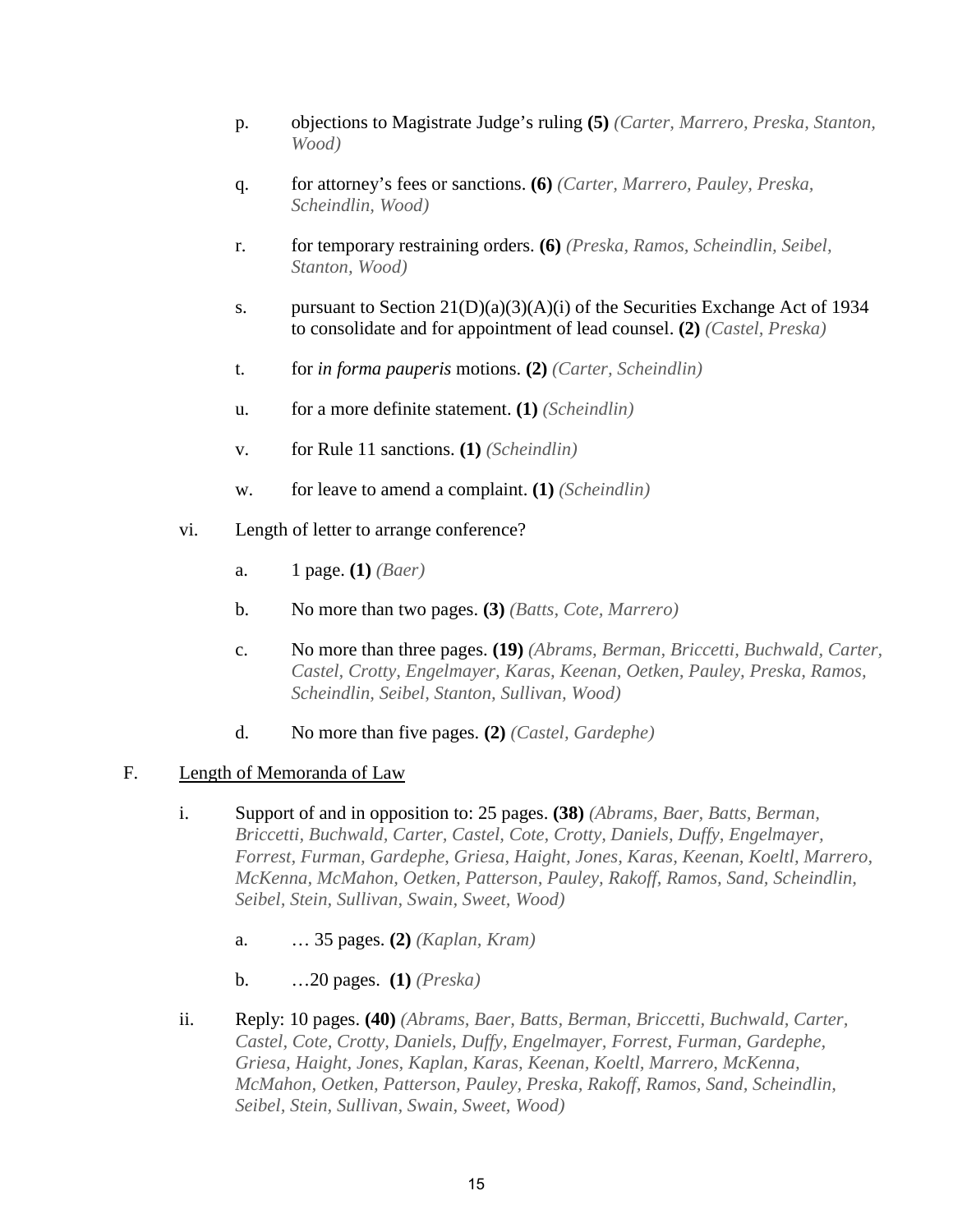- a. … 15 pages. **(1)** *(Kram)*
- iii. Memoranda of 10 pages or more must contain a table of contents. **(37)** *(Baer, Batts, Berman, Briccetti, Buchwald, Carter, Castel, Cote, Crotty, Daniels, Duffy, Engelmayer, Forrest, Furman, Gardephe, Griesa, Haight, Kaplan, Karas, Keenan, Koeltl, Kram, Marrero, McKenna, Oetken, Patterson, Pauley, Preska, Ramos, Sand, Scheindlin, Seibel, Stein, Sullivan, Swain, Sweet, Wood)*
	- a. … all memoranda must contain a table of contents. **(2)** *(McMahon, Robinson)*
- iv. No page limits. **(1)** *(Hellerstein)*

#### G. Oral Argument on Motions

i. Is held on all motions. **(5)** *(Cedarbaum, Hellerstein, Owens, Sand, Sweet)*

#### **except…**

- a. for motions on reargument. **(4)** *(Cedarbaum, Owens, Sand, Sweet)*
- b. for pro se matters. **(4)** *(Cedarbaum, Owens, Sand, Sweet)*
- c. for appeals from Magistrate Judges' rulings. **(1)** *(Owen)*
- ii. Must be requested by letter, and the court will determine whether argument will be heard, and if so, advise counsel of the time. **(33)** *(Abrams, Baer, Batts, Briccetti, Buchwald, Castel, Cote, Crotty, Daniels, Duffy, Engelmayer, Forrest, Furman, Gardephe, Griesa, Haight, Karas, Keenan, Koeltl, McKenna, McMahon, Nathan, Oetken, Patterson, Pauley, Preska, Ramos, Scheindlin, Seibel, Stanton, Stein, Swain, Wood)*
- <span id="page-18-0"></span>iii. Is held where the parties are represented by counsel and oral argument would assist the Court. **(2)** *(Carter, Sullivan)*
- iv. The Court will advise parties regarding oral argument. **(3)** *(Jones, Kaplan, Pauley)*
- v. Is heard only in unusual circumstances, or rarely. **(5)** *(Berman, Carter, Kram, Marrero, McMahon)*

## H. Affidavits and Exhibits in Support of or in Opposition to Motion

- i. Parties are limited to five affidavits in support of or in opposition to a motion. Each affidavit may not exceed ten double-spaced pages. **(2)** *(Scheindlin, Sullivan)*
- ii. Parties are limited to a total of fifteen exhibits, including exhibits attached to an affidavit, in support of any motion. Each exhibit is limited to fifteen pages. **(2)**  *(Scheindlin, Sullivan)*
- iii. Affidavits and Exhibits must be tabbed and bound. **(1)** *(Hellerstein)*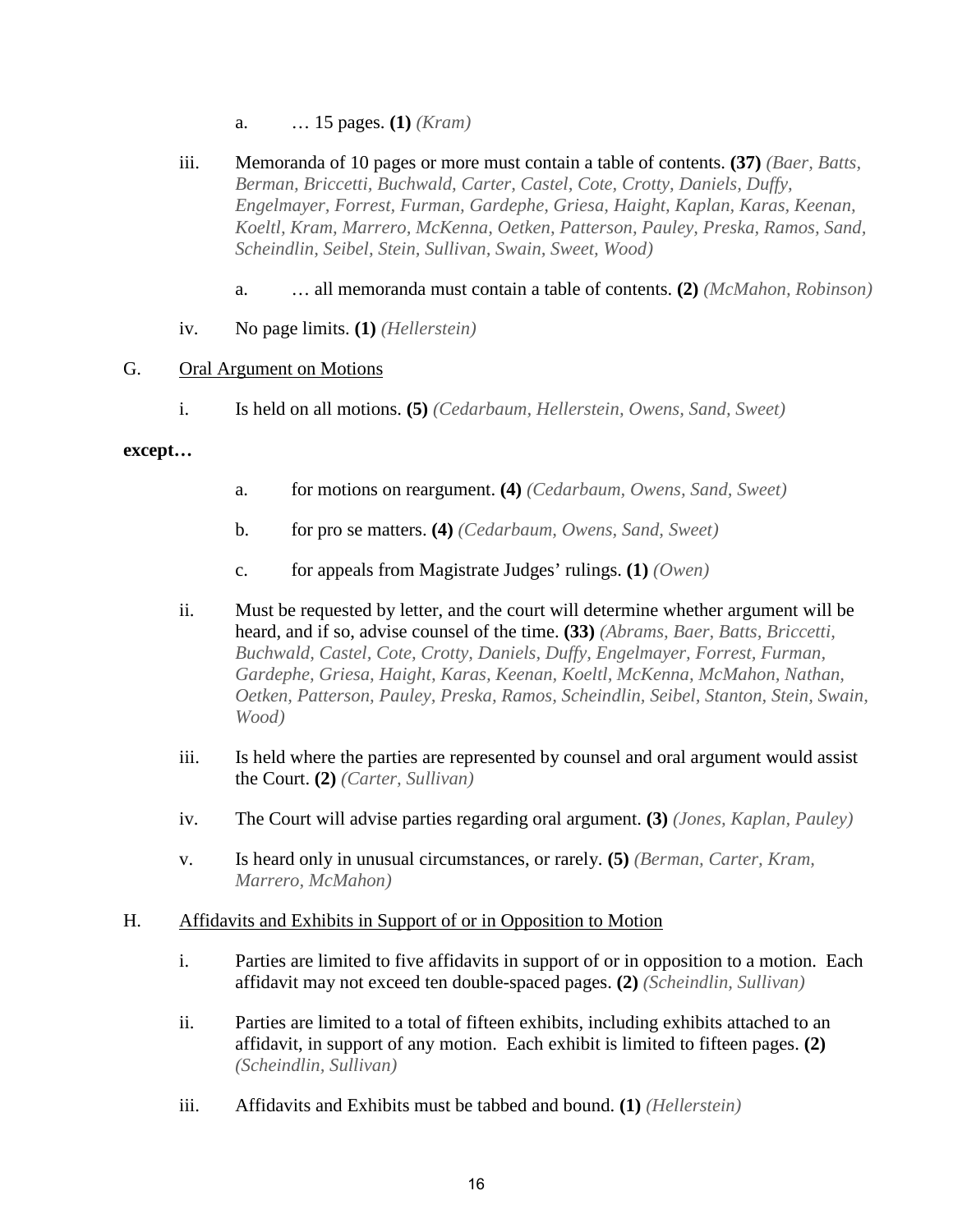## I. RICO Statement

i. Claims asserting violations of 18 U.S.C. § 1962 must be accompanied by a "RICO Statement." **(4)** *(Batts, McMahon, Scheindlin, Wood)*

## J. Failure of the Court to Schedule Argument or Decide a Motion

- i. If a motion is not decided within 60 days of after it is fully briefed, counsel for the movant shall send a letter to alert the Court. **(7)** *(Cote, Engelmayer, Furman, Gardephe, Nathan, Scheindlin, Wood)*
	- a. … 120 days. **(1)** *(Crotty)*
- <span id="page-19-0"></span>ii. If it has not been decided within 90 days, the parties *may* send a letter to the Court to inquire about the status of the motion. **(1)** *(Pauley)*
	- a. …60 days **(1)** *(Stanton)*

## K. Applications for a Temporary Restraining Order

i. A party must confer with its adversary before making an application for a TRO unless the requirements of Fed. R. Civ. P. 65(b) are met. A party seeking a TRO must call Chambers and state clearly whether (1) it has notified their adversary, and whether the adversary consents to temporary injunctive relief; or (2) the requirements of Fed. R. Civ. P. 65(b) are satisfied and no notice is necessary. If a party's adversary has been notified but does not consent to temporary injunctive relief, the party seeking a restraining order must bring the application to the Court at a time mutually agreeable to both sides. **(2)** *(Engelmayer, Nathan)*

## L. Redactions and Filing Under Seal

- i. To file a redacted form of any pleading, motion, memorandum, exhibit, or other document, or any portion thereof, the party must make a specific request to the Court by letter explaining the reasons for seeking to file that submission under seal. The party must attach to its letter one full set of the relevant document(s) in highlighted form (*i.e.*, with the words, phrases, or paragraphs to be redacted highlighted). **(5)**  *(Abrams, Carter, Cote, Engelmayer, Oetken)*
	- a. …and one partial, loose leaf set of solely those pages on which the party seeks to redact material. **(5)** *(Abrams, Carter, Cote, Engelmayer, Oetken)*
- <span id="page-19-1"></span>ii. Any redactions or filings under seal should be made pursuant to a protective order "So Ordered" by the Court. **(1)** *(Forrest)*
- iii. Requests for sealing must be by letter and supported by applicable case law and an attorney declaration setting forth particularized allegations justifying such relief. See *Lugosch v. Pyramid Co. of Onondaga*, 435 F.3d 110, 119-20 (2d Cir. 2006). The requesting party should indicate whether all parties have consented to the request. Any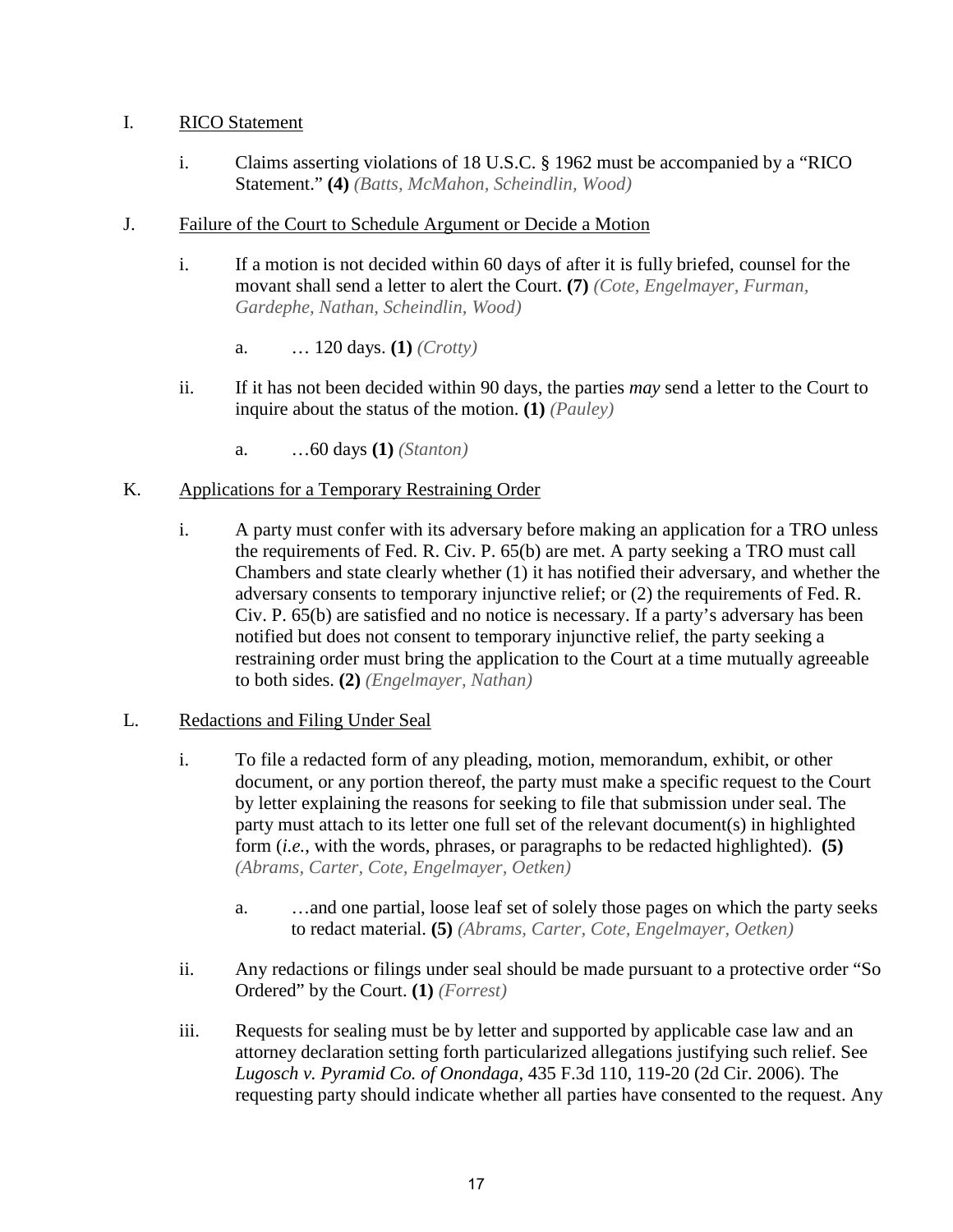party opposing the request should do so by letter brief submitted within 2 business days after the request was made. **(2)** *(Gardephe, Nathan)*

- <span id="page-20-0"></span>iv. No filing under seal without prior authorization from Court. **(2)** *(Berman, Pauley)*
- <span id="page-20-1"></span>v. A party seeking to file something under seal must make a motion. **(1)** *(Hellerstein)*
- vi. Filing under seal is an exceptional procedure and party seeking such relief should be ready to demonstrate serious injury from disclosure. **(1)** *(Baer)*

#### M. Default Judgments

i. Follows a set of specific procedures, included in their individual rules. **(21)** *(Abrams, Baer, Briccetti, Carter, Cote, Crotty, Engelmayer, Forrest, Furman, Gardephe, Karas, Kram, Marrero, McMahon, Oetken, Pauley, Ramos, Scheindlin, Seibel, Stein, Sullivan)*

## <span id="page-20-2"></span>**3. Pretrial Procedures**

#### A. Joint Pretrial Order

- i. Not required unless directed by court. **(3)** *(Griesa, Owen, Robinson)*
- ii. Must be preceded by letters between counsel to determine findings of fact agreed upon by both sides. **(1)** *(Stanton)*

## <span id="page-20-3"></span>**Must be filed…**

- i. 20 days following completion of discovery in a civil case. **(1)** *(Forrest)*
- ii. 30 days following discovery. **(24)** *(Briccetti, Buchwald, Carter, Castel, Cote, Daniels, Duffy, Engelmayer, Furman, Gardephe, Jones, Karas, McKenna, Oetken, Patterson, Pauley, Preska, Ramos, Sand, Seibel, Stein, Sullivan, Sweet, Wood)*
- iii. 40 days following discovery. **(1)** *(Nathan)*
- iv. 30 days before trial. **(1)** *(Marrero)*
- v. At least one week prior to trial. **(1)** *(Rakoff)*
- vi. Three days prior to pre-trial conference. **(1)** *(Hellerstein)*

#### **Must Contain…**

- i. Only the information required by FRCP 26(a)(3). **(1)** *(Buchwald)*
- ii. The full caption of action. **(31)** *(Abrams, Baer, Berman, Briccetti, Carter, Cote, Daniels, Duffy, Engelmayer, Forrest, Furman, Gardephe, Hellerstein, Jones, Karas,*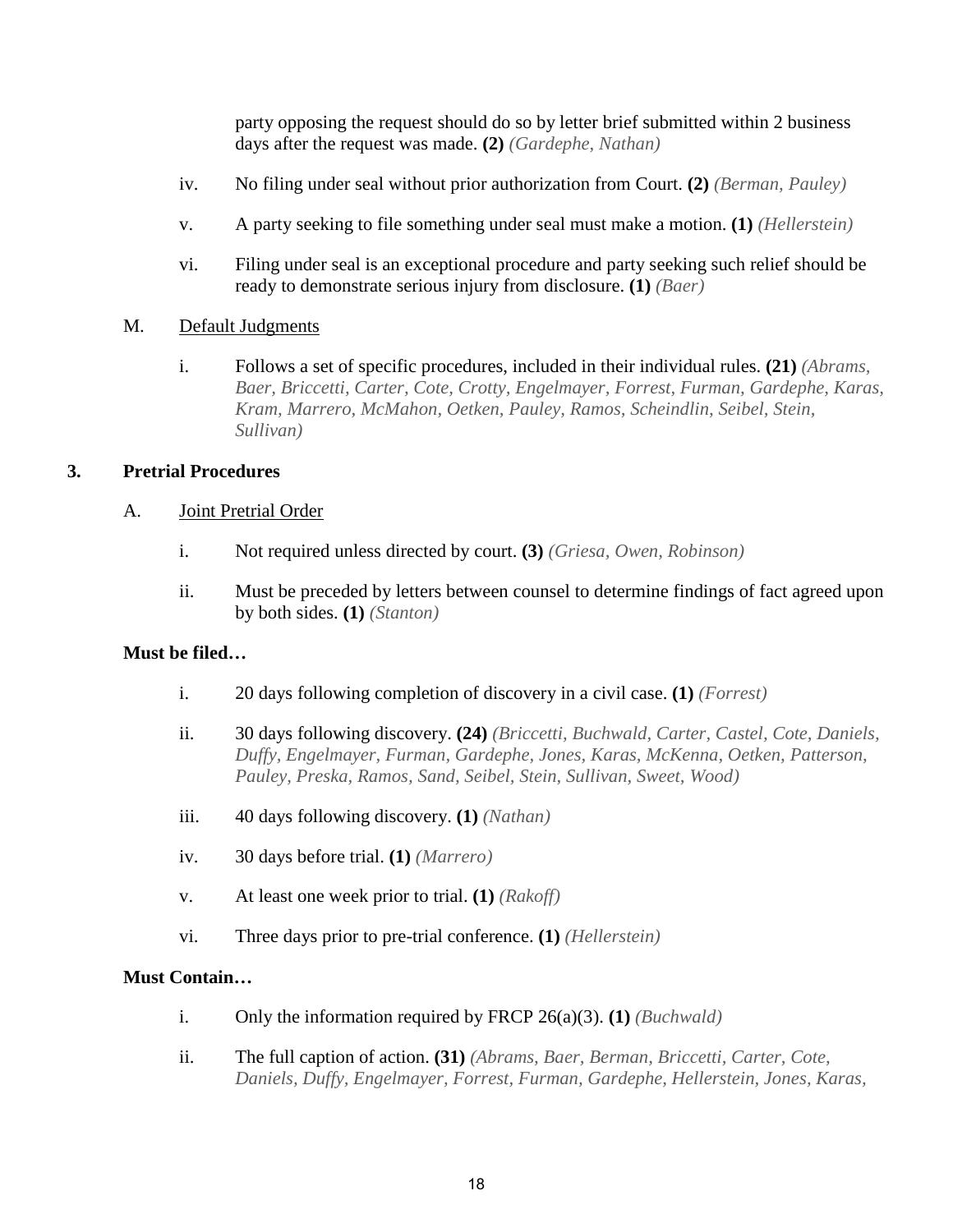*Koeltl, Marrero, McKenna, Nathan, Oetken, Patterson, Pauley, Preska, Ramos, Sand, Scheindlin, Seibel, Stein, Sullivan, Sweet, Wood)*

- iii. The names, addresses (including firm names), and telephone and fax numbers of trial counsel. **(34)** *(Abrams, Baer, Berman, Briccetti, Carter, Carter, Castel, Cote, Daniels, Duffy, Engelmayer, Forrest, Furman, Gardephe, Hellerstein, Jones, Karas, Koeltl, Marrero, McKenna, Nathan, Oetken, Patterson, Pauley, Preska, Ramos, Sand, Scheindlin, Seibel, Stanton, Stein, Sullivan, Sweet, Wood)*
- <span id="page-21-0"></span>iv. Brief, non-adversarial statement of the basic nature of the case. **(5)** *(Batts, Carter, Crotty, Kaplan, McMahon)*
- v. A brief statement by plaintiff as to the basis of subject matter jurisdiction and by each other party as to its presence or absence. Such statements shall include citations to all statutes relied on and relevant facts as to citizenship and jurisdictional amount. **(31)**  *(Abrams, Batts, Berman, Briccetti, Carter, Carter, Cote, Daniels, Duffy, Engelmayer, Forrest, Furman, Gardephe, Hellerstein, Jones, Karas, Koeltl, McKenna, Nathan, Oetken, Patterson, Pauley, Preska, Ramos, Sand, Scheindlin, Seibel, Stein, Sullivan, Sweet, Wood)*
- <span id="page-21-2"></span><span id="page-21-1"></span>vi. A brief summary by each party of the claims and defenses the party has asserted which remain to be tried, identifying claims and defenses previously asserted which are not to be tried. **(34)** *(Abrams, Baer, Berman, Briccetti, Carter, Carter, Castel, Cote, Daniels, Duffy, Engelmayer, Forrest, Furman, Gardephe, Hellerstein, Jones, Karas, Koeltl, Marrero, McKenna, Nathan, Oetken, Patterson, Pauley, Preska, Rakoff, Ramos, Sand, Scheindlin, Seibel, Stein, Sullivan, Sweet, Wood)*
- vii. A statement by each party as to whether the case is to be tried with or without a jury. **(35)** *(Abrams, Batts, Berman, Briccetti, Castel, Cote, Crotty, Daniels, Duffy, Engelmayer, Forrest, Furman, Carter, Gardephe, Hellerstein, Jones, Kaplan, Karas, Koeltl, Marrero, McKenna, McMahon, Nathan, Oetken, Patterson, Pauley, Preska, Ramos, Sand, Scheindlin, Seibel, Stanton, Stein, Sullivan, Sweet, Wood)*
- viii. An estimate of the number of trial days needed. **(39)** *(Abrams, Batts, Berman, Briccetti, Carter, Carter, Castel, Cedarbaum, Cote, Crotty, Daniels, Duffy, Engelmayer, Forrest, Furman, Gardephe, Hellerstein, Jones, Kaplan, Karas, Koeltl, Marrero, McKenna, McMahon, Nathan, Oetken, Patterson, Pauley, Preska, Rakoff, Ramos, Sand, Scheindlin, Seibel, Stanton, Stein, Sullivan, Sweet, Wood)*
- ix. A statement as to whether parties have consented to trial by a magistrate judge, without identifying which parties have or have not so consented. **(29)** *(Abrams, Berman, Briccetti, Carter, Cote, Daniels, Duffy, Engelmayer, Forrest, Furman, Gardephe, Hellerstein, Jones, Karas, Koeltl, Marrero, McKenna, Nathan, Oetken, Patterson, Pauley, Preska, Ramos, Sand, Seibel, Stein, Sullivan, Sweet, Wood)*
- x. Any stipulations or agreed statements of fact or law which have been agreed to by all parties. **(40)** *(Abrams, Baer, Batts, Berman, Briccetti, Carter, Carter, Castel, Cedarbaum, Cote, Crotty, Daniels, Duffy, Engelmayer, Forrest, Furman, Gardephe,*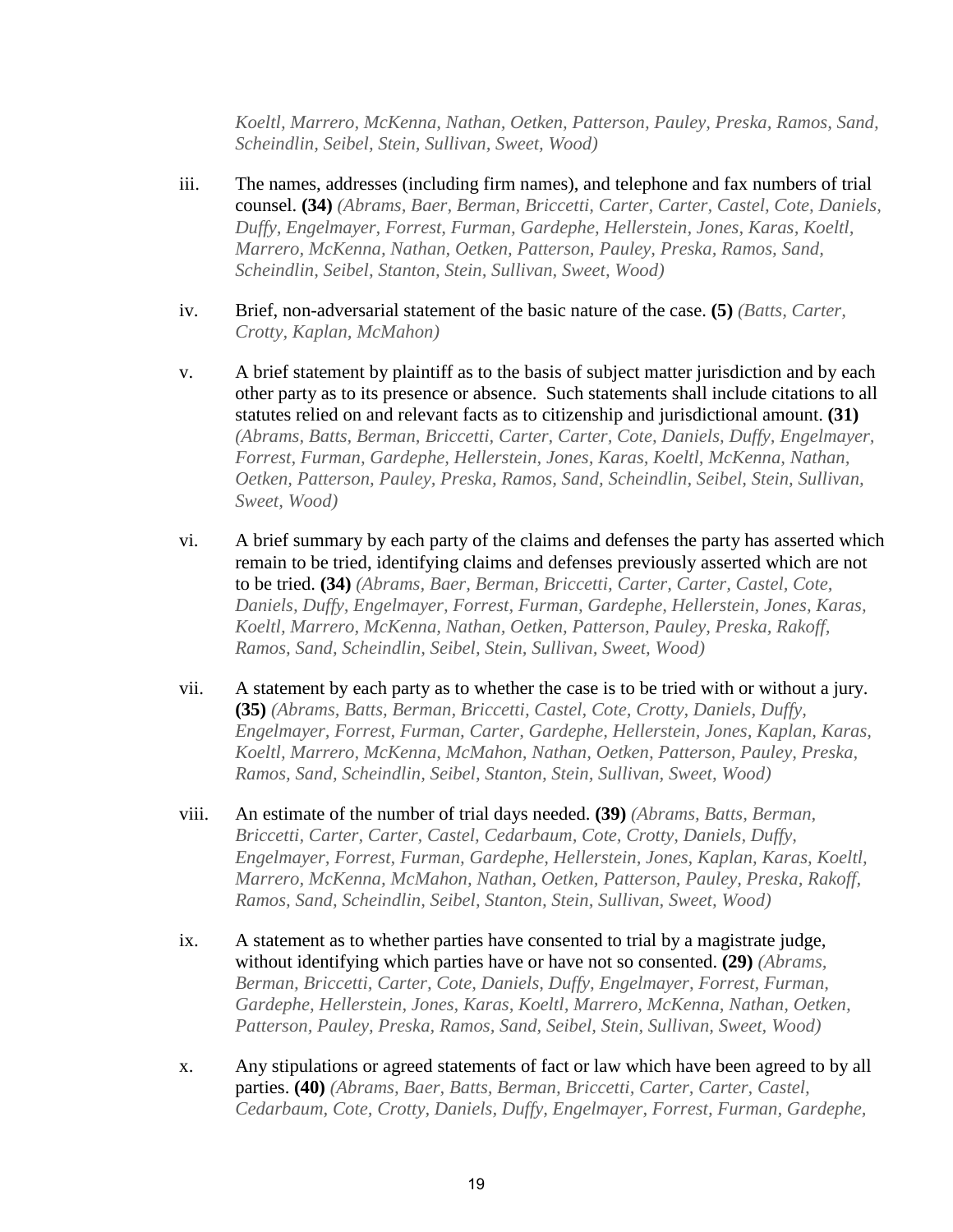*Hellerstein, Jones, Kaplan, Karas, Koeltl, Marrero, McKenna, McMahon, Nathan, Oetken, Patterson, Pauley, Preska, Rakoff, Ramos, Sand, Scheindlin, Seibel, Stanton, Stein, Sullivan, Sweet, Wood))*

- xi. A statement by each party as to witnesses whose testimony is to be offered in its casein-chief, indicating whether such witnesses will testify in person or by deposition. **(31)**  *(Abrams, Baer, Berman, Carter, Cote, Daniels, Duffy, Engelmayer, Forrest, Furman, Gardephe, Hellerstein, Jones, Karas, Koeltl, Marrero, McKenna, McMahon, Nathan, Oetken, Patterson, Pauley, Preska, Ramos, Sand, Scheindlin, Seibel, Stein, Sullivan, Sweet, Wood)*
	- a. List of witnesses. **(6)** *(Batts, Briccetti, Cedarbaum, Crotty, Kaplan, Rakoff)*
	- b. Each witness's role/subject of testimony and whether any party objects of the witness. **(9)** *(Abrams, Batts, Briccetti, Carter, Cote, Engelmayer, Furman, Ramos, Seibel)*
- xii. A designation by each party of deposition testimony to be offered with crossdesignations and objections by any other party. **(30)** *(Abrams, Baer, Briccetti, Carter, Carter, Castel, Cote, Daniels, Duffy, Engelmayer, Forrest, Furman, Gardephe, Hellerstein, Jones, Karas, Koeltl, Marrero, McKenna, Nathan, Oetken, Patterson, Pauley, Preska, Ramos, Sand, Seibel, Stein, Sullivan, Sweet, Wood)*
- xiii. A list of exhibits to be offered. **(39)** *(Abrams, Baer, Berman, Briccetti, Carter, Carter, Castel, Cedarbaum, Cote, Crotty, Daniels, Duffy, Engelmayer, Forrest, Furman, Gardephe, Hellerstein, Jones, Kaplan, Karas, Koeltl, Marrero, McKenna, McMahon, Nathan, Oetken, Patterson, Pauley, Preska, Rakoff, Ramos, Sand, Scheindlin, Seibel, Stanton, Stein, Sullivan, Sweet, Wood)*
	- a. … with one star (or similar indication) for no authenticity objection, two stars for no objections at all. **(22)** *(Bricetti, Castel, Cote, Daniels, Duffy, Engelmayer, Forrest, Furman, Hellerstein, Jones, Karas, Koeltl, McKenna, Oetken, Patterson, Preska, Ramos, Sand, Seibel, Sullivan, Sweet, Wood)*
	- b. … with one star if there are objections, no stars if there are no objections. **(2)**  *(Marrero, Stein)*
- xiv. Copies of each documentary exhibit **(2)** *(Furman, Nathan)*
	- a. … 2 copies **(1)** *(Forrest)*
	- b. … Submit a full set of only those exhibits to which there are objections **(1)**  *(Batts)*
- xv. Plaintiff's and Defendant's assertions of disputed facts. **(7)** *(Batts, Cedarbaum, Crotty, Kaplan, McMahon, Rakoff, Stanton)*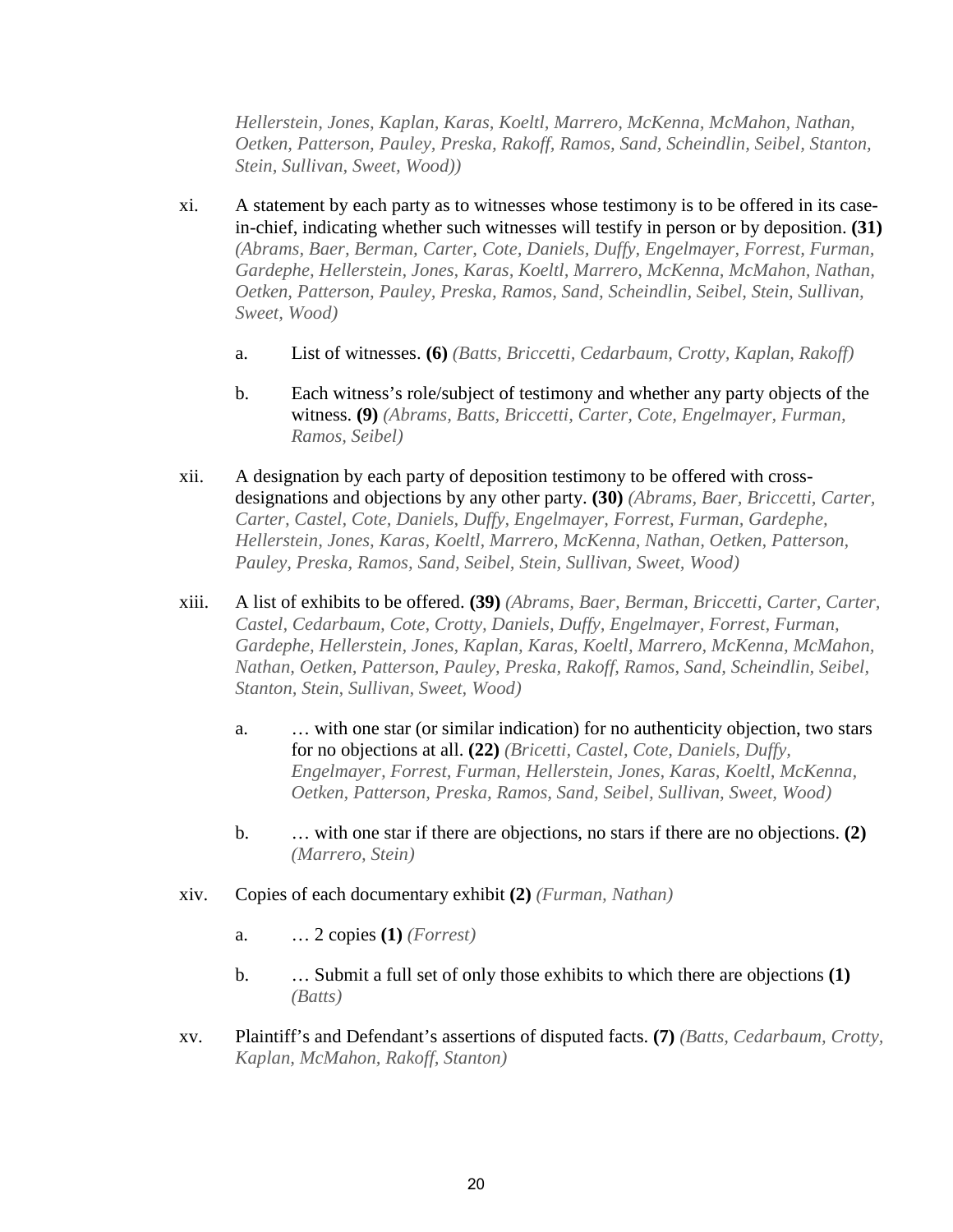- xvi. Plaintiff's and Defendant's assertions of disputed law, with citations to a case or statute. **(8)** *(Batts, Carter, Cedarbaum, Crotty, McKenna, McMahon, Rakoff, Scheindlin)*
- xvii. Brief listing of issues of fact to be decided by the Court. **(3)** *(Carter, McMahon, Rakoff)*
- xviii. Experts to be called at trial. **(5)** *(Batts, Pauley, Rakoff, Scheindlin, Stanton)*
- xix. Statement of disagreement as to the application of the FRCP or FRE. **(1)** *(Carter)*
- xx. List of all motions and other matters that require attention from the Court. **(1)** *(Carter)*
- xxi. Statement of damage claims/relief sought. **(13)** *(Abrams, Batts, Berman, Briccetti, Carter, Castel, Crotty, Furman, Kaplan, McMahon, Nathan, Oetken, Rakoff)*
	- a. …with itemized calculation of damages. **(7)** *(Abrams, Carter, Castel, Furman, Gardephe, Nathan, Ramos)*
- xxii. Statement whether the parties consent to a less than unanimous verdict. **(9)** *(Abrams, Briccetti, Carter, Furman, Karas, Nathan, Ramos, Sand, Sullivan)*

#### B. Filings Prior to Trial in Civil Cases

#### **Must be filed…**

- i. At least one week before trial **(1)** *(Connor)*
- ii. 10 days before trial **(3)** *(Baer, Kram, Robinson)*
- iii. 15 days before trial if date fixed, or 30 days after filing of any pretrial order if no trial date **(15)** *(Bricetti, Buchwald, Daniels, Duffy, Griesa, Jones, McKenna, Patterson, Pauley, Preska, Ramos, Sand, Seibel, Stein, Sweet)*
- iv. At same time the parties file the joint pretrial order **(11)** *(Berman, Castel, Cote, Furman, Gardephe, Karas, Marrero, McMahon, Stanton, Sullivan, Wood)*
- v. 21 days before trial **(1)** *(Carter)*
- vi. Varying dates depending on item **(1)**

## **Must Contain…**

i. In jury cases, requests to charge and proposed voir dire questions. **(39)** *(Baer, Batts, Berman, Briccetti, Buchwald, Carter, Castel, Cote, Crotty, Daniels, Duffy, Engelmayer, Forrest, Furman, Gardephe, Griesa, Hellerstein, Jones, Karas, Koeltl, Kram, Marrero, McKenna, McMahon, Nathan, Oetken, Patterson, Pauley, Preska, Rakoff, Ramos, Sand, Scheindlin, Seibel, Stanton, Stein, Sullivan, Sweet, Wood)*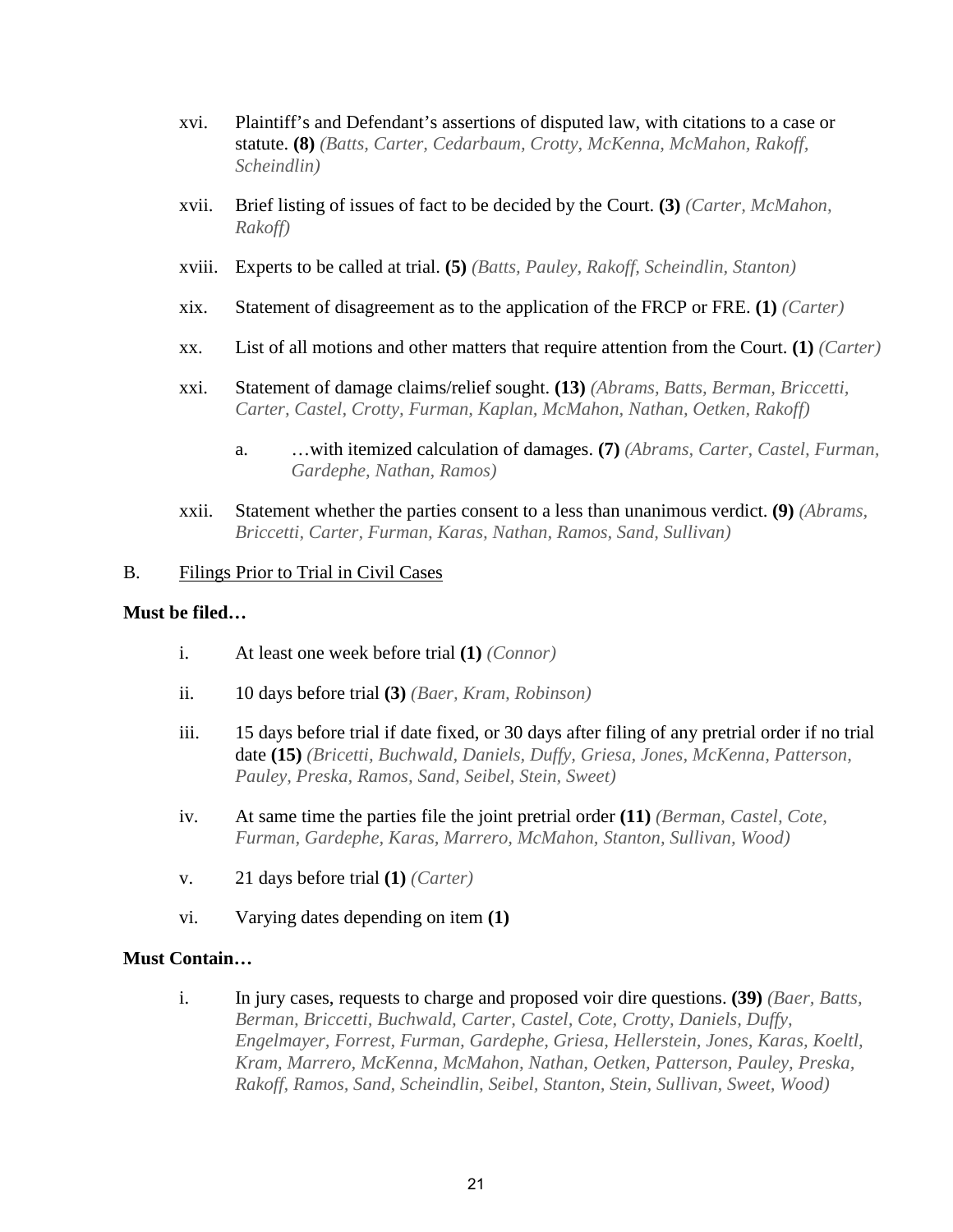- a. … also submit electronically **(11)** *(Buchwald, Hellerstein, Jones, Koeltl, Marrero, McMahon, Patterson, Preska, Stein, Sullivan, Sweet)*
- ii. In jury cases, proposed instructions and verdict sheets. **(12)** *(Briccetti, Carter, Castel, Furman, Gardephe, Karas, Marrero, Oetken, Pauley, Scheindlin, Seibel, Sullivan)*
	- a. … also submit electronically. **(6)** *(Briccetti, Carter, Castel, Marrero, Ramos, Seibel)*
	- b. Each instruction must contain citation to authority. **(4)** *(Briccetti, Carter, Ramos, Seibel)*
	- c. Joint jury instructions and verdict sheets. **(5)** *(Berman, Castel, Marrero, Pauley, Scheindlin)*
- iii. In non-jury cases, a statement of the elements of each claim or defense involving such party, together with a summary of facts required to establish each element. **(18)** *(Baer, Berman, Bricetti, Buchwald, Daniels, Duffy, Griesa, Jones, McKenna, McMahon, Patterson, Pauley, Preska, Sand, Seibel, Stein, Sweet, Wood)*
- <span id="page-24-0"></span>iv. In non-jury cases, proposed findings of fact and conclusions of law. **(22)** *(Abrams, Batts, Briccetti, Carter, Castel, Cedarbaum, Cote, Crotty, Engelmayer, Forrest, Furman, Gardephe, Hellerstein, Karas, Koeltl, Marrero, Nathan, Oetken, Sand, Scheindlin, Seibel, Sullivan)*
- v. In all cases, motions addressing issues which should be resolved *in limine.* **(33)**  *(Abrams, Baer, Berman, Bricetti, Buchwald, Carter, Castel, Cote, Daniels, Duffy, Engelmayer, Forrest, Furman, Gardephe, Griesa, Jones, Karas, Koeltl, Marrero, McKenna, Nathan, Oetken, Patterson, Pauley, Preska, Rakoff, Ramos, Sand, Seibel, Stein, Sullivan, Sweet, Wood)*
- vi. In any case where a party believes it would be useful, a pretrial memorandum. **(30)**  *(Abrams, Baer, Berman, Bricetti, Buchwald, Carter, Cote, Daniels, Duffy, Engelmayer, Forrest, Furman, Griesa, Jones, Karas, Koeltl, Kram, McKenna, Nathan, Oetken, Patterson, Pauley, Preska, Ramos, Sand, Seibel, Stein, Sullivan, Sweet, Wood)*
	- a. … pre-trial memorandum required. **(3)** *(Gardephe, Hellerstein, Marrero)*
		- 1) … required only in non-jury case **(3)** *(Batts, Oetken, Scheindlin)*
- vii. In non-jury cases, affidavits constituting the direct testimony of each trial witness, except for testimony of an adverse party, a person whose attendance must be compelled by subpoena, or a person for whom a party has requested and the court has agreed to hear direct testimony during the trial, and three business days after submission of affidavits, a list of all affiants whom counsel intends to cross-examine at trial. **(4)** *(Batts, Berman, Gardephe, Nathan)*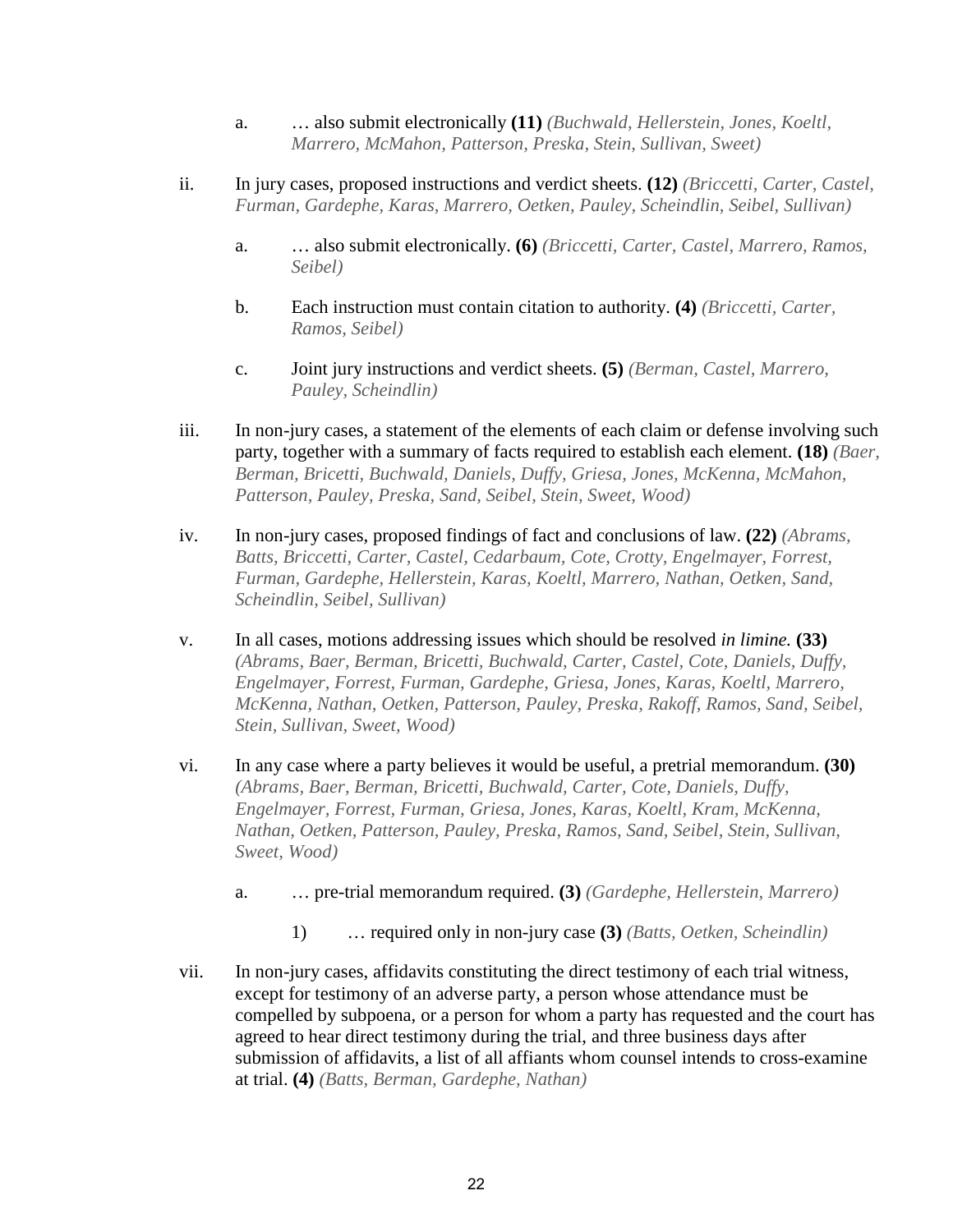- viii. In non-jury cases, copies of any designated deposition testimony to be offered as evidence, along with one page synopsis with page references. **(2)** *(Gardephe, Nathan)*
- ix. In non-jury cases, one set of the party's documentary exhibits. **(1)** *(Gardephe)*
	- a. … 2 sets. **(2)** *(Batts, Patterson)*

## **Each party shall serve, but not file…**

- i. In non-jury cases, affidavits constituting the direct testimony of each trial witness, except for testimony of an adverse party, a person whose attendance must be compelled by subpoena, or a person for whom a party has requested and the court has agreed to hear direct testimony during the trial. **(10)** *(Abrams, Briccetti, Carter, Cote, Engelmayer, Forrest, Furman, Ramos, Seibel, Sullivan)*
	- a. …and three business days after submission of affidavits, a list of all affiants whom counsel intends to cross-examine at trial. **(10)** *(Abrams, Briccetti, Carter, Cote, Engelmayer, Forrest, Furman, Ramos, Seibel, Sullivan)*
- ii. In non-jury cases, deposition excerpts which will be offered as substantive evidence and one-page synopsis (with page references) of those excerpts for each deposition. **(2)** *(Cote, Sullivan)*
- iii. In non-jury cases, all documentary evidence. **(9)** *(Abrams, Briccetti, Carter, Cote, Engelmayer, Oetken, Ramos, Seibel, Sullivan)*

## C. Discovery Disputes

## **If unable to reach agreement, submit letter:**

- i. No longer than three pages. **(5)** *(Crotty, Engelmayer, Forrest, Nathan, Oetken)*
- ii. No longer than five pages. **(1)** *(Gardephe)*
- iii. Make motion directly to Magistrate Judge. **(1)** *(McMahon)*

## **The letter should…**

- iv. Be jointly composed, and describe the issues in dispute, position of each party, and cite authority. **(4)** *(Gardephe, Marrero, Pauley, Sullivan)*
- v. Contain reasons why relief should be granted, with supporting authority. **(2)** *(Crotty, Marrero)*
- D. Orders to Show Cause
	- i. Must be accompanied by an affidavit and supporting memorandum of law. **(3)**  *(Cedarbaum, Haight, Keenan)*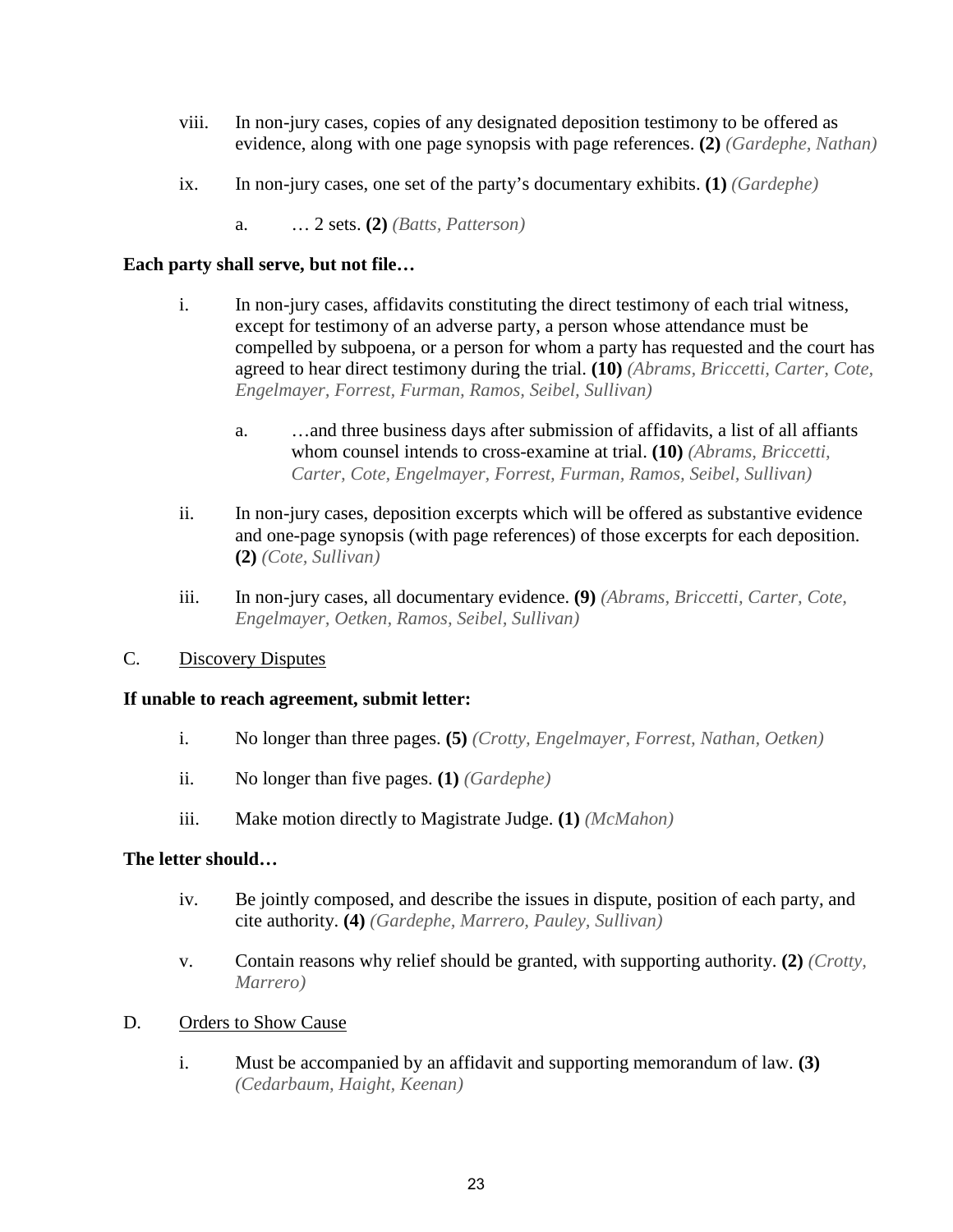- ii. All proposed orders to show cause must first be brought to the Orders Clerk for approval, and then to Chambers. **(5)** *(Crotty, Kaplan, Keenan, Scheindlin, Sweet)*
- iii. Unless special cause is shown, the Court will not issue an order to show cause unless the requesting party's adversaries have been notified and afforded an opportunity to appear before the Court to oppose the request. **(2)** *(Haight, Scheindlin)*

## E. Final Pretrial Conference

- i. The Court will schedule a final pretrial conference approximately two weeks before trial. In civil cases, the Court will use the occasion as an opportunity to explore the prospects of settlement. Counsel must be prepared to engage in meaningful settlement discussions. **(3)** *(Engelmayer, Gardephe, Marrero)*
- ii. The Court will schedule a final pretrial conference as close as possible to the date that the trial is scheduled to begin. **(1)** *(Hellerstein)*
- iii. Counsel must meet for at least one hour to discuss settlement in good faith at least 14 days before filing their joint pre-trial order.**(1)** *(Carter)*
- iv. In cases to be tried by jury, within two weeks of the close of fact discovery, the parties must submit a joint letter to the Court stating whether the parties consent to a settlement conference to be held before this Court or the assigned Magistrate Judge. The letter should not identify, explicitly or implicitly, any party that has declined to so consent.**(1)** *(Engelmayer)*

## <span id="page-26-0"></span>F. Disclosure of Experts

i. All trial witnesses including experts must be disclosed by no later than 15 days before the close of discovery. **(1)** *(Cedarbaum)*

## **4. Civil Trial Practices**

## A. Electronic Cases

- i. All civil and criminal cases (except *pro se*) are Electronic Case Filings. **(2)** *(Crotty, Hellerstein)*
- ii. For all cases designated ECF, parties are responsible for being current in any and all matters filed electronically by this Court. **(3)** *(Batts, Crotty, Hellerstein)*
- iii. Opinions in ECF cases are sent to the parties via e-mail. **(1)** *(Cote)*
- iv. Bundling Rule: In all ECF cases, the entire motion, reply papers and responding party's opposition papers should be filed simultaneously. **(2)** *(Gardephe, Keenan)*

## <span id="page-26-1"></span>B. Jury Trials

i. Jury Selection: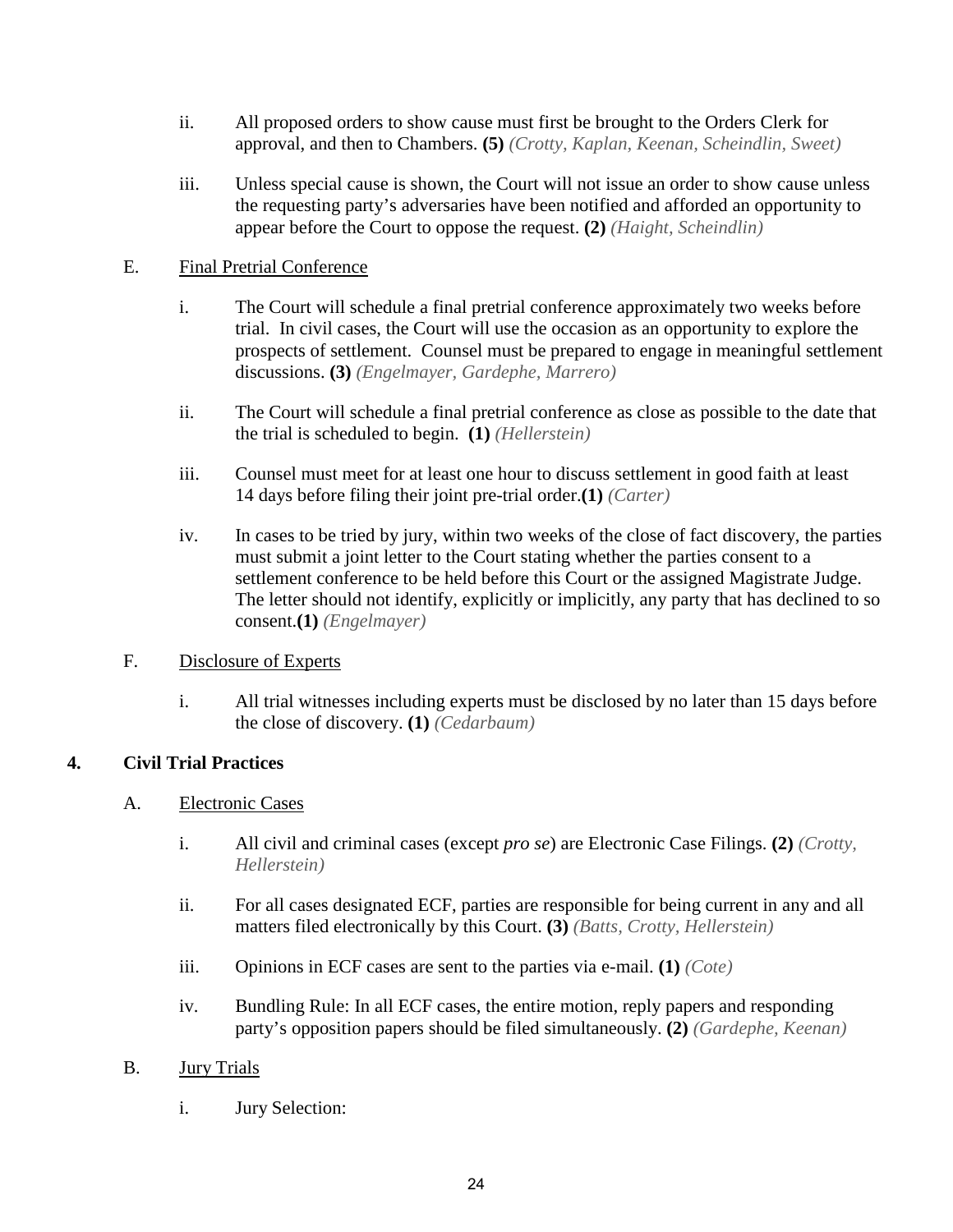- a. "Struck Panel" method. **(10)** *(Abrams, Batts, Cote, Furman, Gardephe, Kaplan, Marrero, McMahon, Swain, Wood)*
- b. "Jury box" method. **(1)** *(Rakoff)*
- ii. Jurors are permitted to take notes. **(2)** *(Castel, Marrero)*
- <span id="page-27-0"></span>C. Bench Trials
	- i. All direct testimony shall be submitted by affidavits, which are to be filed with the Court one week prior to trial. **(4)** *(Batts, Kaplan, Marrero, McMahon)*
	- ii. All direct testimony, except for testimony of an adverse party, a party whose attendance must be compelled by subpoena, or a person for whom a party has requested and the court has agreed to hear direct testimony during trial, shall be submitted by affidavits, which are to be served, but not filed, at the time the joint pretrial order is filed. **(1)** *(Sullivan)*
	- iii. Counsel for each party shall submit a list of all affiants, if any, intended to be crossexamined at trial. **(2)** *(Marrero, Sullivan)*
		- a. …at least five business days prior to trial. **(1)** *(Marrero)*
		- b. …three business days after submission of affidavits. **(1)** *(Sullivan)*
- <span id="page-27-3"></span><span id="page-27-2"></span><span id="page-27-1"></span>D. Witnesses
	- i. Counsel shall have all necessary witnesses on hand to commence and continue trial without interruption or delay. **(2)** *(Batts, Gardephe)*
	- ii. Counsel shall furnish to opposing party a complete list of the names and addresses of witnesses. Expert witnesses should be designated as such and their areas of expertise indicated. **(1)** *(Connor)*
	- iii. Each side may utilize only one expert witness in any area of expertise. **(1)** *(Connor)*
	- iv. A person expected to testify as a witness should not be present in the Courtroom during the examination of evidence, but this rule is not applicable to professional persons who are engaged to provide testimony based on their specialized knowledge. **(1)** *(Crotty)*
	- v. Counsel shall submit a list of affiants whom he or she intends to cross-examine at trial. Only those witnesses who will be cross-examined need appear at trial. **(1)** *(Sullivan)*

## <span id="page-27-4"></span>E. Court Reporter

i. At the start of trial, give the Court Reporter a list of spellings of unusual names of people, places, or things. **(3)** *(Castel, Crotty, Gardephe)*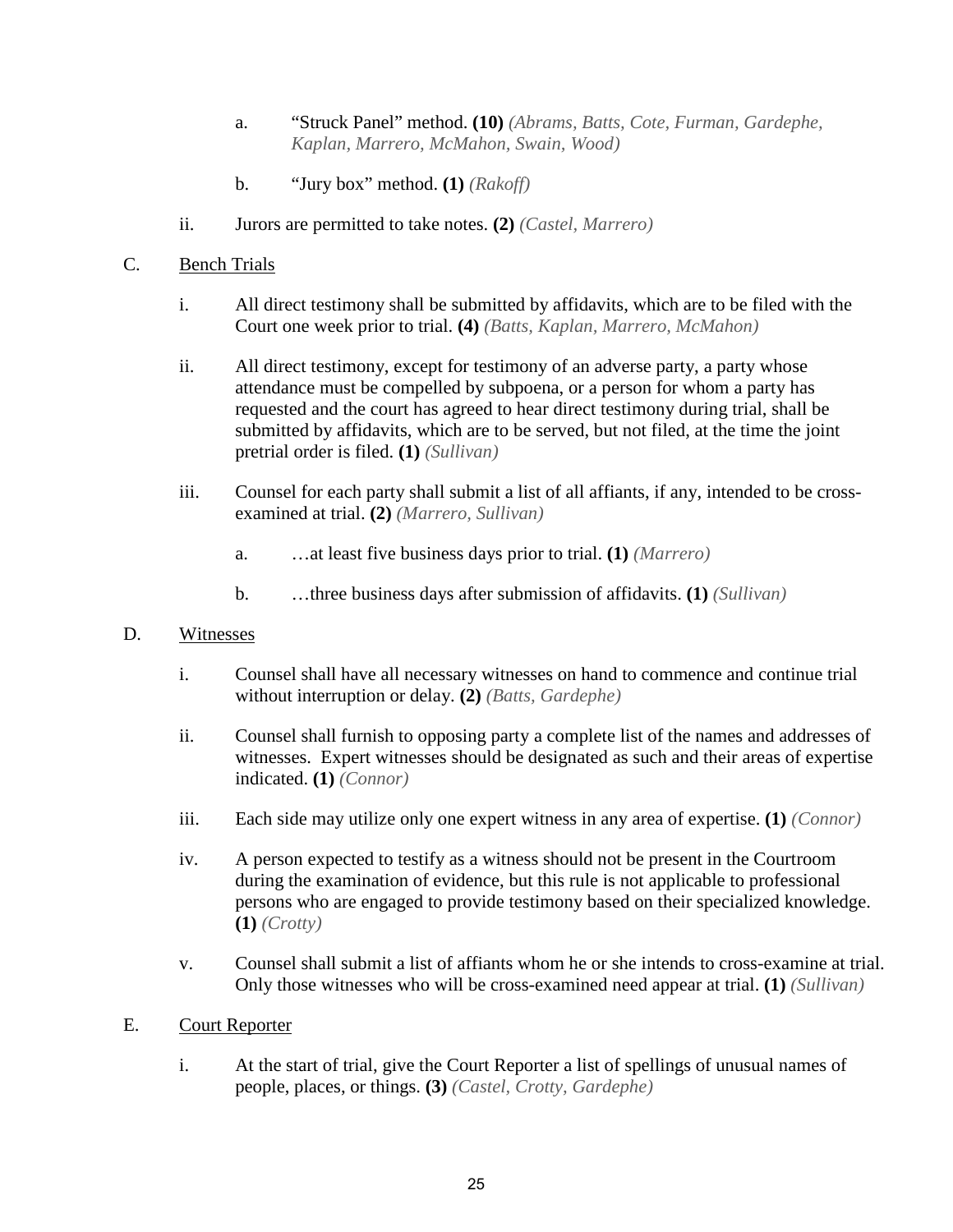- ii. When referring to an exhibit, mention it by number or letter so the record is clear. **(3)**  *(Castel, Gardephe, Wood)*
- <span id="page-28-0"></span>F. Electronic Devices
	- i. Cell Phones/PDAs
		- a. Counsel wishing to bring a cellular phone/PDA into the courtroom throughout a trial should make an application in writing at least two days before the trial. **(1)** *(Marrero)*
		- b. Counsel may bring devices into the courtroom, but they must be turned off (in accordance with Standing Order M10-468. **(9)** *(Abrams, Carter, Cote, Crotty, Engelmayer, Forrest, Furman, Nathan, Seibel)*
	- ii. Computers, printers, and other electronic devices.
		- a. Require authorization by prior court order via letter to chambers 10 days in advance of trial/hearing. **(7)** *(Abrams, Carter, Cote, Engelmayer, Furman, Nathan, Seibel)*
			- 1) …5 days in advance **(2)** *(Forrest, Stein)*
		- b. To request, submit technology request form and letter explaining the need for the requested technology. **(1)** *(Hellerstein)*

## <span id="page-28-1"></span>G. Ready Trial Calendar

- i. Any time after a case has been placed on the 48 hour Ready Trial Calendar, counsel shall notify the Court and their adversaries of any potential scheduling conflicts that would prevent trial at a particular time. **(2)** *(Batts, Keenan)*
- ii. Counsel must be prepared to proceed to trial on 24 hours' telephone notice once the pre-trial order has been filed. **(2)** *(Kaplan, McMahon)*
	- a. … 48 hours' notice. **(3)** *(Keenan, Scheindlin, Wood)*

## H. Exhibits

- i. Prior to trial, counsel for each party shall in advance of trial mark each exhibit proposed to be offered in evidence or otherwise tendered by any witness during trial. **(13)** *(Carter, Castel, Crotty, Gardephe, Hellerstein, Kaplan, Marrero, McMahon, Rakoff, Scheindlin, Stanton, Swain, Wood)*
- <span id="page-28-2"></span>ii. Upon marking the exhibits, counsel shall also prepare a list of such exhibits, with a descriptive notation sufficient to identify each separately numbered exhibit, and shall furnish copies of the list to opposing counsel and to the Court. **(8)** *(Carter, Castel, Crotty, Kaplan, Marrero, Scheindlin, Swain, Wood)*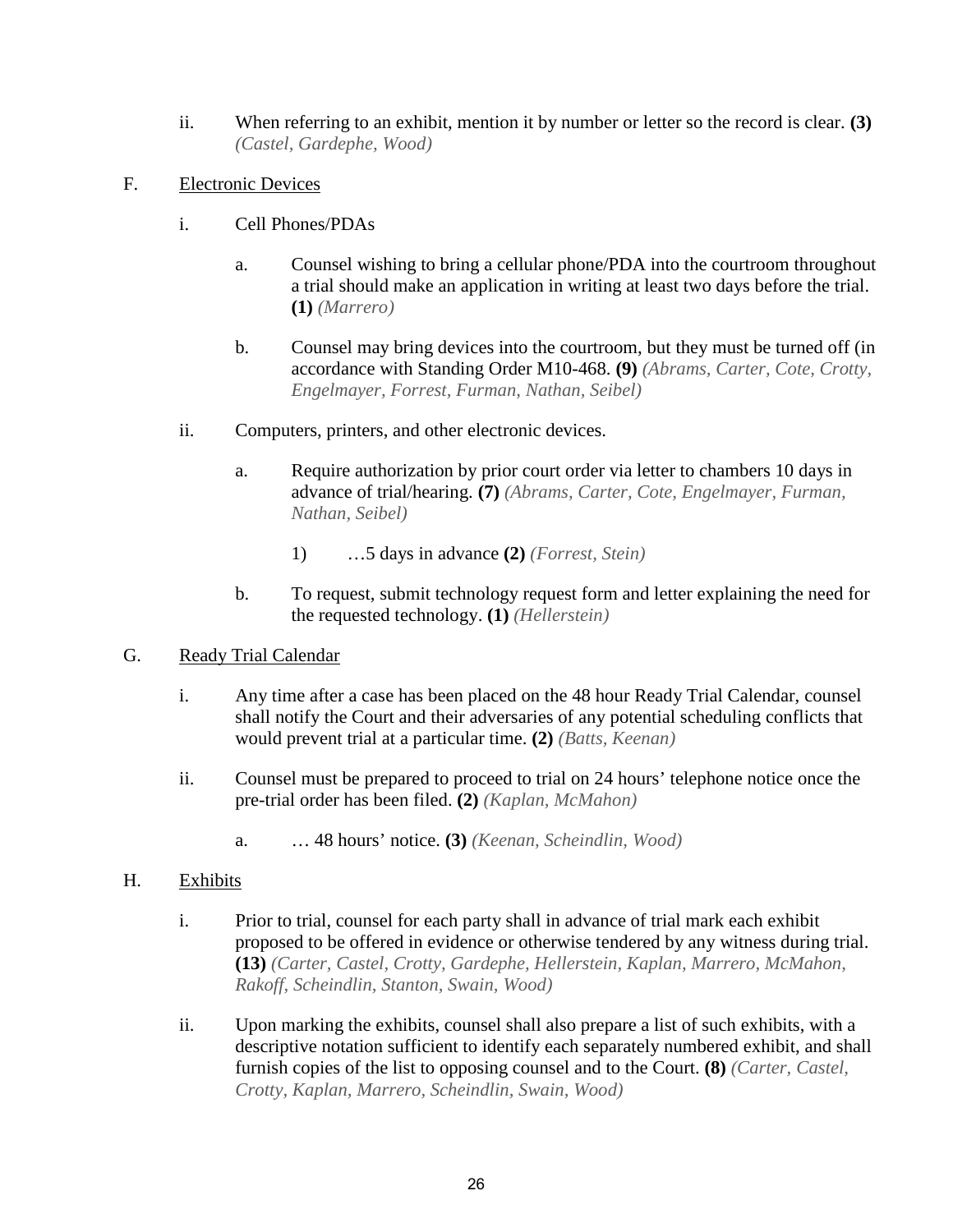- iii. Pre-marked exhibits should be assembled sequentially in a notebook and tabbed or indexed or otherwise arranged. **(4)** *(Batts, Castel, Gardephe, McMahon)*
- <span id="page-29-0"></span>iv. Affidavits served when the joint pretrial order is filed shall be marked as exhibits. **(1)**  *(Sullivan)*
- v. Counsel must give two copies of each exhibit to the Court. **(2)** *(Crotty, Gardephe)*
- vi. Plaintiffs should mark exhibits using numbers and defendants should use letters. **(5)**  *(Batts, Crotty, Gardephe, Hellerstin, Pauley)*

## **5. Settlements and Appeals**

- A. Confidentiality of Settlement Agreements
	- i. The Court will not retain jurisdiction to enforce confidential settlement agreements. If the parties wish that the Court retain jurisdiction to enforce the agreement, the parties must place the terms of their settlement agreement on the public record either by providing a copy of the settlement agreement for the Court to endorse or including the terms of their settlement agreement in their stipulation of settlement and dismissal. **(8)**  *(Abrams, Carter, Engelmayer, Forrest, Furman, Hellerstein, Nathan, Oetken, Stein)*
- <span id="page-29-2"></span><span id="page-29-1"></span>B. Bankruptcy Appeals
	- i. Briefs must be submitted in accordance with Fed. R. Bankr. P. 8009–10. Counsel may extend the default deadlines by stipulation submitted to the Court no later than two business days before the brief is due. **(17)** *(Abrams, Briccetti, Carter, Cote, Crotty, Engelmayer, Forrest, Furman, Gardephe, Karas, Marrero, Nathan, Oetken, Ramos, Seibel, Sullivan, Wood)*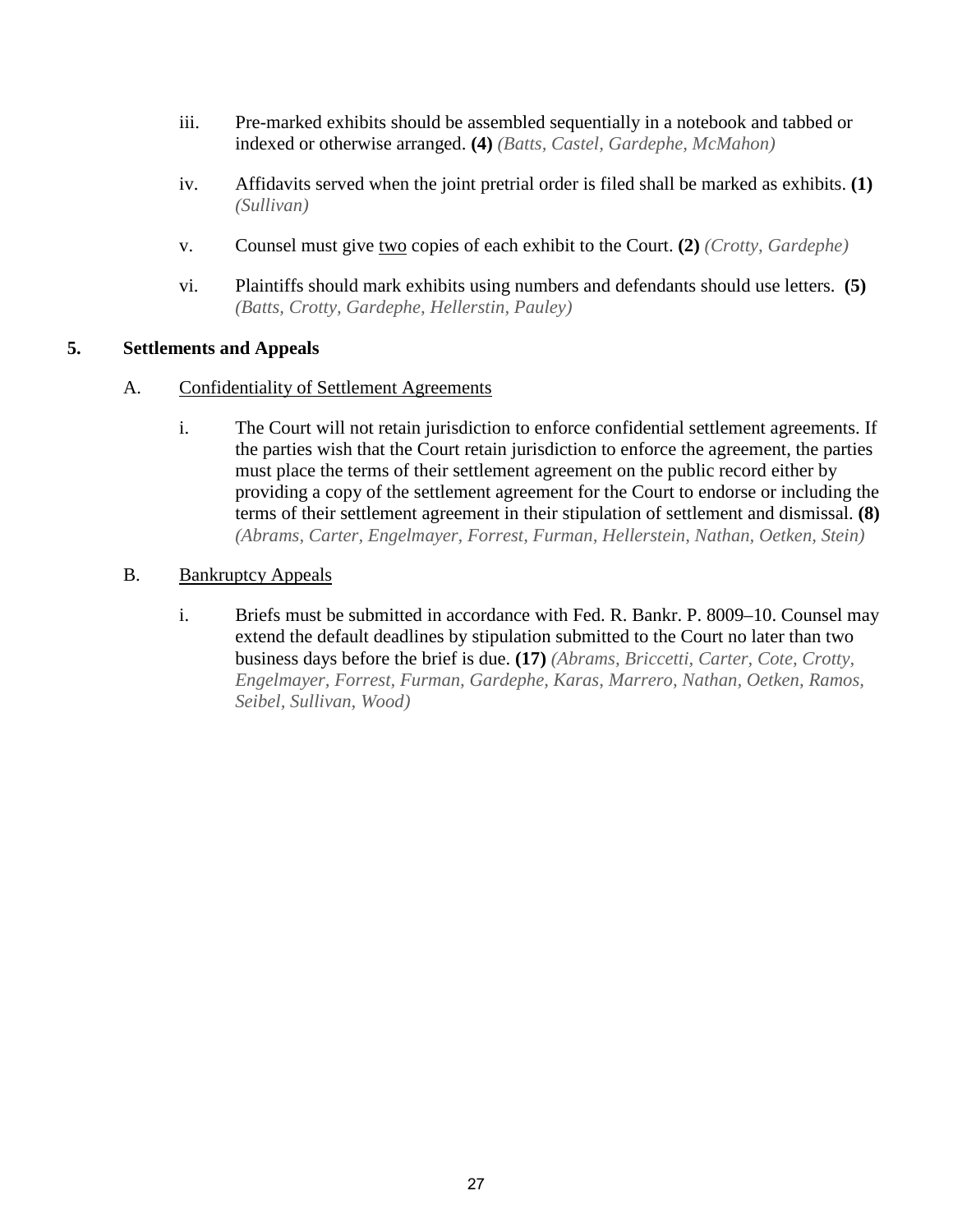## EASTERN DISTRICT JUDGES' INDIVIDUAL PRACTICES

## **Contents**

|              | $E_{\rm c}$  |  |
|--------------|--------------|--|
|              |              |  |
| $\mathbf{4}$ |              |  |
|              |              |  |
|              |              |  |
|              |              |  |
|              |              |  |
|              |              |  |
|              | $\mathbf{F}$ |  |
|              |              |  |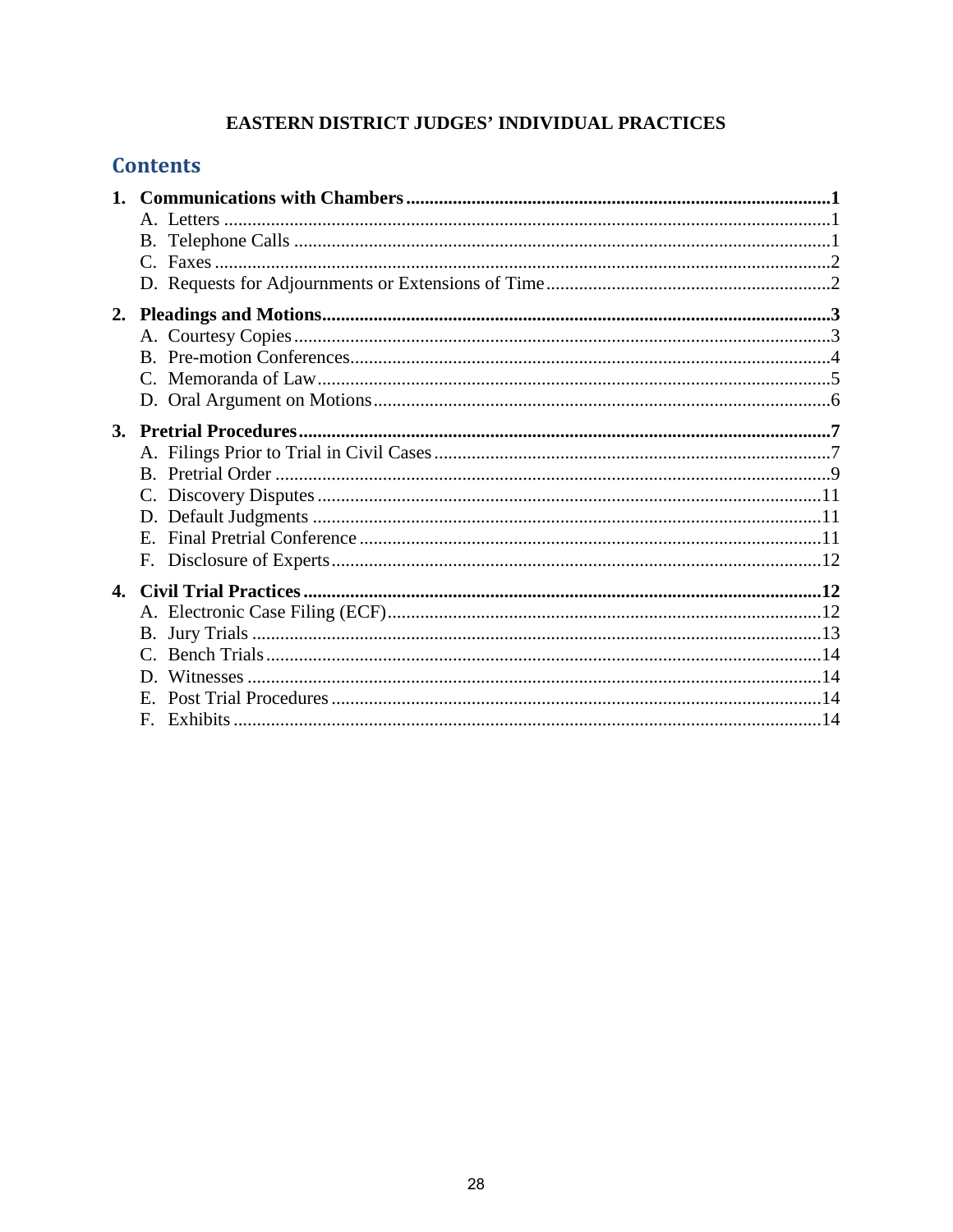## **EASTERN DISTRICT JUDGES' INDIVIDUAL PRACTICES**<sup>1</sup>

## **1. Communications with Chambers**

## A. Letters

- i. Letters to chambers simultaneously delivered to all counsel. **(22)** *(Amon, Bianco, Block, Cogan, Dearie, Garaufis, Gershon, Glasser, Gleeson, Hurley, Irizarry, Johnson, Kuntz, Matsumoto, Mauskopf, Platt, Ross, Seybert, Spatt, Townes, Vitaliano, Wexler)*
- ii. Letters between counsel not to be sent to Court. **(21)** *(Amon, Bianco, Block, Brodie, Cogan, Dearie, Garaufis, Gershon, Glasser, Gleeson, Hurley, Irizarry, Kuntz, Matsumoto, Mauskopf, Platt, Ross, Seybert, Spatt, Townes, Vitaliano)*
	- a. …except where formally annexed to pleadings or motion papers. **(2)** *(Kuntz, Vitaliano)*
- iii. Letters between counsel shall be sent to Court **(1)** *(Ross)*
- iv. All communication with chambers should be filed on ECF. **(9)** *(Bianco, Brodie, Johnson, Kuntz, Matsumoto, Mauskopf, Seybert, Vitaliano, Wexler)*
- v. Ex parte communications and in-person requests will not be considered. **(4)** *(Johnson, Seybert, Spatt, Townes )*

## B. Telephone Calls

- i. To chambers, permitted. **(10)** *(Bianco, Block, Brodie, Cogan, Dearie, Feuerstein, Gleeson, Korman, Ross, Wexler)*
	- a. …but not about procedural questions **(3)** *(Cogan, Feuerstein, Spatt)*
	- b. …but not for general information unrelated to docketing, scheduling or a calendar matter. **(1)** *(Vitaliano)*

<sup>&</sup>lt;sup>1</sup> This summary of the Eastern District Judges' Individual Practices is current as of November 2012. The compilation set forth in this report is solely for analytical purposes and should not be relied upon as an authoritative source of the content of any Judge's Individual Practices. This summary addresses selected individual practices to highlight and compare among the District Judges. It does not reference every Individual Practice of each of the District Judges. It also does not compare the differences among the District Judges on every subject contained in each District Judge's Individual Practices. For example, this summary does not reflect every Individual Practice or differences among the District Judge's Individual Practices on jury selection, conduct of bench trials or how certain types of specific motions are handled.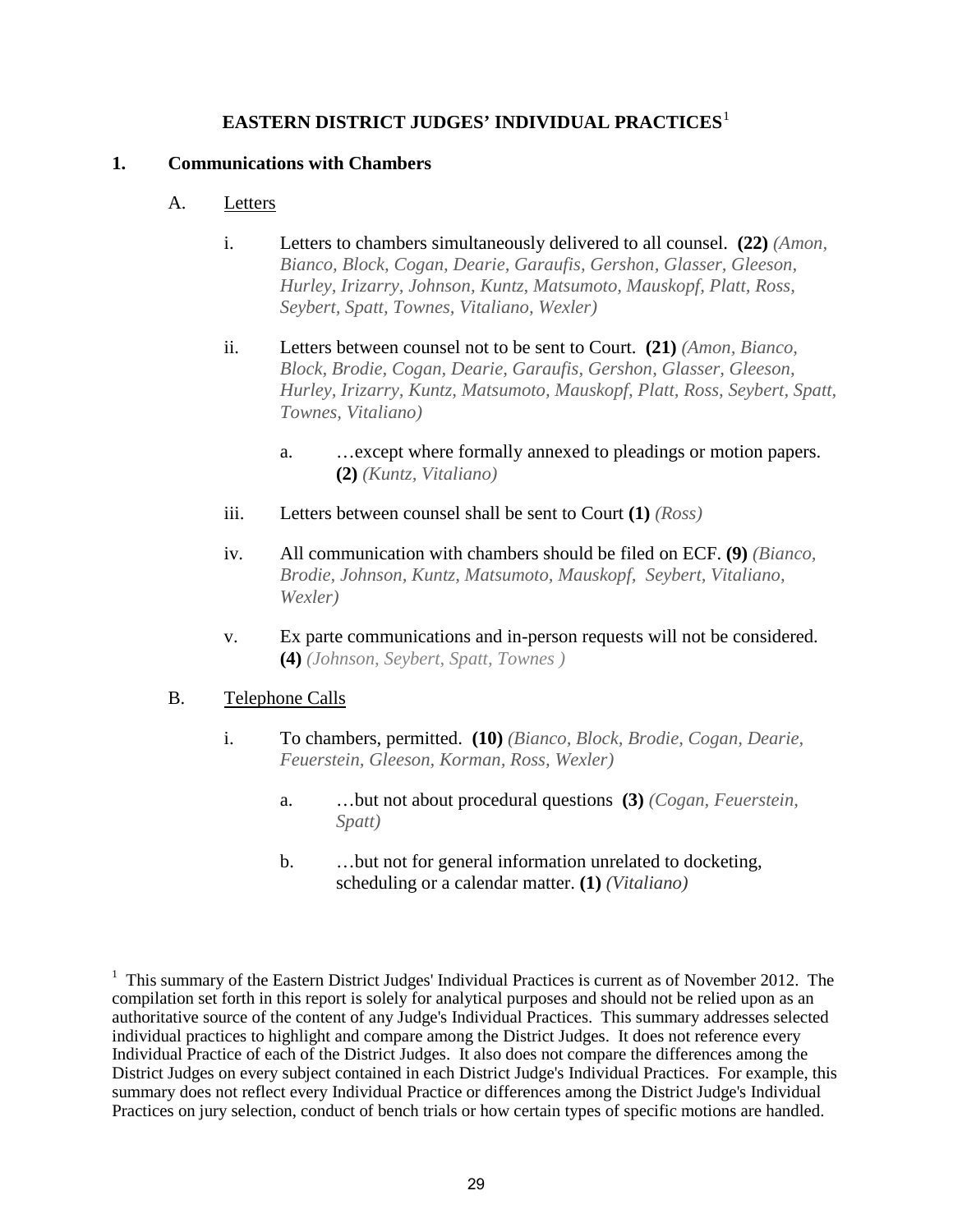- <span id="page-32-0"></span>ii. To chambers, permitted only in emergency situation requir[in](#page-32-3)g immediate attention. **(9)** *(Amon, Garaufis, Gershon, Hurley, Irizarry, Johnson, Matsumoto, Mauskopf, , Townes)*
- <span id="page-32-1"></span>iii. To chambers, permitted only when necessary to obtain information not otherwise available. **(1)** *(Glasser)*
- iv. To chambers, not permitted for any legitimate purpose. **(1)** *(Platt)*
	- a. …except docketing and scheduling **(5)** *(Bianco, Block, Dearie Kuntz, Vitaliano)*
- C. Faxes
	- i. To chambers, permitted only if copies sent to all counsel. **(4)** *(Amon, Bianco, Matsumoto, Ross)*
	- ii. To chambers, permitted only in emergency situations requiring immediate attention. **(6)** *(Cogan, Dearie, Garaufis, Mauskopf, Spatt, Vitaliano)*
		- a. …and only if copies are simultaneously sent to all counsel. **(4)**  *(Cogan, Gauraufis, Mauskopf, Vitaliano)*
	- iii. To chambers, permitted only if authorized by Court. **(13)** *(Block, Brodie, Dearie, Gershon, Gleeson, Hurley, Irizarry, Johnson, Kuntz, Platt, Seybert, Spatt, Wexler)*
		- a. …and permission is granted only in extraordinary circumstances or emergencies. **(3)** *(Dearie, Hurley, Spatt)*
	- iv. To chambers, not permitted for any legitimate purpose. **(1)** *(Townes)*

## <span id="page-32-2"></span> **Fax limit, without prior authorization**

- i. Ten pages. **(8)** *(Amon, Bianco, Cogan, Garaufis, Irizarry, Mauskopf, Ross, Vitaliano)*
- ii. Twenty five pages. **(1)** *(Platt)*
- iii. Five pages. **(2)** *(Block, Matsumoto)*

#### <span id="page-32-3"></span>D. Requests for Adjournments or Extensions of Time

i. Must be made at least 48 hours prior to scheduled appearance. **(21)**  *(Amon, Bianco, Block, Cogan, Dearie, Feuerstein, Garaufis, Gershon, Glasser, Gleeson, Hurley, Irizarry, Johnson, Kuntz, Matsumoto, Platt, Ross, Seybert, Townes, Vitaliano, Wexler)*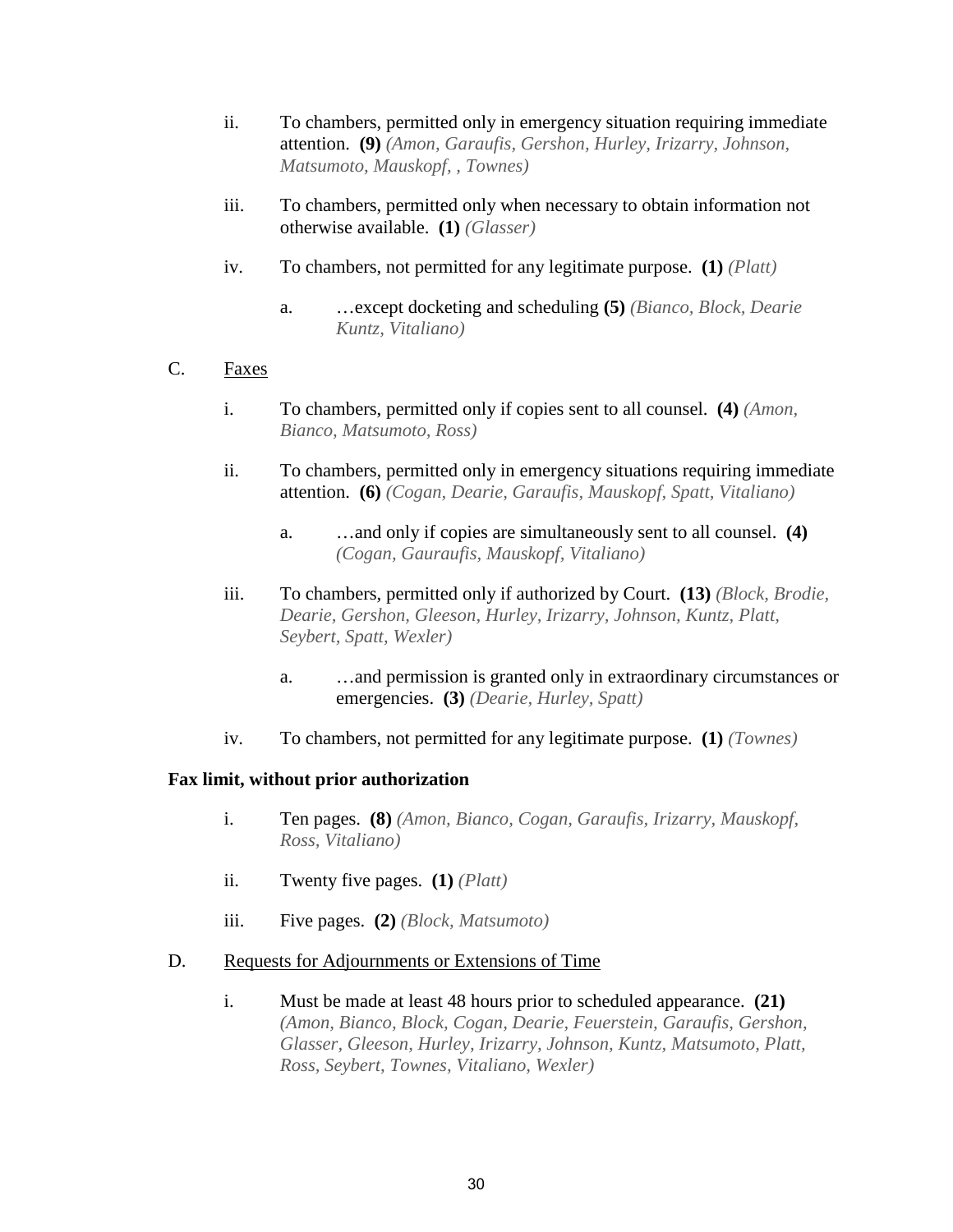a. Requests for extensions of time made without consent of all parties should be made at least one week before the due date. **(1)** *(Dearie)*

## **Must state:**

- ii. The original date. **(23)** *(Amon, Bianco, Block, Brodie, Cogan, Dearie, Garaufis, Gershon, Glasser, Gleeson, Hurley, Irizarry, Johnson, Kuntz, Matsumoto, Mauskopf, Platt, Ross, Seybert, Spatt, Townes, Vitaliano, Wexler)*
- <span id="page-33-0"></span>iii. The number of previous requests for adjournment or extension. **(23)**  *(Amon, Bianco, Block, Brodie, Cogan, Dearie, Garaufis, Gershon, Glasser, Gleeson, Hurley, Irizarry, Johnson, Kuntz, Matsumoto, Mauskopf, Platt, Ross, Seybert, Spatt, Townes, Vitaliano, Wexler)*
- iv. Whether prior requests were granted or denied. **(23)** *(Amon, Bianco, Block, Brodie, Cogan, Dearie, Garaufis, Gershon, Glasser, Gleeson, Hurley, Irizarry, Johnson, Kuntz, Matsumoto, Mauskopf, Platt, Ross, Seybert, Spatt, Townes, Vitaliano, Wexler)*
- v. Whether the adversary consents, and, if not, reason for refusal. **(22)**  *(Amon, Bianco, Block, Brodie, Cogan, Dearie, Garaufis, Gershon, Glasser, Gleeson, Hurley, Irizarry, Johnson, Kuntz, Matsumoto, Mauskopf, Platt, Ross, Seybert, Spatt, Townes, Vialiano, Wexler)*
- vi. If the requested adjournment or extension affects any other scheduled dates, a proposed order reflecting requested adjournment/extension. **(20)**  *(Amon, Bianco, Block, Brodie, Cogan, Dearie, Garaufis, Gershon, Gleeson, Hurley, Irizarry, Johnson, Kuntz, Matsumoto, Maukopf, Platt, Ross, Townes, Vitaliano, Wexler)*
- vii. Reason for the request. **(2)** *(Irizarry, Matsumoto)*
- viii. How much additional time is needed **(1)** *(Matsumoto)*

## **2. Pleadings and Motions**

## <span id="page-33-1"></span>A. Courtesy Copies

- i. Courtesy copies of pleadings and motions must be sent to chambers at the same time they are filed. **(21)** *(Amon, Bianco, Block, Cogan, Dearie, Garaufis, Gershon, Glasser, Hurley, Irizarry, Johnson, Korman, Kuntz, Matsumoto, Mauskopf, Platt, Seybert, Spatt, Townes, Vitaliano, Wexler)*
- ii. …only if over 25 pages in length. **(2)** *(Brodie, Gleeson)*
- iii. Courtesy copies of all motion papers shall be provided by the moving party when the motion is fully briefed. **(1)** *(Glasser)*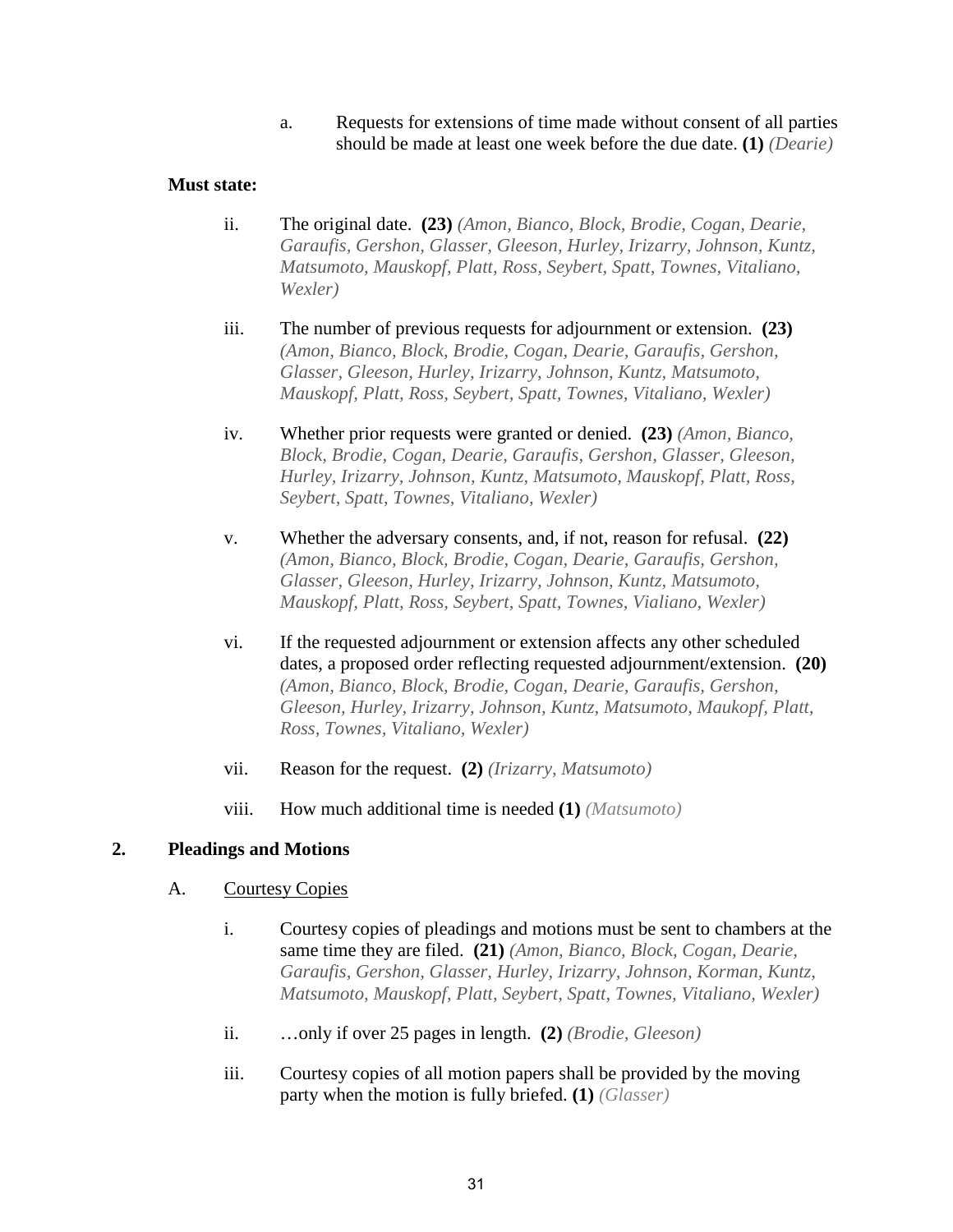#### B. Pre-motion Conferences

- i. For discovery motions, follow Local Civil Rule 37.3 and 6.4. **(17)** *(Amon, Bianco, Block, Brodie, Cogan, Dearie, Garaufis, Gershon, Glasser, Gleeson, Irizarry, Johnson, Kuntz, Matsumoto, Ross, Townes, Vitaliano)*
	- a. all discovery motions shall be made to the assigned Magistrate Judge. **(2)** *(Mauskopf, Wexler)*
		- i. …discovery and non-dispositive motions **(2)** *(Glasser, Matsumoto)*
- ii. Pre-motion conferences not required for non-discovery motions. **(1)**  *(Glasser)*
- iii. Pre-motion conferences not required **(1)** *(Feuerstein)*
- iv. Pre-motion conferences required *only for*…
	- a. summary judgment. **(7)** *(Bianco, Brodie, Johnson, Kuntz, Seybert, Spatt, Wexler)*
	- b. motion to dismiss. **(4)** *(Bianco, Brodie, Kuntz, Wexler)*
	- c. motion for change of venue **(3)** *(Bianco, Brodie, Kuntz)*
	- d. motion to amend where leave of court is required **(3)** *(Bianco, Brodie, Kuntz)*
	- e. to compel arbitration **(1)** *(Kuntz)*
- v. Pre-motion conferences required before any motion. **(14)** *(Amon, Block, Cogan, Dearie, Garaufis, Gershon, Gleeson, Hurley, Irizarry, Matsumoto, Mauskopf, Ross, Townes, Vitaliano)*

#### <span id="page-34-1"></span><span id="page-34-0"></span>**except motions…**

- a. for habeas corpus petitions. **(16)** *(Amon, Block, Brodie, Cogan, Dearie, Feuerstein, Garaufis, Gershon, Gleeson, Hurley, Irizarry, Matsumoto, Mauskopf, Ross, Seybert, Townes, Vitaliano)*
- b. for prisoner petitions. **(15)** *(Amon, Block, Brodie, Dearie, Feuerstein, Garaufis, Gershon, Gleeson, Hurley, Irizarry, Mauskopf, Ross, Townes, Vitaliano)*
- c. for Social Security appeals. **(16)** *(Amon, Block, Brodie, Cogan, Dearie, Feuerstein, Garaufis, Gershon, Gleeson, Irizarry, Matsumoto, Ross, Seybert, Spatt, Townes, Vitaliano)*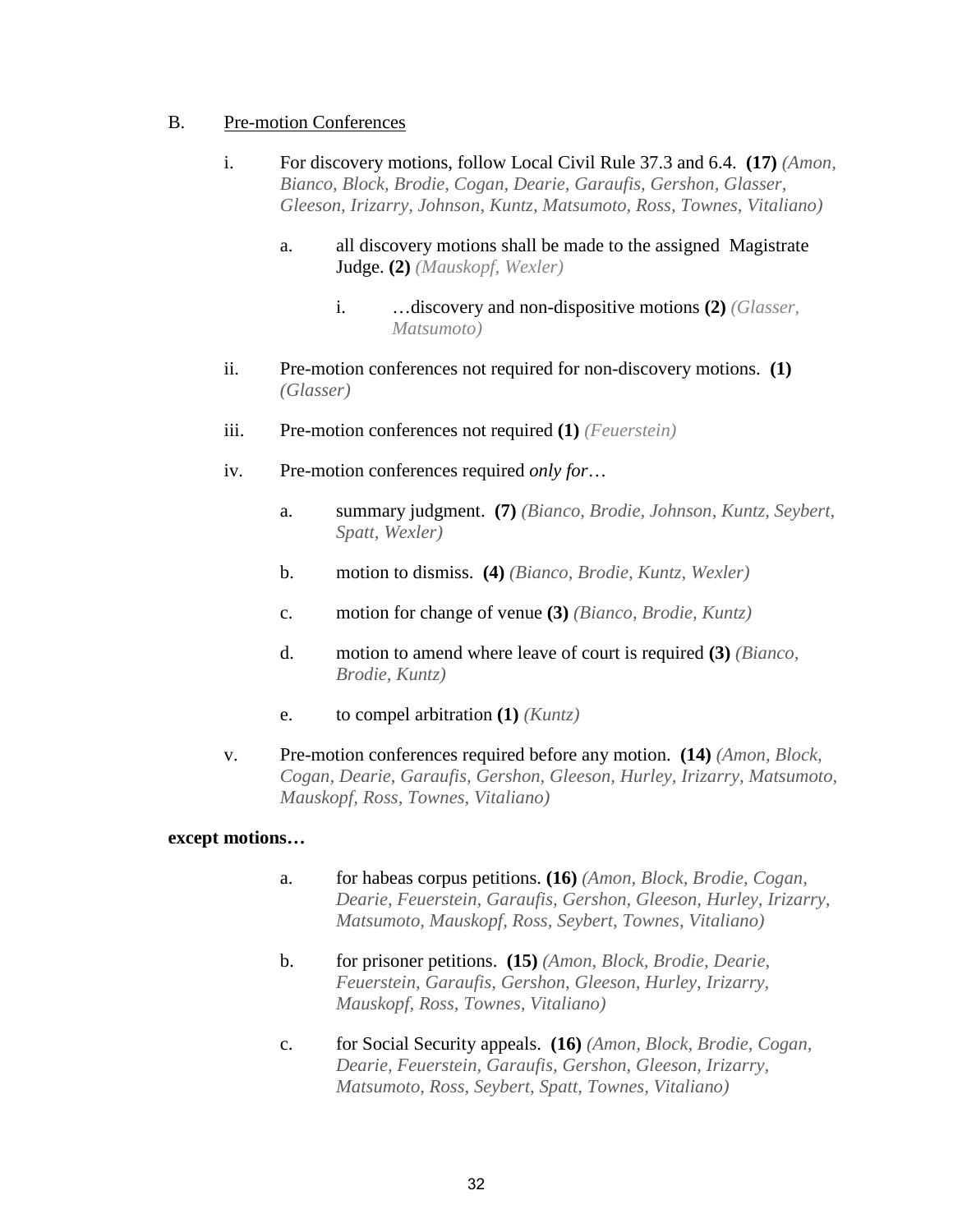<span id="page-35-0"></span>

| d. | for bankruptcy appeals. (16) (Amon, Block, Brodie, Cogan, |
|----|-----------------------------------------------------------|
|    | Dearie, Garaufis, Gershon, Gleeson, Irizarry, Matsumoto,  |
|    | Mauskopf, Ross, Seybert, Spatt, Townes, Vitaliano)        |

- e. for objections to Magistrate Judge's ruling. **(6)** *(Garaufis, Hurley, Irizarry, Mauskopf, Seybert, Spatt, Vitaliano)*
- f. for pro hac vice admissions. **(3)** *(Hurley, Seybert, Spatt)*
- g. for default judgment. **(2)** *(Feuerstein, Matsumoto)*
- h. to dismiss in lieu of an Answer. **(1)** *(Irizarry)*
- i. where any parties is a pro se litigant. **(9)** *(Amon, Dearie, Garaufis, Gleeson, Hurley, Mauskopf, Ross, Spatt, Vitaliano)*
- j. for reconsideration. **(1)** *(Hurley)*
- k. for orders to show cause. **(1)** *(Hurley)*
- l. to proceed in forma pauperis. **(1)** *(Hurley)*
- m. for remand to state court. **(1)** *(Irizarry)*
- n. for post-trial motions. **(3)** *(Garaufis, Mauskopf, Vitaliano)*
- o. pursuant to Fed. R. App. P. 4 **(1)** *(Hurley)*
- p. pursuant to FRCP 50, 52, 59, or 60. **(2)** *(Bianco, Hurley)*

#### **Length of letter to arrange conference?**

- i. No more than two pages. **(1)** *(Spatt)*
- ii. No more than three pages. **(18)** *(Amon, Bianco, Block, Brodie, Cogan, Dearie, Gershon, Gleeson, Hurley, Irizarry, Johnson, Kuntz, Matsumoto, Mauskopf, Ross, Townes, Vitaliano, Wexler)*

## C. Memoranda of Law

- i. Support of and in opposition to: 25 pages. **(18)** *(Bianco, Block, Cogan, Dearie, Feuerstein, Garaufis, Gershon, Gleeson, Hurley, Irizarry, Kuntz, Mauskopf, Platt, Seybert, Spatt, Townes, Vitaliano, Wexler)*
	- a. 20 pages. **(1)** *(Johnson)*
	- b. 30 pages. **(1)** *(Matsumoto)*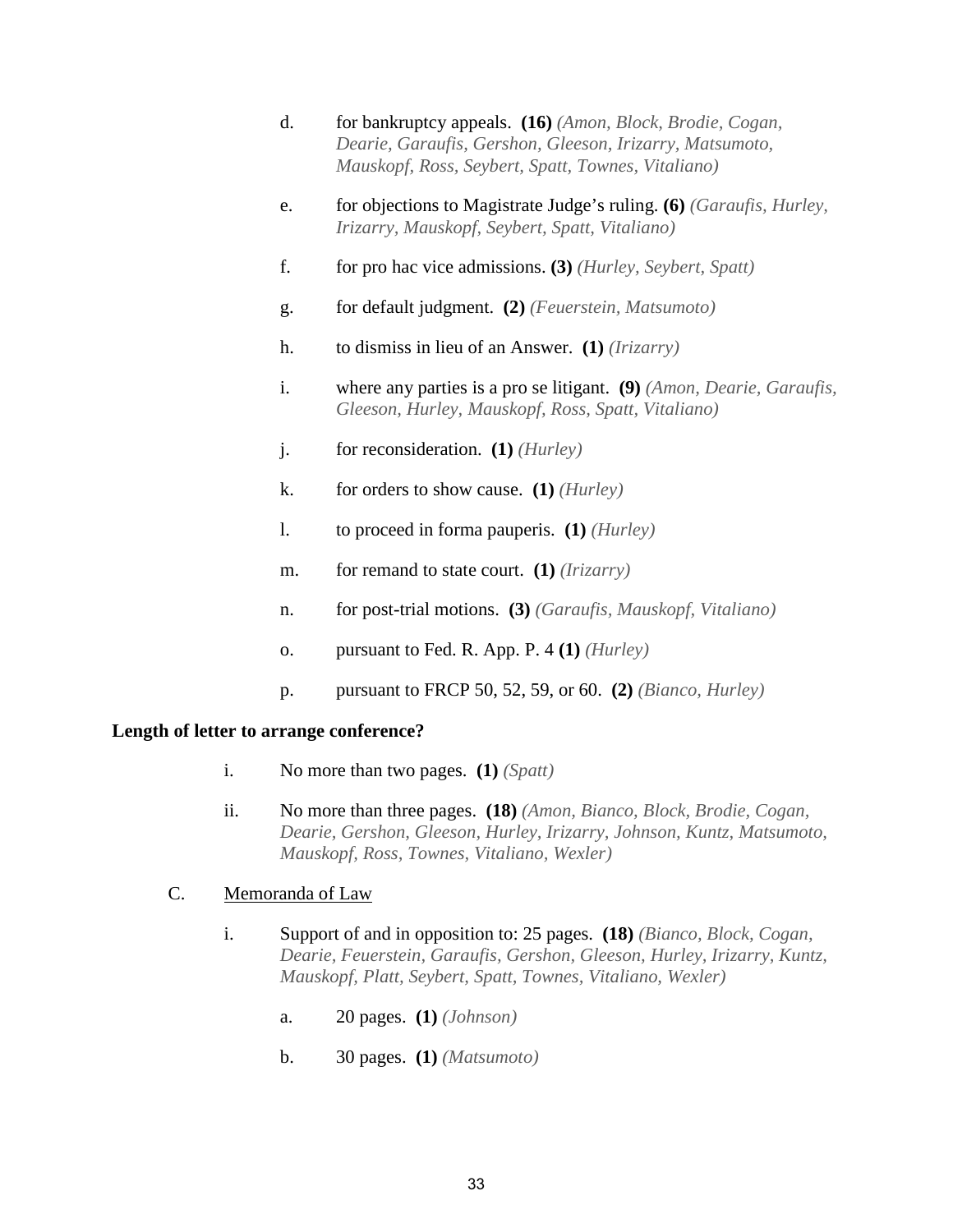- ii. Reply: 10 pages. **(19)** *(Bianco, Block, Cogan, Dearie, Garaufis, Gershon, Gleeson, Hurley, Irizarry, Johnson, Kuntz, Matsumoto, Mauskopf, Platt, Seybert, Spatt, Townes, Vitaliano, Wexler)*
- iii. Memoranda of 10 pages or more must contain a table of contents. **(18)**  *(Bianco, Block, Cogan, Dearie, Garaufis, Gershon, Gleeson, Hurley, Irizarry, Johnson, Kuntz, Matsumoto, Mauskopf, Platt, Seybert, Spatt, Townes Vitaliano)*
	- a. …all memoranda shall include a table of contents **(1)** *(Wexler)*
	- b. …all memoranda shall include a table of authorities **(2)** *(Johnson, Townes, Wexler)*
- iv. The Court expects counsel to exercise their professional judgment as to the length of the briefs and may impose limits if that expectation is not met. **(4)** *(Amon, Brodie, Glasser, Ross)*

## D. Oral Argument on Motions

i. Is held on all motions, where the parties are represented by counsel. **(6)**  *(Amon, Bianco, Brodie, Dearie, Glasser, Gleeson)*

## **except…**

- a. for pro hac vice motions. **(1)** *(Platt)*
- b. for default judgments. **(1)** *(Platt)*
- c. for motions in the context of social security appeals. **(1)** *(Platt)*
- d. for motions under 28 U.S.C. Sections 2254 and 2255. **(1)** *(Platt)*
- ii. Must be requested by letter, and the court will determine whether argument will be heard and, if so, advise counsel of the time. **(14)** *(Block, Cogan, Garaufis, Gershon, Irizarry, Johnson, Matsumoto, Mauskopf, Ross, Seybert, Spatt, Townes, Vitaliano, Wexler)*
	- a. Notice of motion shall state "Oral Argument Requested" **(2)**  *(Hurley, Kuntz)*
- <span id="page-36-0"></span>iii. Is held at the Court's discretion/if required by the Court **(4)** *(Feuerstein, Glasser, Korman, Vitaliano)*
- iv. Is heard only in unusual circumstances, or rarely. **(1)** *(Seybert)*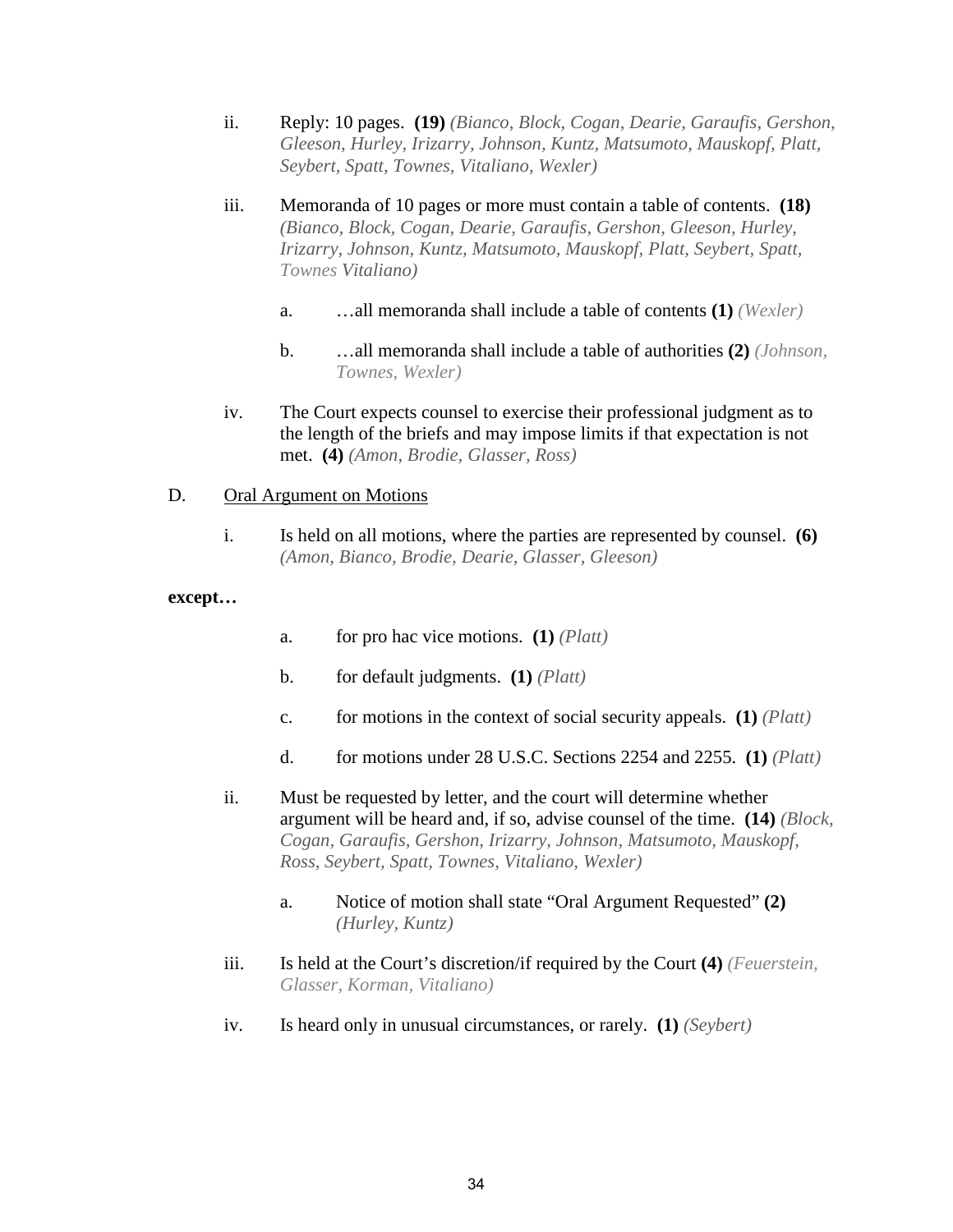## **3. Pretrial Procedures**

## A. Filings Prior to Trial in Civil Cases

## **Must be filed:**

- i. At least one week before trial. **(2)** *(Amon, Bianco)*
- ii. At least two weeks before trial. **(1)** *(Hurley)*
- iii. At least three weeks before trial. **(1)** *(Glasser)*
- iv. 5 days before the date that the trial is scheduled to begin, or 30 days after the filing of the final pretrial order if no trial date. **(1)** *(Dearie)*
- <span id="page-37-0"></span>v. 15 days before trial. **(4)** *(Garaufis, Irizarry, Matsumoto, Mauskopf)*
	- a. …except 20 days before trial for motions in limine or motions addressing evidentiary issues. **(2)** *(Garaufis, Mauskopf)*
	- b. …except 30 days before trial for motions in limine or motions addressing evidentiary issues. **(1)** *(Matsumoto)*
- vi. 15 days before trial if date fixed, or 30 days after filing of the final pretrial order if no trial date. **(11)** *(Block, Brodie, Feuerstein, Gershon, Gleeson, Johnson, Kuntz, Platt, Ross, Townes, Vitaliano)*
	- a. 15 days before trial if date fixed, or 15 days after filing of the final pretrial order if no trial date. **(1)** *(Spatt)*
- vii. 30 days before trial **(1)** *(Mauskopf)*
- viii. As soon as conveniently possible before the trial readiness date. **(1)**  *(Cogan)*
- ix. Varying dates: 7 days prior to jury selection for statement regarding damages, motions in limine, pretrial memorandum; 5 days prior for proposed voir dire and final witness list; 3 days prior for exhibits, stipulations, and requests to charge and proposed verdict sheets **(1)**  *(Seybert)*

## **Must contain:**

- i. In jury cases, legal memoranda addressing all contested legal issues and anticipated evidentiary problems. **(6)** *(Amon, Bianco, Hurley, Dearie, Ross, Seybert)*
- ii. In jury cases, requests to charge and proposed voir dire questions. **(23)**  *(Amon, Bianco, Block, Brodie, Cogan, Dearie, Feuerstein, Garaufis,*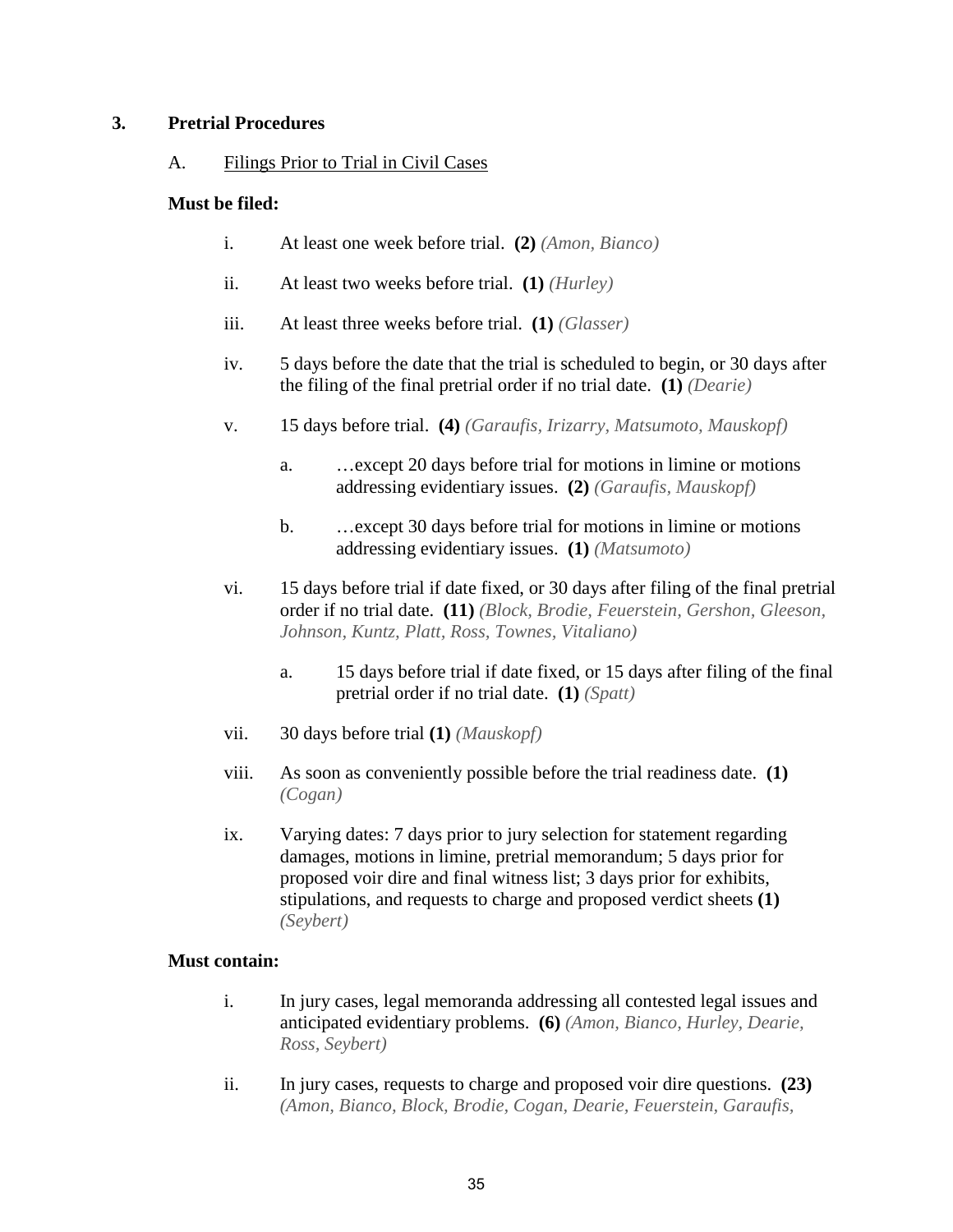<span id="page-38-0"></span>*Gershon, Glasser, Gleeson, Hurley, Irizarry, Johnson, Kuntz, Matsumoto, Mauskopf, Platt, Ross, Seybert, Spatt, Townes, Vitaliano)*

- <span id="page-38-1"></span>a. On the Thursday before trial **(4)** *(Block, Brodie, Gershon, Platt)*
- b. *Joint* proposed voir dire questions **(1)** *(Mauskopf)*
- c. *Joint* request to charge, with areas of disagreement highlighted and supported by memorandum of law **(1)** *(Ross)*
- iii. In jury cases, proposed instructions and verdict sheets. **(6)** *(Cogan, Garaufis, Hurley, Mauskopf, Seybert, Vitaliano)*
	- a. …verdict sheet only **(1)** *(Kuntz)*
- iv. In non-jury cases, a statement of the elements of each claim or defense involving such party, together with a summary of the facts required to establish each element. **(18)** *(Block, Brodie, Dearie, Feuerstein, Garaufis, Gershon, Glasser, Gleeson, Hurley, Irizarry, Johnson, Kuntz, Matsumoto, Mauskopf, Platt, Seybert, Townes, Vitaliano)*
- v. In non-jury cases, proposed findings of fact and conclusions of law. **(4)**  *(Amon, Bianco, Hurley, Ross)*
- vi. In non-jury cases, copies of the proposed exhibits in a suitable binder. **(5)**  *(Amon, Bianco, Cogan, Ross, Seybert)*
- vii. In all cases, motions addressing issues which should be resolved in limine. **(17)** *(Block, Brodie, Feuerstein, Garaufis, Gershon, Glasser, Gleeson, Hurley, Johnson, Kuntz, Matsumoto, Mauskopf, Platt, Seybert, Spatt, Townes, Vitaliano)*
- viii. In any case where a party believes it would be useful, a pretrial memorandum. **(14)** *(Block, Cogan, Feuerstein, Garaufis, Gershon, Gleeson, Irizarry, Johnson, Kuntz, Mauskopf, Platt, Seybert, Townes, Vitaliano)*
	- a. …pretrial memorandum required in all cases. **(6)** *(Amon, Bianco, Glasser, Hurley, Matsumoto, Ross)*
- ix. Witness list and exhibit list. **(1)** *(Cogan)*
- x. A statement regarding damages and other relief sought. **(18)** *(Block, Brodie, Dearie, Feuerstein, Garaufis, Gershon, Gleeson, Hurley, Irizarry, Johnson, Kuntz, Matsumoto, Mauskopf, Platt, Seybert, Spatt, Townes, Vitaliano)*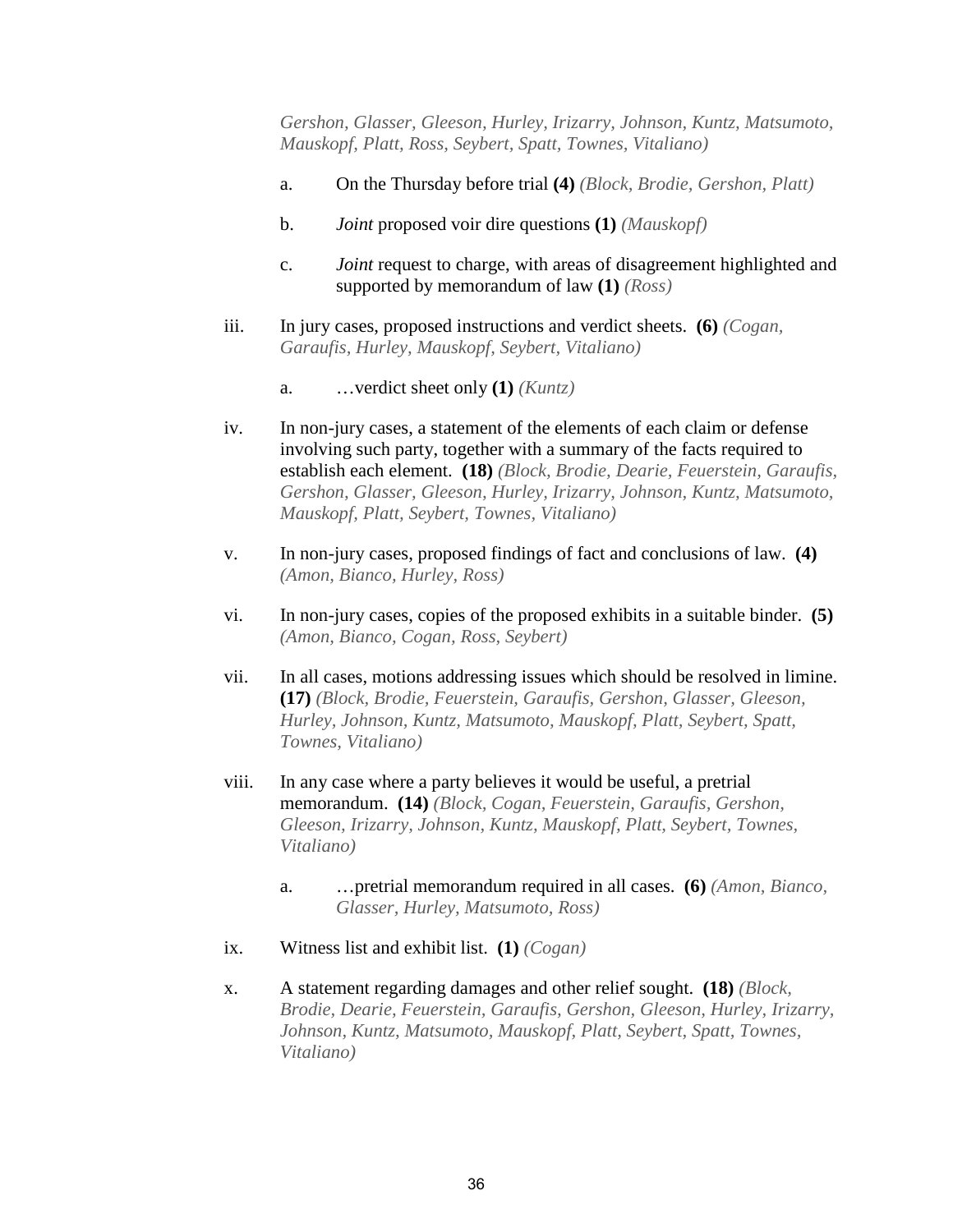## B. Pretrial Order

## **Must be filed:**

- i. Not required unless directed by Court. **(1)** *(Cogan)*
- ii. 60 days following completion of discovery in a civil case. **(19)** *(Amon, Bianco, Block, Brodie, Dearie, Feuerstein, Garaufis, Gershon, Gleeson, Hurley, Irizarry, Johnson, Kuntz, Matsumoto, Mauskopf, Platt, Seybert, Vitaliano, Wexler)*
	- a. … but 30 days prior to the trial date in cases where a substantive motion has been submitted to the Court. **(1)** *(Bianco)*
- iii. 30 days following completion of discovery. **(1)** *(Spatt)*
- iv. 3 weeks prior to trial. **(1)** *(Glasser)*
- v. Deadline for filing pre-trial order will be set at the pre-trial scheduling conference; parties must contact the Court to arrange the pre-trial scheduling conference within 30 days from either the date of completion of discovery or the denial of a motion for summary judgment. **(1)**  *(Townes)*

## **Must contain:**

- i. The full caption of the action. **(22)** *(Amon, Bianco, Block, Brodie, Dearie, Feuerstein, Garaufis, Gershon, Glasser, Gleeson, Hurley, Johnson, Kuntz, Matsumoto, Mauskopf, Platt, Ross, Seybert, Spatt, Townes, Vitaliano, Wexler)*
- ii. The names, firm names, addresses, and telephone numbers of trial counsel **(22)** *(Amon, Bianco, Block, Brodie, Dearie, Garaufis, Gershon, Glasser, Gleeson, Hurley, Irizarry, Johnson, Kuntz, Matsumoto, Mauskopf, Platt, Ross, Seybert, Spatt, Townes, Vitaliano, Wexler)*
- iii. A brief statement by plaintiff as to the basis of subject matter jurisdiction, and a brief statement by each other party as to the presence of absence of subject matter jurisdiction, both including citations to statutes and relevant facts. **(21)** *(Amon, Bianco, Block, Brodie, Dearie, Garaufis, Gershon, Glasser, Gleeson, Hurley, Irizarry, Johnson, Kuntz, Matsumoto, Mauskopf, Platt, Ross, Seybert, Spatt, Townes, Vitaliano)*
- iv. A brief summary by each party of the claims and defenses the party has asserted which remain to be tried, identifying claims and defenses previously asserted which are not to be tried. **(21)** *(Amon, Bianco, Block, Brodie, Dearie, Garaufis, Gershon, Glasser, Gleeson, Hurley, Irizarry,*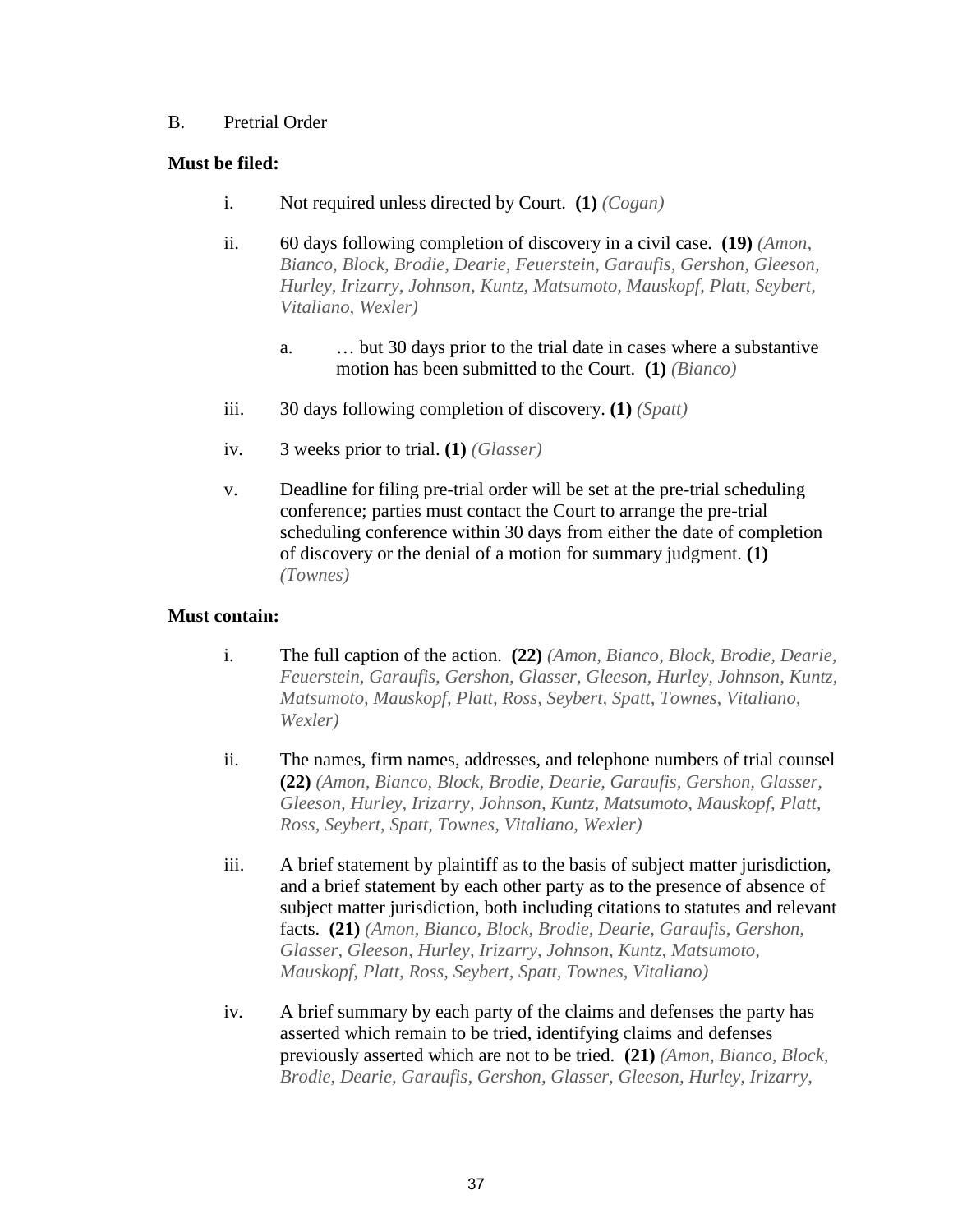*Johnson, Kuntz, Matsumoto, Mauskopf, Platt, Ross, Seybert, Spatt, Townes, Vitaliano)*

- <span id="page-40-0"></span>v. A statement by each party as to whether the case is to be tried with or without a jury. **(22)** *(Amon, Bianco, Block, Brodie, Dearie, Garaufis, Gershon, Glasser, Gleeson, Hurley, Irizarry, Johnson, Kuntz, Matsumoto, Mauskopf, Platt, Ross, Seybert, Spatt, Townes, Vitaliano, Wexler)*
- vi. An estimate of the number of trial days needed. **(21)** *(Amon, Bianco, Block, Brodie, Dearie, Garaufis, Gershon, Glasser, Gleeson, Irizarry, Johnson, Kuntz, Matsumoto, Mauskopf, Platt, Ross, Seybert, Spatt, Townes, Vitaliano, Wexler)*
- vii. A statement as to whether parties have consented to trial by a magistrate judge, without identifying which parties have or have not so consented. **(19)** *(Amon, Bianco, Block, Dearie, Garaufis, Gershon, Gleeson, Hurley, Irizarry, Johnson, Kuntz, Matsumoto, Mauskopf, Platt, Ross, Seybert, Spatt, Townes, Vitaliano)*
- viii. Any stipulations or agreed statements of fact or law which have been agreed to by all parties. **(23)** *(Amon, Bianco, Block, Brodie, Dearie, Feuerstein, Garaufis, Gershon, Glasser, Gleeson, Hurley, Irizarry, Johnson, Korman, Kuntz, Matsumoto, Mauskopf, Platt, Ross, Seybert, Spatt, Townes, Vitaliano)*
- ix. A statement by each party as to witnesses whose testimony is to be offered in its case-in-chief, indicating whether such witnesses will testify in person or by deposition. **(23)** *(Amon, Bianco, Block, Brodie, Dearie, Feuerstein, Garaufis, Gershon, Glasser, Gleeson, Irizarry, Johnson, Korman, Kuntz, Matsumoto, Mauskopf, Platt, Ross, Seybert, Spatt, Townes, Vitaliano, Wexler)*
- x. A designation by each party of deposition testimony to be offered with cross-designations and objections by any other party. **(20)** *(Amon, Bianco, Block, Brodie, Dearie, Garaufis, Gershon, Glasser, Gleeson, Hurley, Johnson, Kuntz, Matsumoto Mauskopf, Platt, Ross, Seybert, Spatt, Townes, Vitaliano, Wexler)*
- xi. A list of exhibits to be offered. **(23)** *(Amon, Bianco, Block, Brodie, Dearie, Feuerstein, Garaufis, Gershon, Glasser, Gleeson, Hurley, Irizarry, Johnson, kun, Matsumoto, Mauskopf, Platt, Ross, Seybert, Spatt, Townes, Vitaliano, Wexler)*
	- a. …with one star for exhibits to which there is no objection to authenticity. **(6)** *(Block, Glasser, Hurley, Platt, Spatt, Wexler)*
	- b. … with two stars where there are no objections. **(2)** *(Block, Glasser)*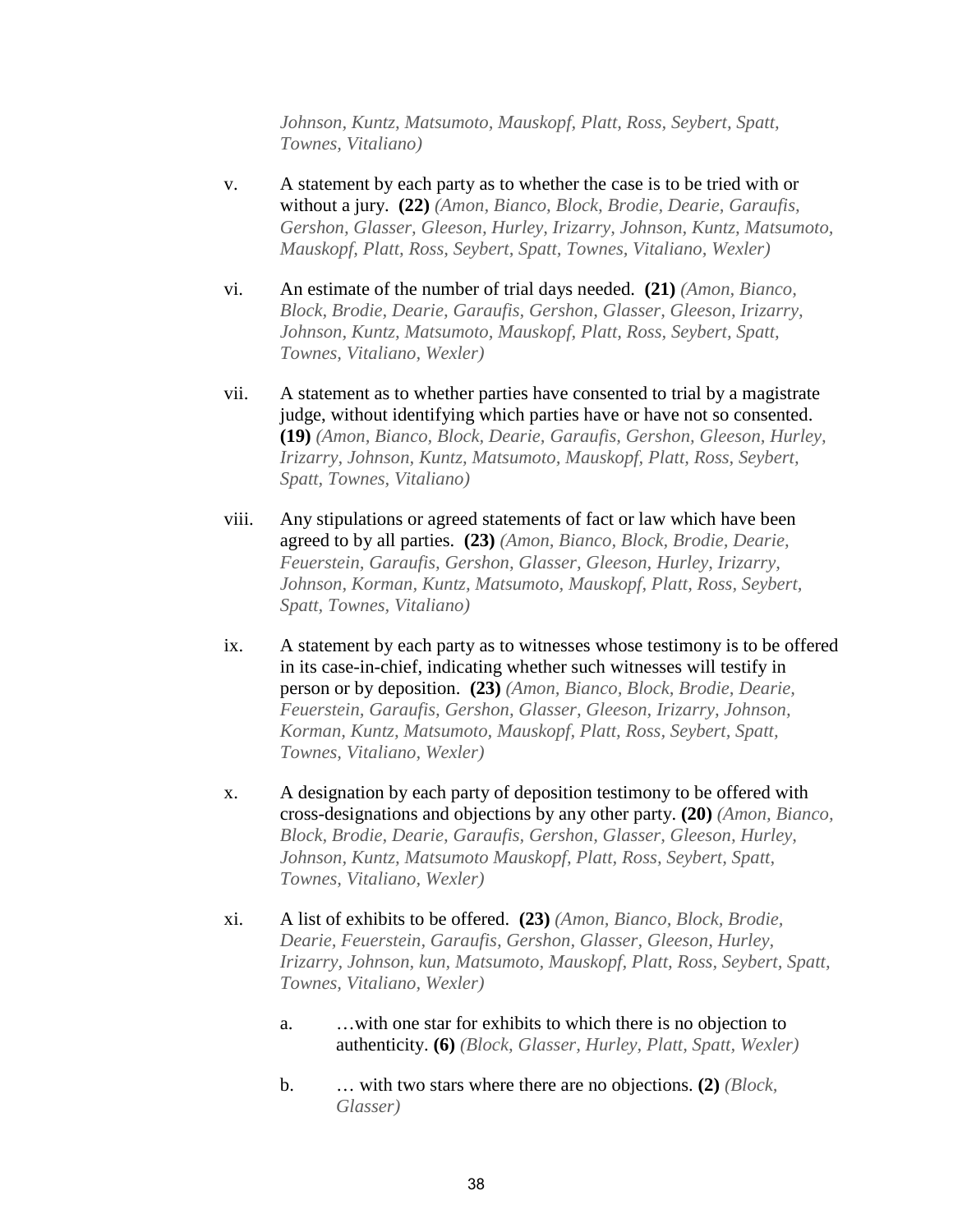- xii. List of witnesses. **(23)** *(Amon, Bianco, Block, Dearie, Feuerstein, Garaufis, Gershon, Glasser, Gleeson, Hurley, Irizarry, Johnson, Korman, Kuntz, Matsumoto, Mauskopf, Platt, Ross, Seybert, Spatt, Townes, Vitaliano, Wexler)*
	- a. …with names and addresses **(2)** *(Kuntz, Mauskopf)*
	- b. …Including possible witnesses who will be called only for impeachment or rebuttal purposes and so designated, together with a brief statement of the expected testimony of each witness. **(1)**  *(Mauskopf)*
- xiii. List of experts to be called at trial. **(22)** *(Amon, Bianco, Block, Dearie, Garaufis, Gershon, Glasser, Gleeson, Hurley, Irizarry, Johnson, Korman, Kuntz, Matsumoto, Mauskopf, Platt, Ross, Seybert, Spatt, Townes, Vitaliano, Wexler)*
- xiv. Statement of damage claims/relief sought. **(5)** *(Amon, Feuerstein, Gershon, Matsumoto, Ross)*
- xv. A summary of the case's procedural history, including the content and disposition of any pre-trial motions. **(1)** *(Hurley)*
- xvi. Proposed motions addressing evidentiary issues that should be resolved in limine. **(2)** *(Matsumoto, Platt)*

## C. Discovery Disputes

- i. If unable to reach agreement, submit letter, which should be jointly composed, and describe the issues in dispute, position of each party, and cite authority. **(1)** *(Cogan)*
- ii. Discovery is not stayed during the time period when a motion is pending before the Court. **(1)** *(Wexler)*
- D. Default Judgments
	- i. A party moving for default judgment must forward to the Clerk of Court its request for a certificate/notation of default. No default judgment will be considered until the Clerk of Court has entered a notation of default. **(6)** *(Glasser, Hurley, Johnson, Kuntz, Spatt, Vitaliano)*

## E. Final Pretrial Conference

i. The Court will schedule a final pretrial conference, where counsel must be prepared and authorized to stipulate for purposes of narrowing the issues and proof and to discuss and conclude settlement. **(4)** *(Amon, Irizarry Ross, Spatt)*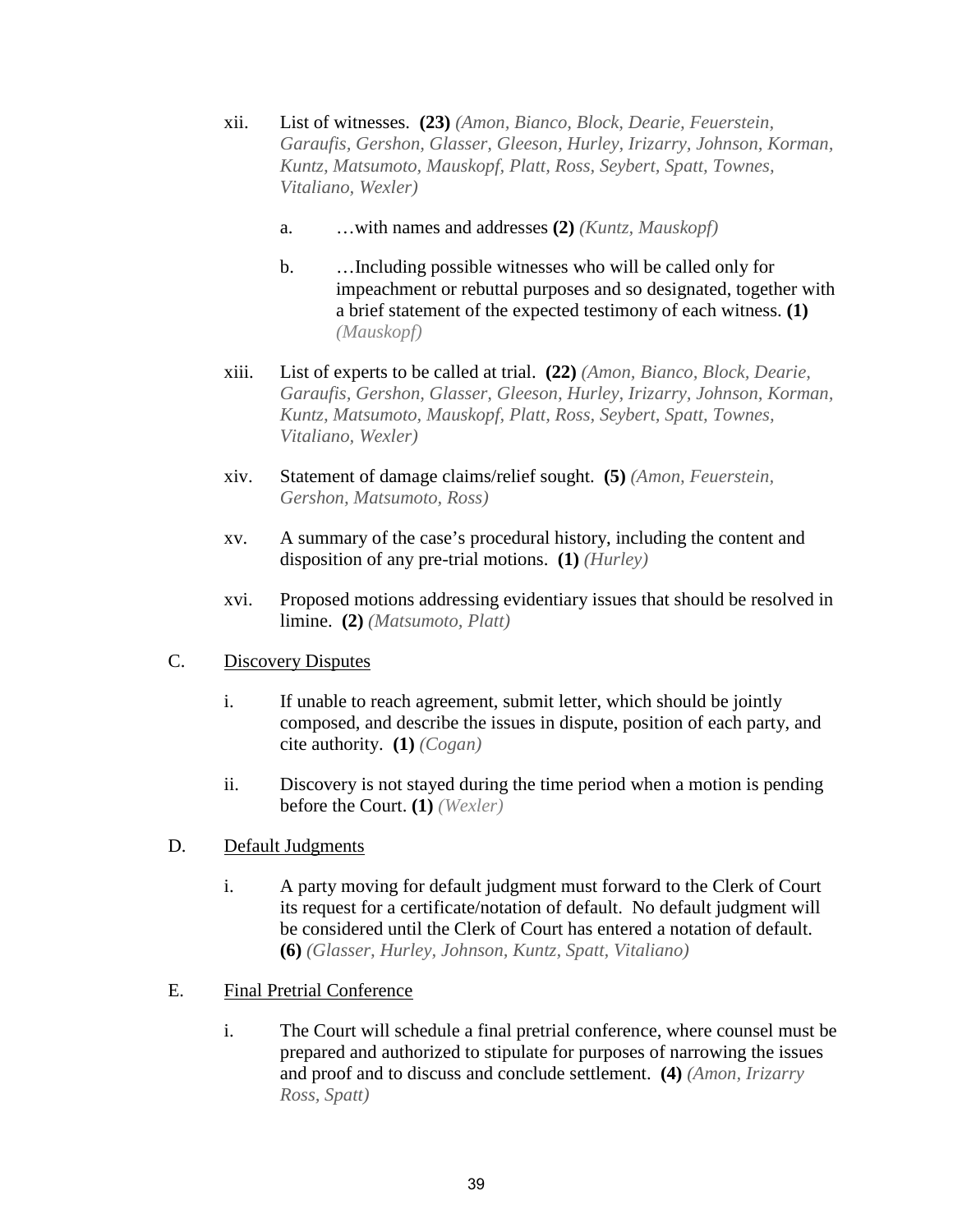- ii. Detailed briefing schedules will be set at the final pre-trial conference. **(1)**  *(Hurley)*
- iii. Counsel shall file with Chambers copies of all documents proposed to be used in evidence prior to Final Pretrial Conference. **(1)** *(Ross)*
- F. Disclosure of Experts
	- i. All expert reports must be turned over to the opposing parties before jury selection. **(1)** *(Hurley)*

## **4. Civil Trial Practices**

- <span id="page-42-2"></span><span id="page-42-1"></span><span id="page-42-0"></span>A. Electronic Case Filing (ECF)
	- i. Counsel must file all documents electronically. **(24)** *(Amon, Bianco, Brodie, Cogan, Dearie, Feuerstein, Garaufis, Gershon, Glasser, Gleeson, Hurley, Irizarry, Johnson, Korman, Kuntz, Matsumoto, Mauskopf, Platt, Ross, Seybert, Spatt, Townes, Vitaliano, Wexler)*
		- a. Motion papers are to be filed electronically only when the motion is fully briefed and courtesy copies of the motion are provided to the Court. **(15)** *(Amon, Block, Brodie, Dearie, Feuerstein, Garaufis, Gershon, Hurley, Irizarry, Matsumoto, Mauskopf, Platt, Townes, Vitaliano, Wexler)*
		- b. A courtesy copy of the cover letter only and not the papers themselves – shall be submitted to the district judge and the magistrate judge once the motion is fully briefed. **(3)** *(Johnson, Ross, Wexler)*
	- ii. For all cases designated ECF, parties are responsible for being current in any and all matters filed electronically by this Court. Orders will be posted electronically, and parties not registered on ECF will not receive them. **(14)** *(Amon, Bianco, Cogan, Dearie, Garaufis, Gershon, Hurley, Irizarry, Korman, Matsumoto, Mauskopf, Ross, Townes, Vitaliano)*
	- iii. Counsel shall submit courtesy copies in paper form to Chambers of all papers filed electronically. **(23)** *(Amon, Bianco, Cogan, Dearie, Feuerstein, Garaufis, Gershon, Glasser, Hurley, Irizarry, Johnson, Korman, Kuntz, Matsumoto, Mauskopf, Platt, Ross, Seybert, Spatt, Townes, Vitaliano, Weinstein, Wexler)*
	- iv. Written requests by attorneys for an exemption from electronic filing will be considered for good cause by the assigned Magistrate Judge. **(15)**  *(Amon, Dearie, Feuerstein, Garaufis, Gershon, Glasser, Irizarry, Korman, Kuntz, Mauskopf, Ross, Seybert, Spatt, Vitaliano, Wexler)*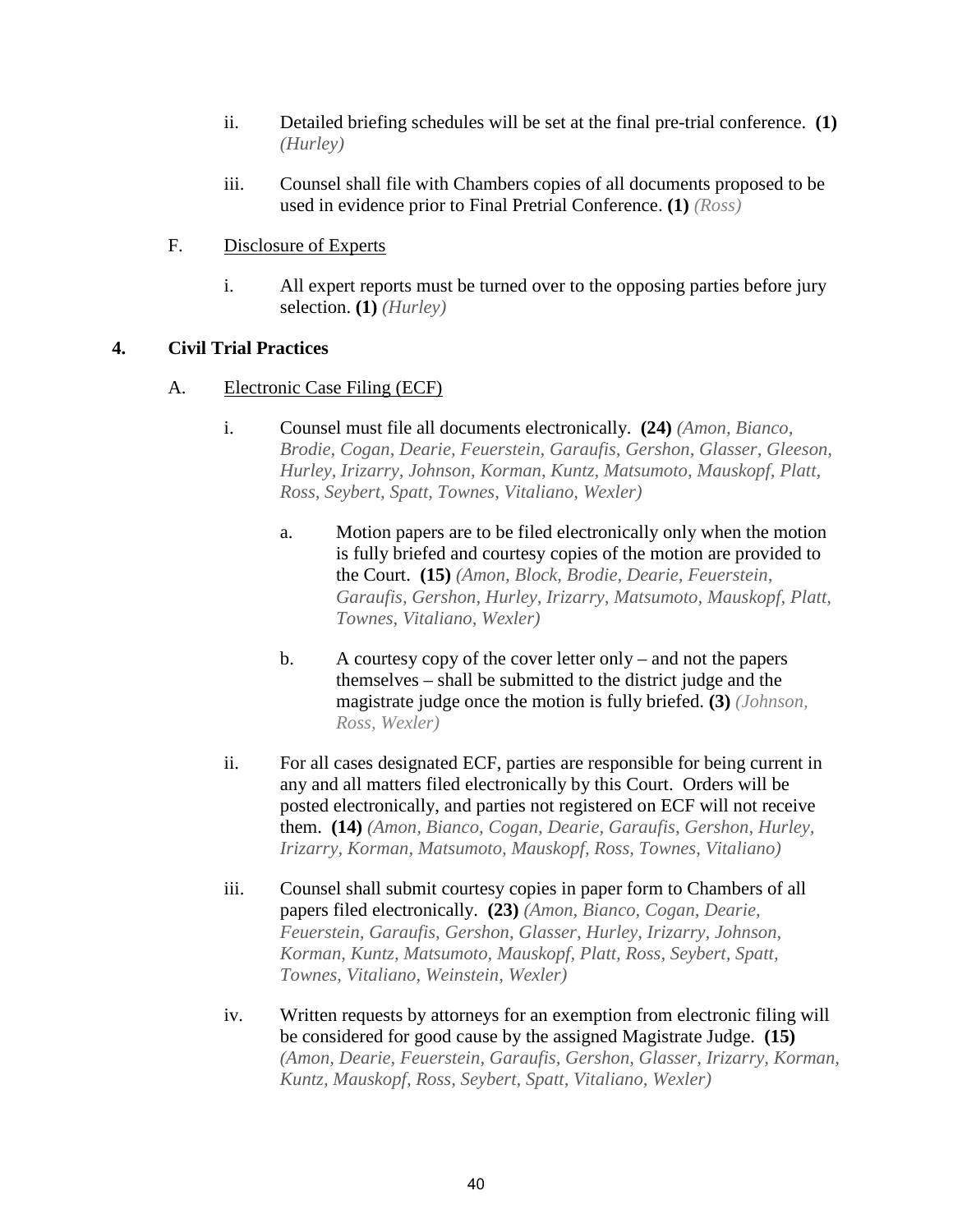- v. *Pro se* parties are automatically exempt from mandatory electronic filing. However, parties represented by counsel in cases involving a *pro se* litigant must still use electronic filing, and they must mail a hard copy of all documents to the pro se litigant. **(13)** *(Amon, Bianco, Cogan, Dearie, Garaufis, Gershon, Hurley, Irizarry, Johnson, Kuntz, Matsumoto, Mauskopf, Ross, Spatt, Seybert, Vitaliano)*
- <span id="page-43-2"></span><span id="page-43-1"></span><span id="page-43-0"></span>vi. Parties filing voluminous or non-text exhibits may choose to file only hard copies of those exhibits when filing them electronically is impractical. **(16)** *(Amon, Dearie, Garaufis, Gershon, Glasser, Hurley, Irizarry, Korman, Kuntz, Matsumoto, Mauskopf, Ross, Spatt, Townes, Vitaliano, Wexler)*
	- a. Parties filing voluminous or nontext exhibits that are impracticable to file electronically should contact chambers prior to filing. **(1)**  *(Bianco)*
	- b. Parties filing voluminous or nontext exhibits shall only file hard copies **(1)** (*Feuerstein)*
	- c. Parties filing voluminous and non-text exhibits that are impracticable to file electronically, should, if possible, submit a PDF or WordPerfect version on a CD to the Clerk's office (labeled original) and Chambers (labeled courtesy copy). **(2)** *(Garaufis, Gershon)*
- vii. Sealed documents or documents containing sealed/sensitive information must be submitted in hard copy only and labeled "sealed" or "sensitive." **(12)** *(Amon, Dearie, Garaufis, Hurley, Irizarry, Matsumoto, Mauskopf, Platt, Ross, Spatt, Vitaliano, Wexler)*
	- a. …parties must seek permission to file documents under seal **(2)**  *(Glasser, Kuntz)*
- B. Jury Trials

## **Proposed Requests to Charge and Voir Dire questions:**

- i. Counsel for each party shall provide the court with any voir dire requests which pertain specifically to the case at issue. **(2)** *(Amon, Bianco)*
- ii. Proposed voir dire questions to be filed:
	- a. … 5 days prior to jury selection. **(1)** *(Seybert)*
	- b. … no later than the last pretrial conference. **(1)** *(Platt)*
	- c. … 10 days before jury selection. **(1)** *(Mauskopf)*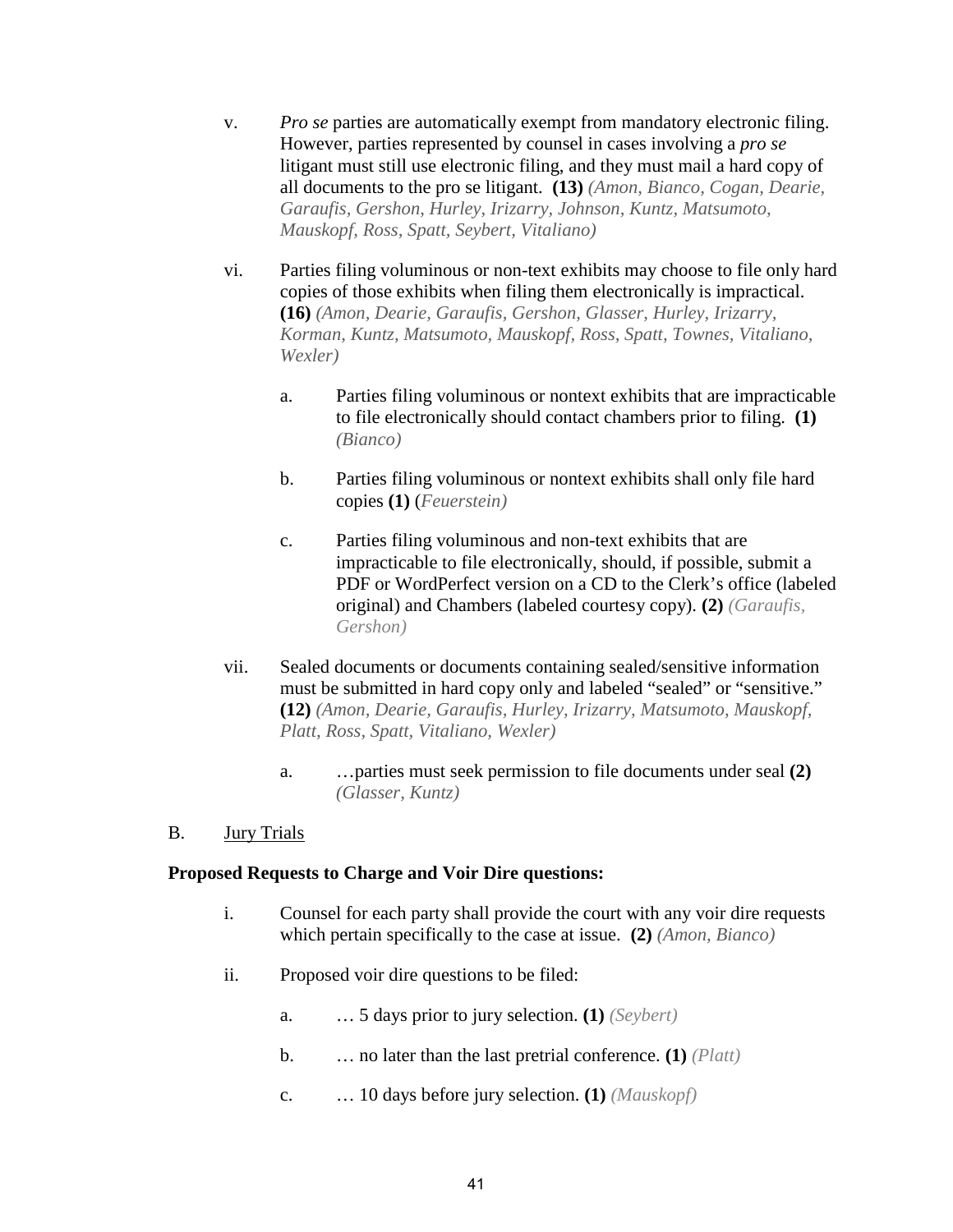- d. … not required by may be submitted two days prior to the date scheduled for jury selection. **(1)** *(Wexler)*
- iii. Requests to charge, if any, to be submitted on the first day of trial. **(1)**  *(Wexler)*

## C. Bench Trials

- i. Pretrial memoranda of law should be filed electronically seven days prior to trial. **(2)** *(Ross, Seybert)*
- ii. Within fifteen days after the conclusion of the trial, parties shall file electronically proposed findings of fact and conclusions of law, with citations to the trial record, together with supporting legal authority. **(1)**  *(Seybert)*

## D. Witnesses

- i. Witnesses that were not identified in the joint pre-trial order may not be called at trial. **(20)** *(Amon, Bianco, Block, Dearie, Garaufis, Gershon, Glasser, Gleeson, Hurley, Irizarry, Johnson, Korman, Matsumoto, Mauskopf, Platt, Ross, Seybert, Townes, Vitaliano, Wexler)*
- ii. If a witness was unavailable or unidentified at the time that the joint pretrial order was prepared, the party proposing to offer this unidentified witness shall serve and file a letter as soon as possible, identifying the witness and explaining the reason for nondisclosure. **(1)** *(Hurley)*

## E. Post Trial Procedures

i. In non-jury trials, parties shall file proposed findings of fact and conclusions of law no later than ten days after the conclusion of the trial and no responses shall be permitted. **(6)** *(Garaufis, Hurley, Irizarry, Matsumoto, Mauskopf, Vitaliano)*

## <span id="page-44-0"></span>F. Exhibits

- i. All exhibits must be pre-marked for trial and exchanged with the other parties. **(16)** *(Bianco, Dearie, Garaufis, Gershon, Gleeson, Hurley, Irizarry, Johnson, Matsumoto, Mauskopf, Platt, Ross, Seybert, Townes, Vitaliano, Wexler)*
	- a. …at least ten days before the trial. **(12)** *(Bianco, Dearie, Garaufis, Gershon, Gleeson, Irizarry, Johnson, Matsumoto, Platt, Ross, Townes, Vitaliano)*
	- b. … at least fifteen days before trial. **(1)** (*Mauskopf)*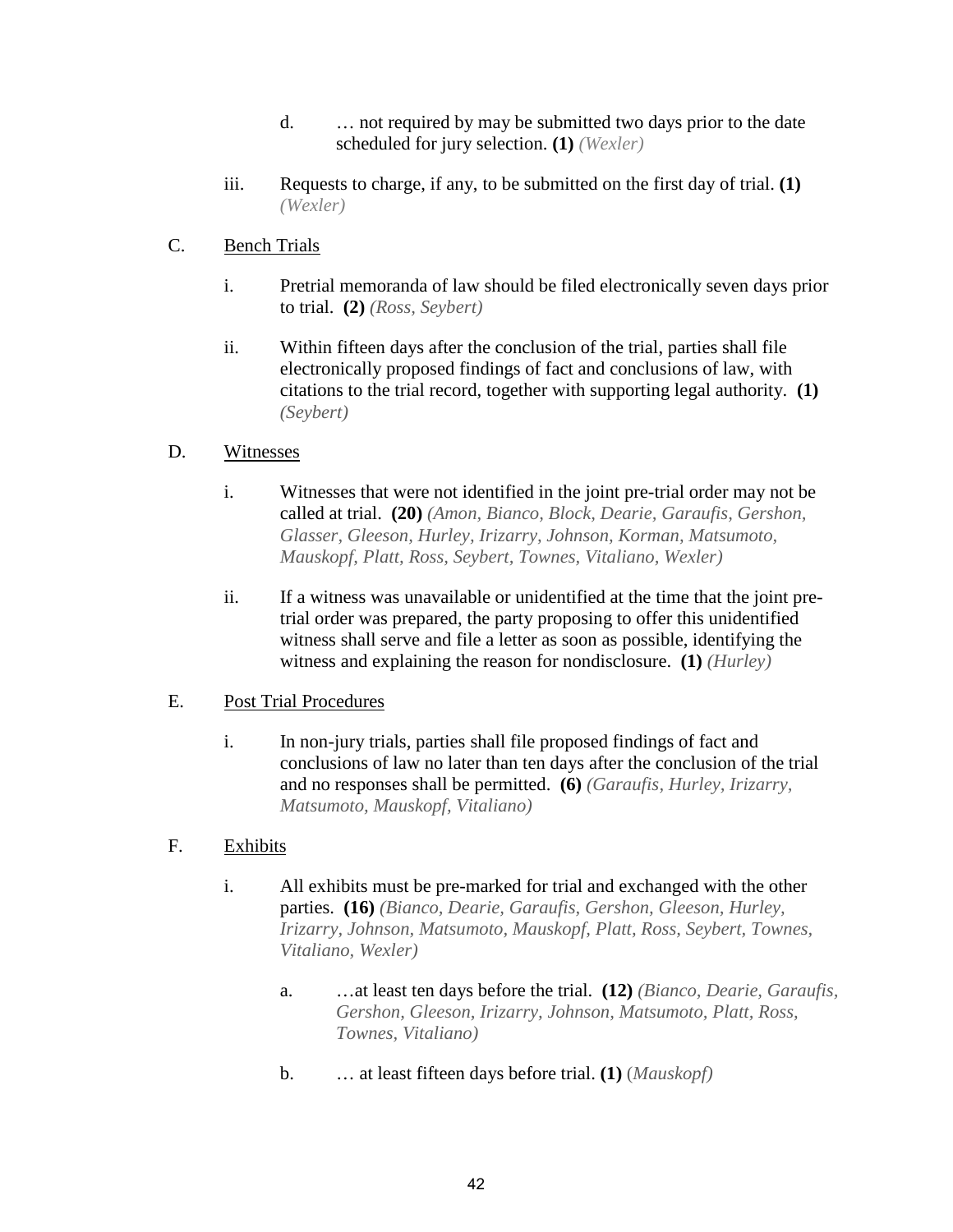- c. Plaintiff's exhibits shall be identified by numbers, and defendant's exhibits shall be identified by letters. **(5)** *(Amon, Hurley, Johnson, Ross, Seybert)*
- <span id="page-45-0"></span>ii. No later than the first day of trial, all parties are to provide the Court with tabbed binders containing copies of all of the exhibits. **(4)** *(Garaufis, Hurley, Irizarry, Mauskopf)*
- iii. Exhibits may not be published to the jury until deliberation begins, unless the Court first grants permission. **(1)** *(Hurley)*
- iv. Copies of statements proposed to be read to the jury as "learned treatises" under FRE 803(4) **(5)** *(Amon Irizarry, Johnson, Matsumoto, Ross)*
- v. Copies of portions of depositions intended to be offered into evidence shall also be listed as exhibits. **(2)** *(Amon, Seybert)*
- <span id="page-45-1"></span>vi. If exhibits are voluminous, they should be placed in binders with tabs. **(8)**  *(Bianco, Dearie, Gershon, Gleeson, Johnson, Ross, Townes, Vitaliano)*
- <span id="page-45-3"></span><span id="page-45-2"></span>vii. All exhibits must be separately tabbed and indexed. **(2)** *(Irizarry, Seybert)*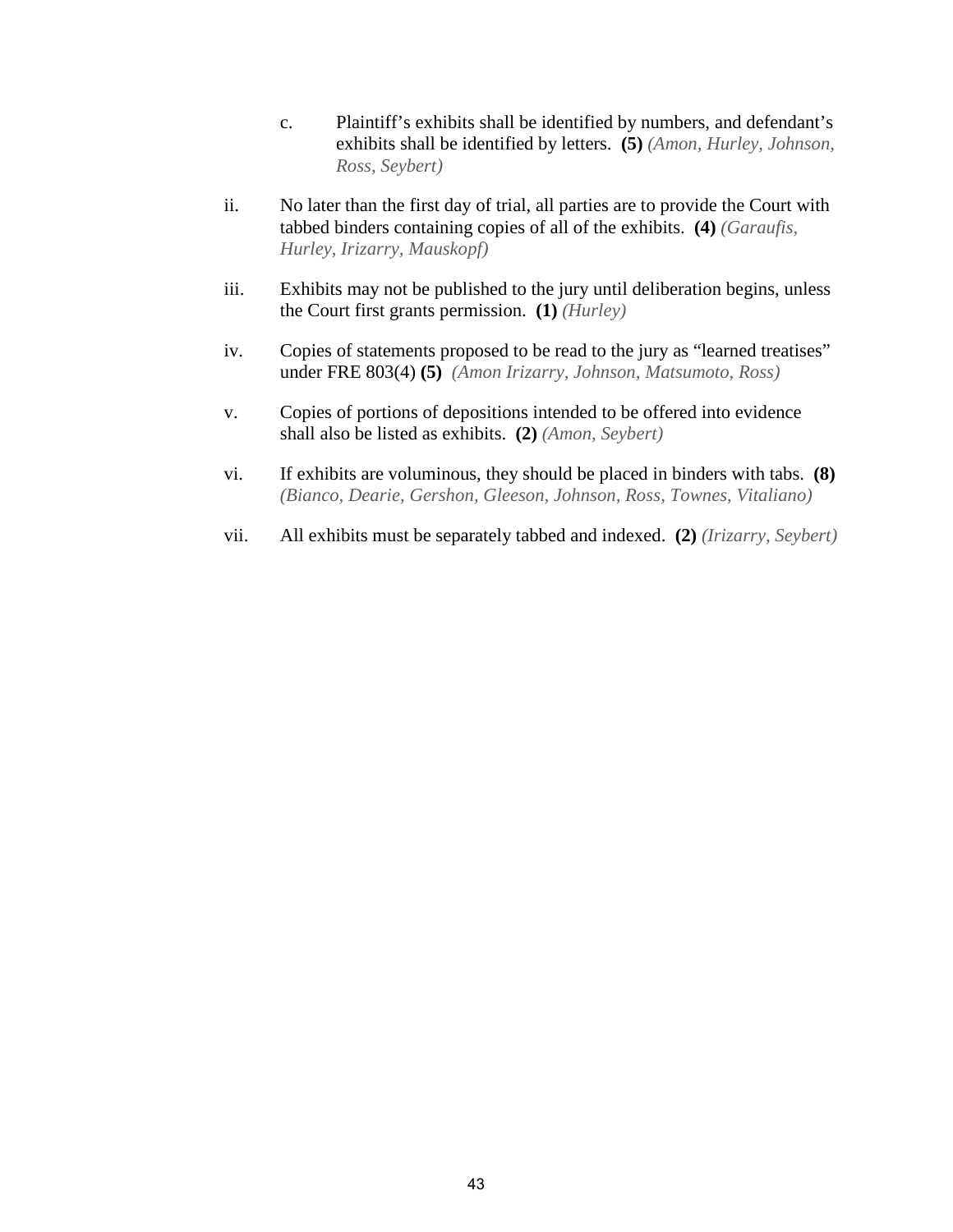- c. Plaintiff's exhibits shall be identified by numbers, and defendant's exhibits shall be identified by letters. **(5)** *(Amon, Hurley, Johnson, Ross, Seybert)*
- ii. No later than the first day of trial, all parties are to provide the Court with tabbed binders containing copies of all of the exhibits. **(4)** *(Garaufis, Hurley, Irizarry, Mauskopf)*
- iii. Exhibits may not be published to the jury until deliberation begins, unless the Court first grants permission. **(1)** *(Hurley)*
- iv. Copies of statements proposed to be read to the jury as "learned treatises" under FRE 803(4) **(5)** *(Amon Irizarry, Johnson, Matsumoto, Ross)*
- v. Copies of portions of depositions intended to be offered into evidence shall also be listed as exhibits. **(2)** *(Amon, Seybert)*
- vi. If exhibits are voluminous, they should be placed in binders with tabs. **(8)**  *(Bianco, Dearie, Gershon, Gleeson, Johnson, Ross, Townes, Vitaliano)*
- vii. All exhibits must be separately tabbed and indexed. **(2)** *(Irizarry, Seybert)*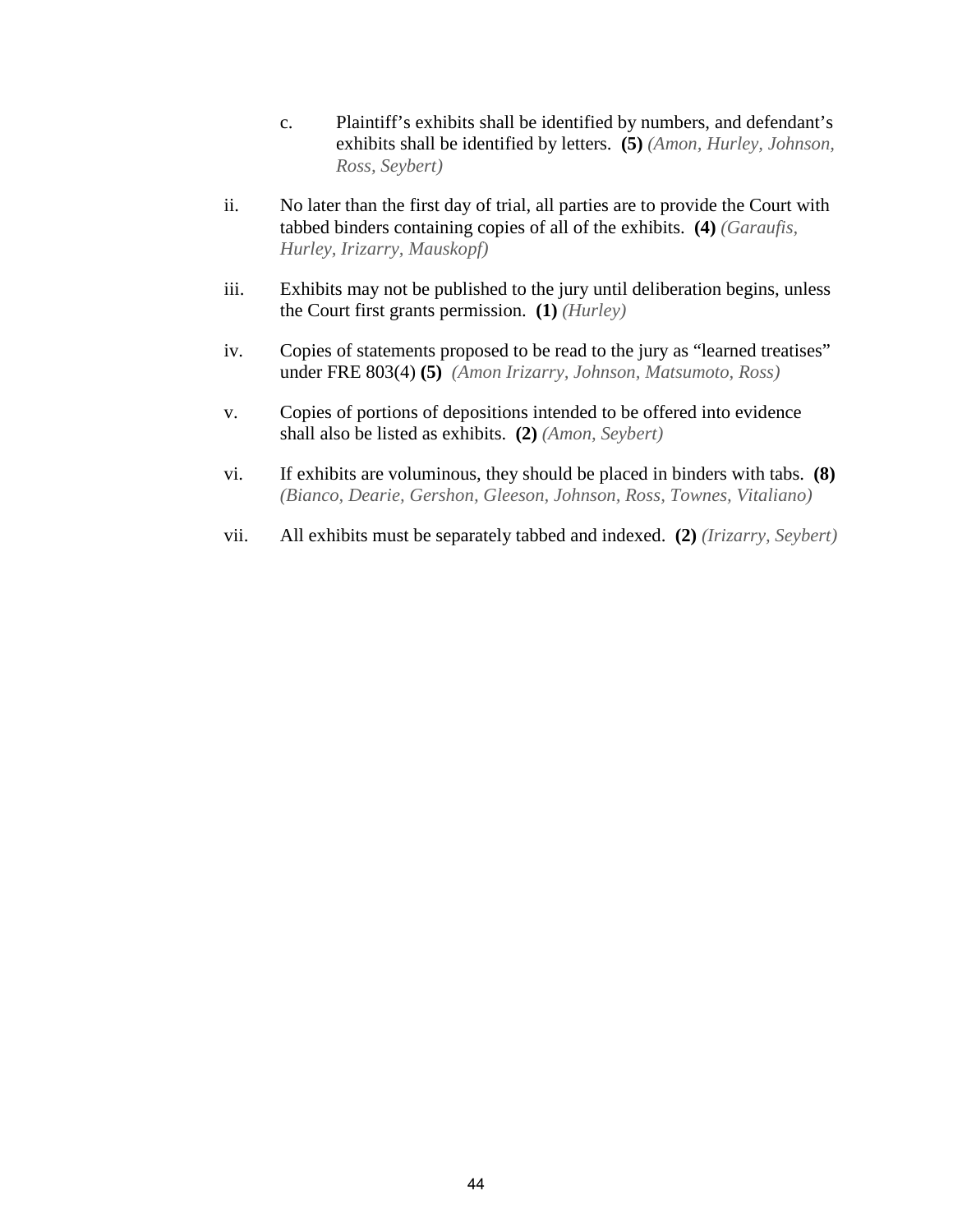# **SOUTHERN DISTRICT MAGISTRATE JUDGES' INDIVIDUAL PRACTICES**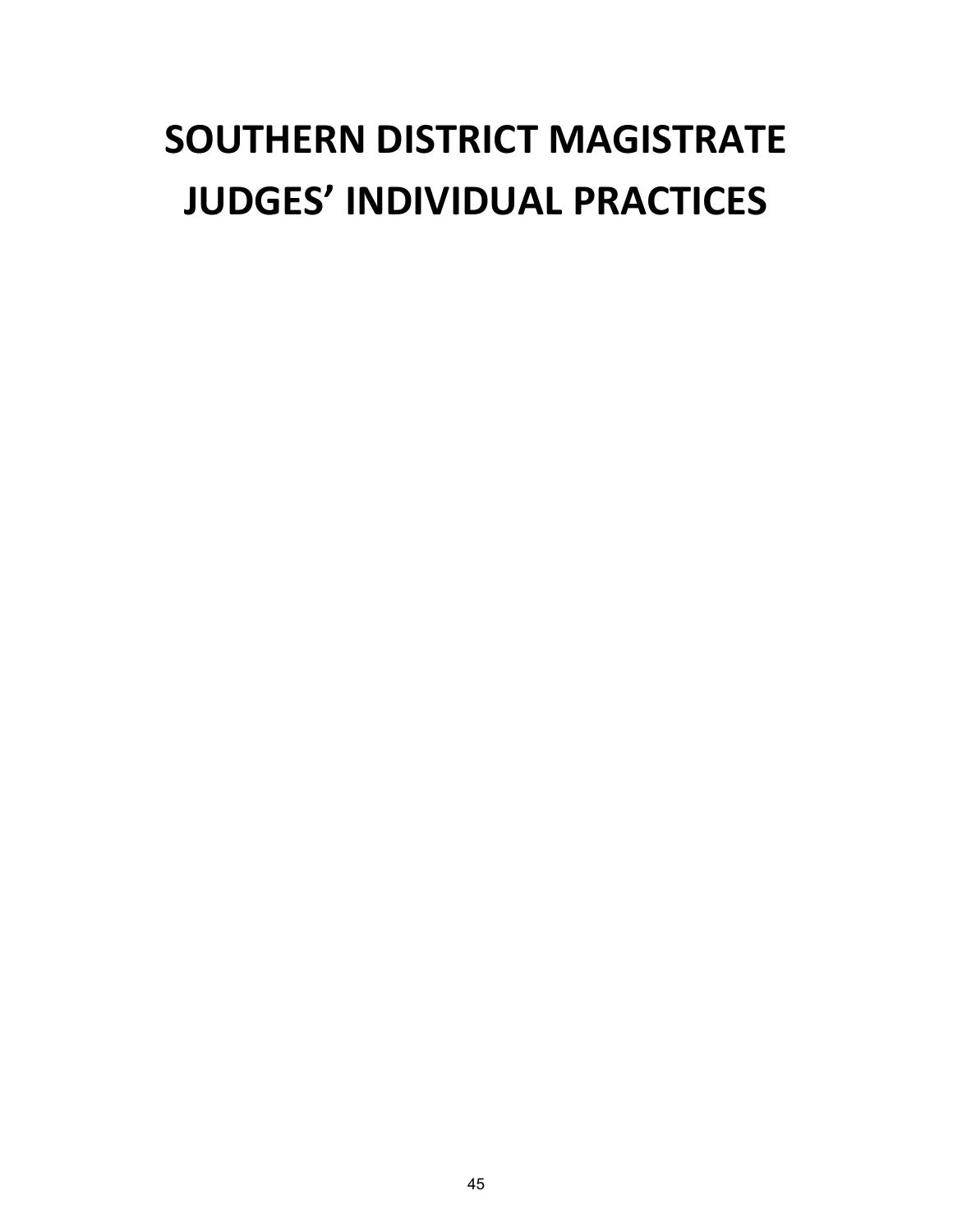## SOUTHERN DISTRICT MAGISTRATE JUDGES' INDIVIDUAL PRACTICES

## **Contents**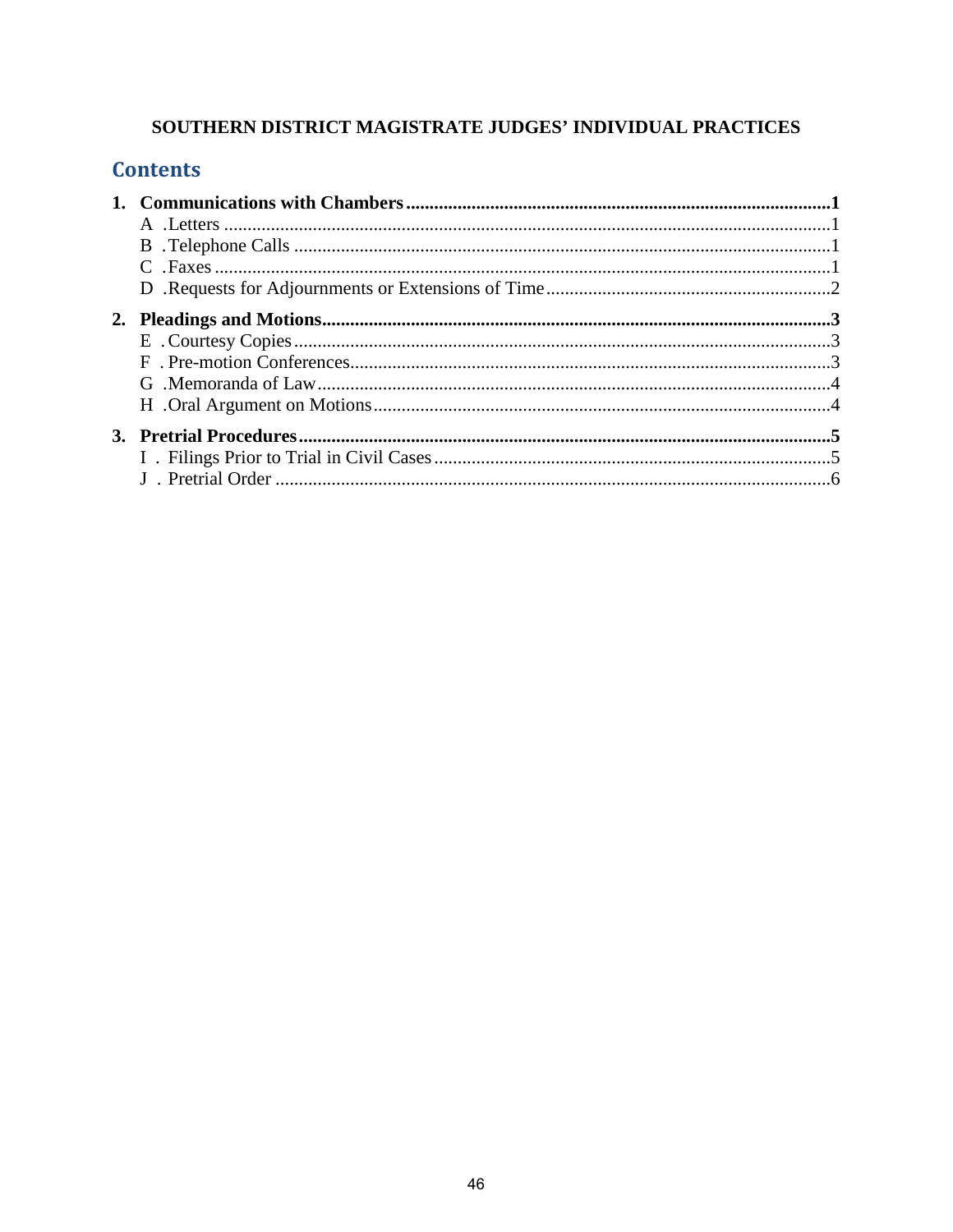## **SOUTHERN DISTRICT MAGISTRATE JUDGES' INDIVIDUAL PRACTICES<sup>1</sup>**

## **1. Communications with Chambers**

## A. Letters

- i. Letters to chambers simultaneously delivered to all counsel. **(14)** *(Cott, Davison, Dolinger, Ellis, Fox, Francis, Freeman, Gorenstein, Maas, Netburn, Peck, Pitman, Smith, Yanthis)*
- ii. Letters not to be submitted electronically. **(7)** *(Cott, Davison, Ellis, Gorenstein, Maas, Smith, Yanthis)*
- iii. Letters between counsel not to be sent to Court. **(14)** *(Cott, Davison, Dolinger, Ellis, Fox, Francis, Freeman, Gorenstein, Maas, Netburn, Peck, Pitman, Smith, Yanthis)*
- iv. Not to exceed five pages. **(1)** *(Netburn)*

## B. Telephone Calls

- i. To chambers, permitted. **(10)** *(Cott, Davison, Dolinger, Ellis, Francis, Freeman, Maas, Peck, Smith, Yanthis)*
- ii. To chambers, permitted only in emergency situations requiring immediate attention. **(4)** *(Fox, Gorenstein, Netburn, Pitman)*
- C. Faxes
	- i. To chambers, not permitted. **(2)** *(Ellis, Smith)*
	- ii. To chambers, permitted. **(4)** *(Cott, Davison, Gorenstein, Yanthis)* 
		- a. …only if copies sent to all counsel. **(8)** *(Cott, Dolinger, Fox, Francis, Freeman, Maas, Peck, Pitman)*
	- iii. Permitted only with prior approval of chambers. **(2)** *(Netburn, Smith)*

 $1$  This summary of the Southern District Magistrate Judges' Individual Practices is current as of November 2012. The compilation set forth in this report is solely for analytical purposes and should not be relied upon as an authoritative source of the content of any Judge's Individual Practices. This summary addresses selected individual practices to highlight and compare among the Magistrate Judges. It does not reference every Individual Practice of each of the Magistrate Judges. It also does not compare the differences among the Magistrate Judges on every subject contained in each Magistrate Judge's Individual Practices. For example, this summary does not reflect every Individual Practice or differences among the Magistrate Judge's Individual Practices on jury selection, conduct of bench trials or how certain types of specific motions are handled.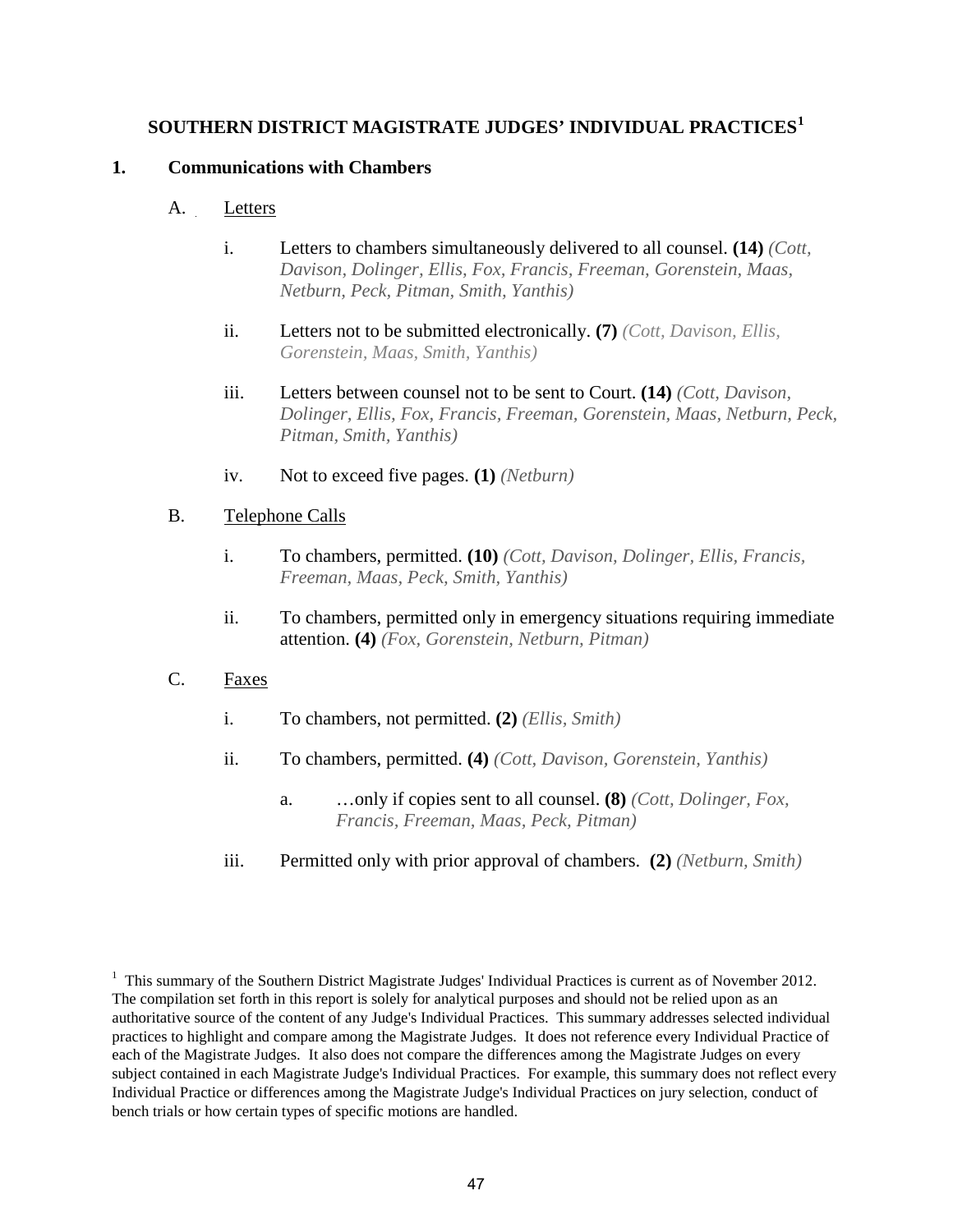#### **Fax limit, without prior authorization**

- i. Five pages. **(2)** *(Freeman, Maas)*
- ii. Ten pages. **(7)** *(Dolinger, Fox, Francis, Gorenstein, Pitman, Smith, Yanthis)*
	- a. …except where time is of essence. **(1)** *(Francis)*
- iii. Fifteen pages **(1)** *(Peck)*
- iv. Do not follow with hard copy **(7)** *(Dolinger, Fox, Gorenstein, Peck, Pitman, Smith, Yanthis)*

#### D. Requests for Adjournments or Extensions of Time

- i. Requests for adjournment
	- a. … must be made at least 48 hours prior to scheduled appearance. **(12)** *(Davison, Dolinger, Ellis, Fox, Francis, Freeman, Maas, Netburn, Peck, Pitman, Smith, Yanthis)*
	- b. … must be made as soon as party is aware of the need for an adjournment and, in any event, no later than 5 business days prior to the scheduled appearance. **(2)** *(Cott, Gorenstein)*
	- c. Prior to making such a request, the party intending to so request should contact the Deputy Clerk to determine an alternative date for which the Court is available for a rescheduled court appearance. The requesting party should then contact all parties to determine their availability for that date. The requesting party must then make a written request to the Court for an adjournment by letter stating the requested date and time. The letter, which may be sent by fax, must be copied to all parties and include a statement as to the other parties' positions on the change of date. **(3)** *(Cott, Gorenstein, Maas)*
- ii. Request for extension of time
	- a. … usually will not be granted unless they are made reasonably in advance of the date. **(1)** *(Peck)*

#### **Must state:**

iii. The original date. **(14)** *(Cott, Davison, Dolinger, Ellis, Fox, Francis, Freeman, Gorenstein, Maas, Netburn, Peck, Pitman, Smith, Yanthis)*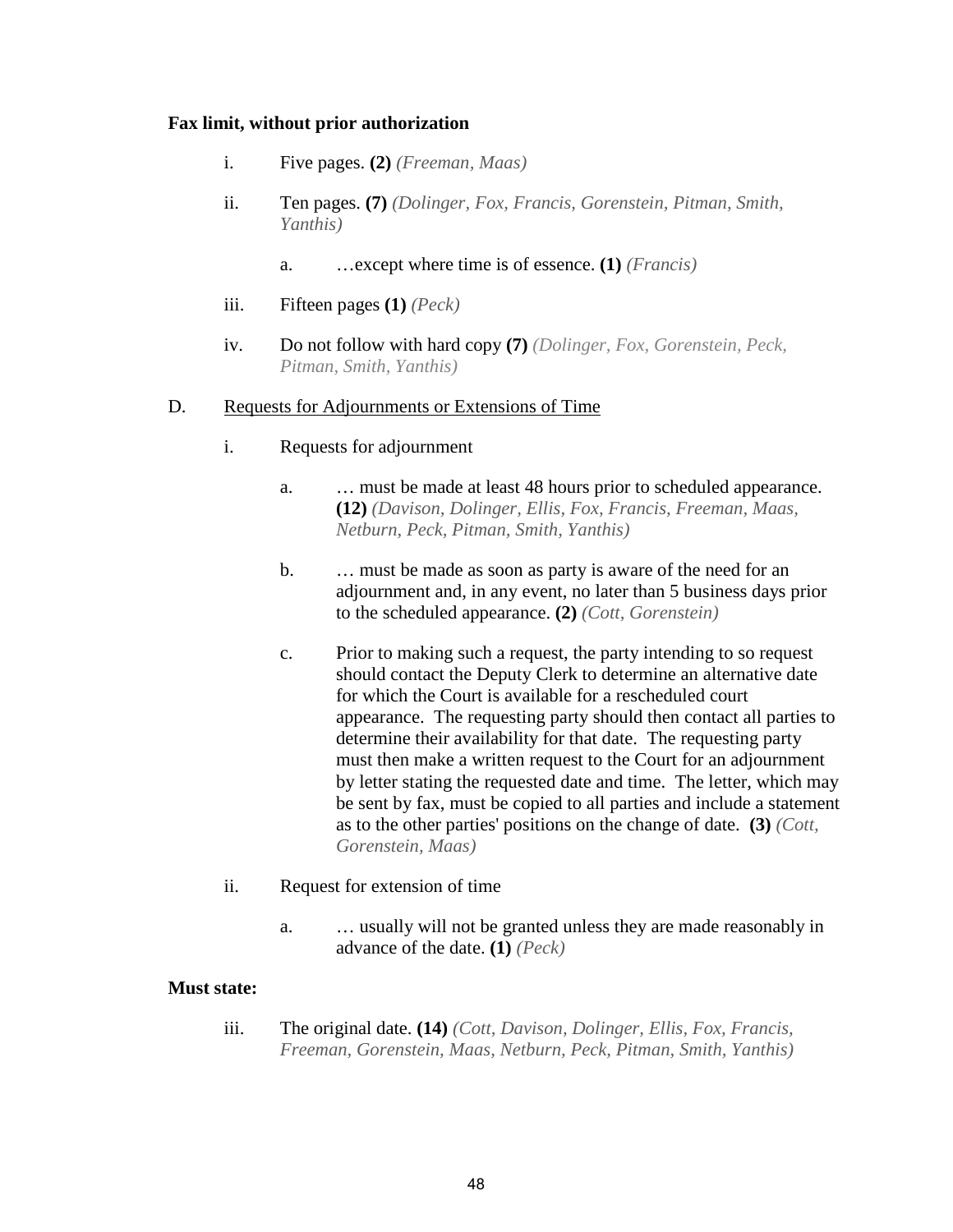- iv. The number of previous requests for adjournment or extension. **(14)** *[\(C](#page-51-4)ott, contri*ment) *Davison, Dolinger, Ellis, Fox, Francis, Freeman, Gorenstein, Maas, Netburn, Peck, Pitman, Smith, Yanthis)*
- <span id="page-51-1"></span><span id="page-51-0"></span>v. The reason for the extension. **(3)** *(Cott, Davison, Gorenstein)*
- vi. Whether prior requests were granted or denied. **(13)** *(Cott, Davison, Dolinger, Ellis, Fox, Francis, Freeman, Maas, Netburn, Peck, Pitman, Smith, Yanthis)*
- vii. Whether the adversary consents, and if not, reason for refusal. **(14)** *(Cott, Davison, Dolinger, Ellis, Fox, Francis, Freeman, Gorenstein, Maas, Netburn, Peck, Pitman, Smith, Yanthis)*
- viii. If the requested adjournment or extension affects any other scheduled dates, a proposed Revised Scheduling Order must be attached. **(14)** *(Cott, Davison, Dolinger, Ellis, Fox, Francis, Freeman, Gorenstein, Maas, Netburn, Peck, Pitman, Smith, Yanthis)*

## **2. Pleadings and Motions**

## <span id="page-51-2"></span>E. Courtesy Copies

- i. Courtesy copies of motion papers must be sent to chambers. **(13)** *(Cott, Davison, Dolinger, Ellis, Fox, Francis, Freeman, Gorenstein, Maas, Peck, Pitman, Smith, Yanthis)*
- <span id="page-51-3"></span>ii. Courtesy copies of pleadings must be sent to chambers. **(2)** *(Peck, Smith)*

## F. Pre-motion Conferences

## **Required?**

- i. For discovery motions, follow Local Civil Rule 37.2. **(12)** *(Cott, Davison, Dolinger, Ellis, Fox, Freeman, Maas, Netburn, Peck, Pitman, Smith, Yanthis)*
	- a. Parties must confer either by telephone or in person in an effort to resolve disputes before bringing a discovery motion. **(3)** *(Cott, Gorenstein, Netburn)*
- <span id="page-51-4"></span>ii. Pre-motion conferences not required for non-discovery motions. **(7)**  *(Dolinger, Ellis, Fox, Francis, Freeman, Peck, Pitman)* 
	- a. ... and are not required for discovery motions either. (**1**) *(Francis)*
- iii. Court will determine, based on letter from moving counsel, whether a premotion conference is required. **(1)** *(Davison)*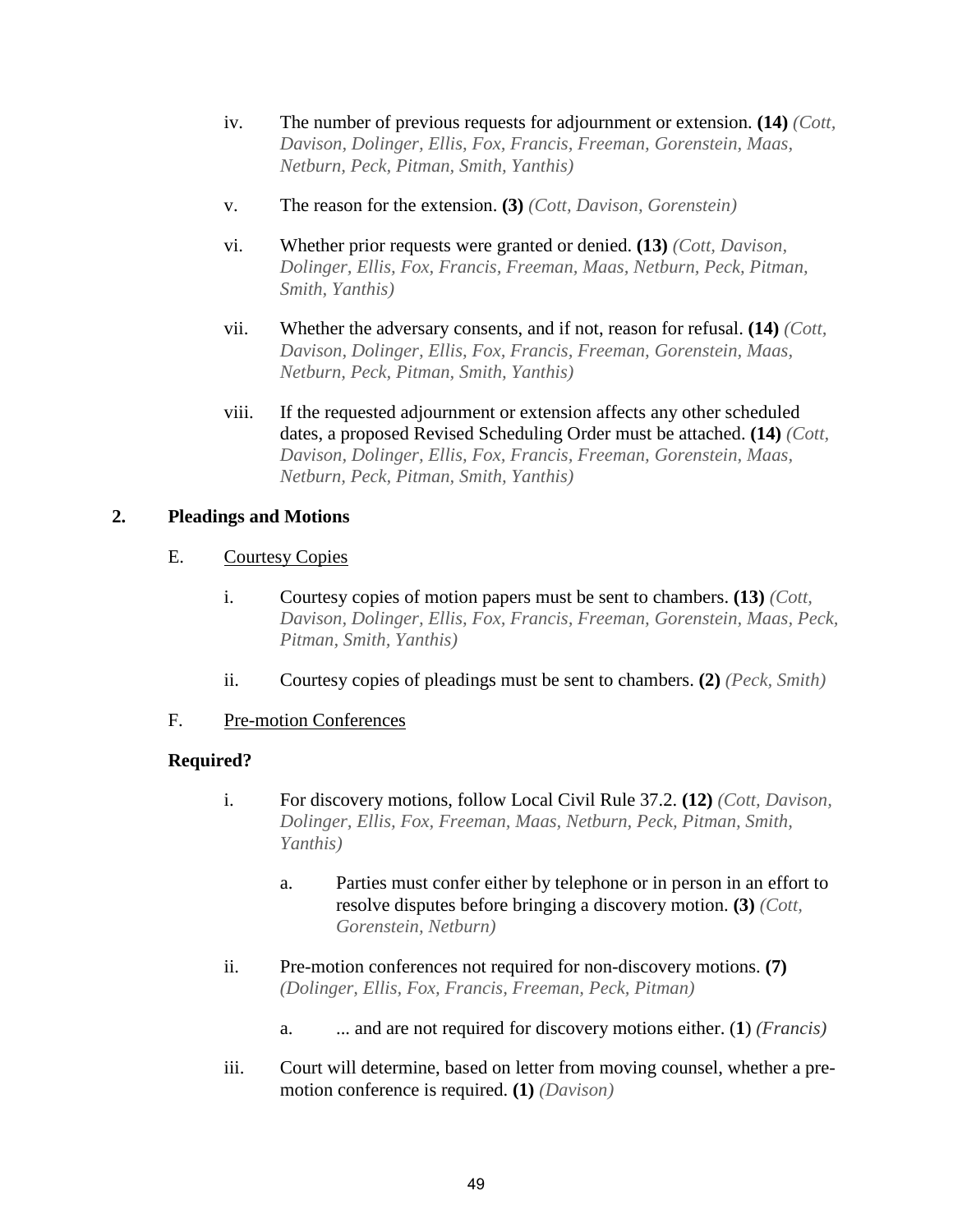- iv. Pre-motion conference required only for summary judgment. **(1)** *(Smith)*
- v. Pre-motion conferences required before any motion. **(4)** *(Cott, Gorenstein, Maas, Yanthis)*

#### **except motion…**

- a. listed in FRAP 4(a)(4)(A). **(2)** *(Cott, Gorenstein)*
- b. for pro hac vice admissions. **(2)** *(Cott, Gorenstein)*
- c. for reargument or reconsideration. **(2)** *(Cott, Gorenstein)*
- d. for order to show cause. **(2)** *(Cott, Gorenstein)*

#### <span id="page-52-0"></span>**Length of letter to arrange conference?**

- i. No more than two pages for motions other than discovery motions. **(1)**  *(Gorenstein)*
- ii. No more than three pages. **(5)** *(Davison, Ellis, Maas, Smith, Yanthis)*
- iii. No more than five pages for discovery motions. **(2)** *(Gorenstein, Netburn)*

#### G. Memoranda of Law

- i. Support of and in opposition to: 25 pages. **(11)** *(Davison, Ellis, Fox, Francis, Freeman, Maas, Netburn, Peck, Pitman, Smith, Yanthis)*
- ii. Reply: 10 pages. **(11)** *(Davison, Ellis, Fox, Francis, Freeman, Maas, Netburn, Peck, Pitman, Smith, Yanthis)*
- iii. Memoranda of 10 pages or more must contain a table of contents. **(13)**  *(Cott, Davison, Ellis, Fox, Francis, Freeman, Gorenstein, Maas, Netburn, Peck, Pitman, Smith, Yanthis)*

#### H. Oral Argument on Motions

- i. Must be requested by letter, and the court will determine whether argument will be heard, and if so, advise counsel of the time. **(14)** *(Cott, Davison, Dolinger, Ellis, Fox, Francis, Freeman, Gorenstein, Maas, Netburn, Peck, Pitman, Smith, Yanthis)*
- ii. Is not normally heard. **(1)** *(Gorenstein)*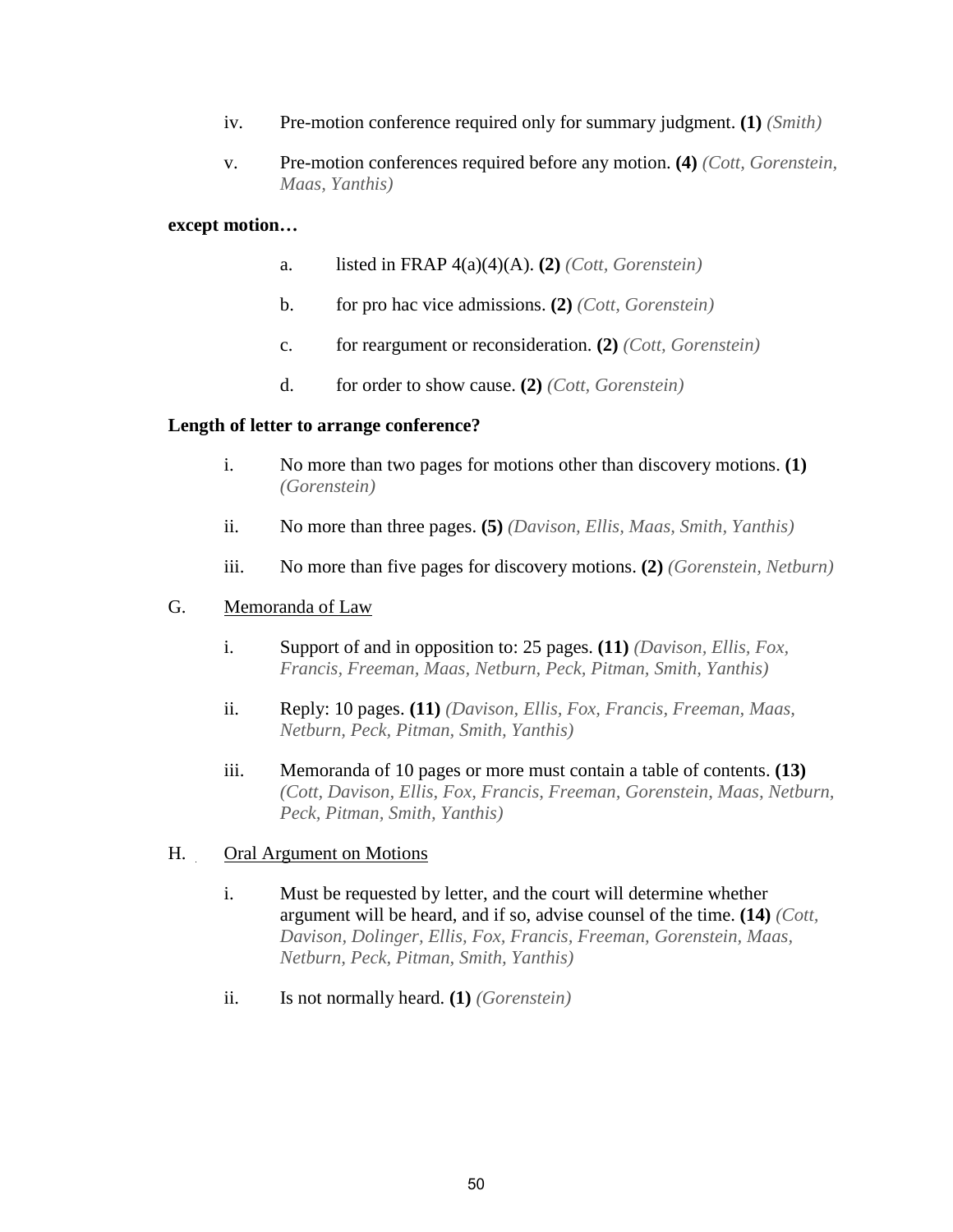## **3. Pretrial Procedures**

I. Filings Prior to Trial in Civil Cases

## **Must be filed…**

- i. 15 days before trial **(3)** *(Davison, Maas, Yanthis)*
- ii. 30 days before trial **(1)** *(Smith)*
- iii. 15 days before trial if date fixed, or 30 days after filing of the final pretrial order if no trial date **(7)** *(Dolinger, Ellis, Fox, Francis, Freeman, Netburn, Pitman)*
- iv. At same time the party files the proposed pretrial order **(3)** *(Cott, Gorenstein, Peck)*

## <span id="page-53-0"></span>**Contents:**

- i. In jury cases, requests to charge and proposed voir dire questions. **(14)**  *(Cott, Davison, Dolinger, Ellis, Fox, Francis, Freeman, Gorenstein, Maas, Netburn, Peck, Pitman, Smith, Yanthis)*
- <span id="page-53-1"></span>ii. In jury cases, proposed instructions. **(7)** *(Dolinger, Fox, Freeman, Maas, Peck, Pitman, Yanthis )*
- iii. In jury cases, where applicable, proposed verdict form. **(4)** *(Cott, Gorenstein, Smith, Peck)*
- <span id="page-53-2"></span>iv. In non-jury cases, a statement of the elements of each claim or defense involving such party, together with a summary of facts relied upon to establish each element. **(12)** *(Davison, Dolinger, Ellis, Fox, Francis, Freeman, Maas, Netburn, Peck, Pitman, Smith, Yanthis)*
- v. In non-jury cases, proposed findings of fact and conclusions of law. **(3)**  *(Cott, Gorenstein, Yanthis)*
- vi. In non-jury cases, a copy of any deposition testimony to be offered into evidence. **(1)** *(Gorenstein)* 
	- a. …in all cases. **(1)** *(Cott)*
- vii. In non-jury cases, a witness list. **(1)** *(Yanthis)* 
	- a. …in all cases **(1)** *(Smith)*
- viii. In all cases, motions addressing issues which should be resolved in limine. **(12)** *(Davison, Dolinger, Ellis, Fox, Francis, Freeman, Maas, Netburn, Peck, Pitman, Smith, Yanthis)*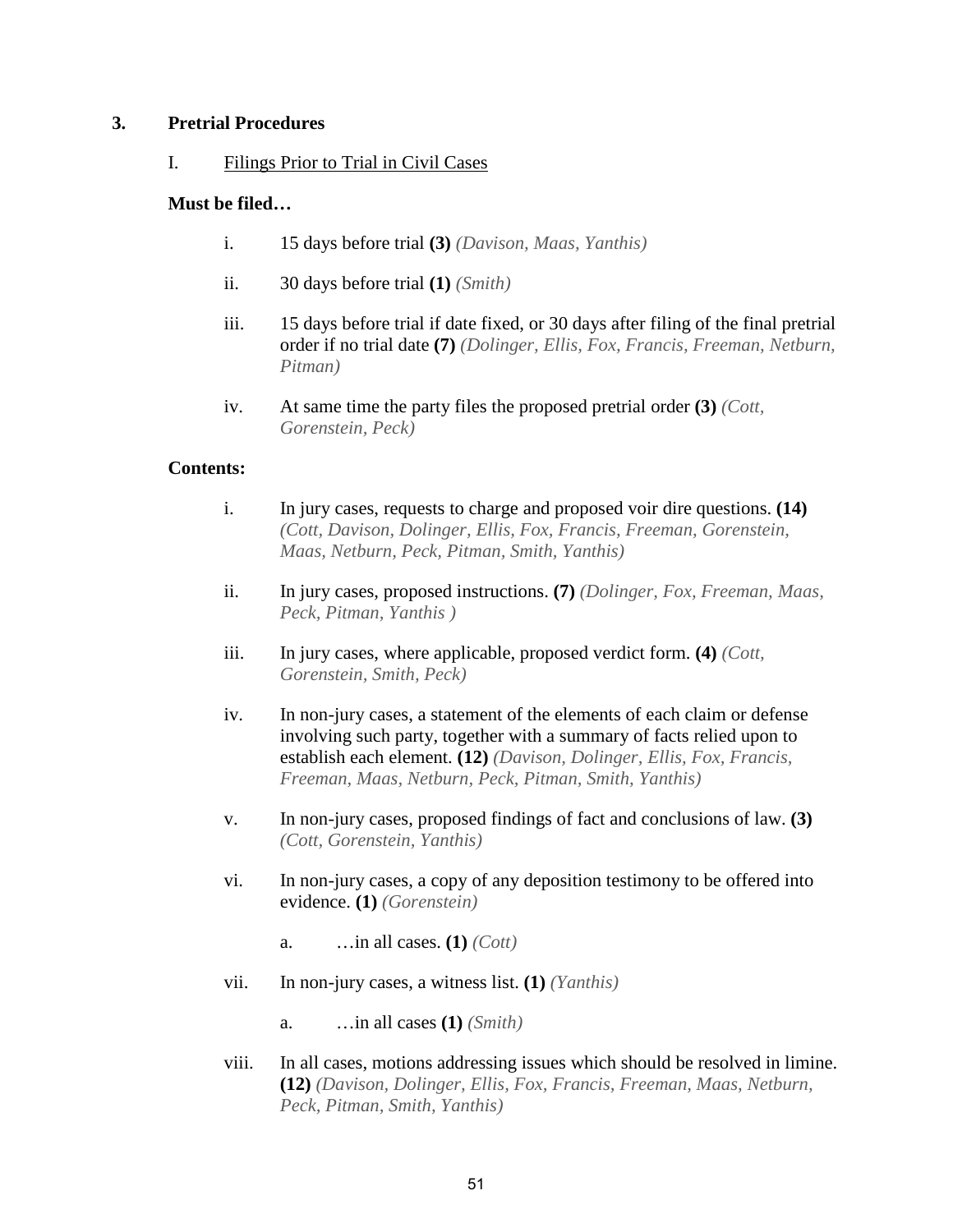- ix. In all cases, copies of each party's pre-marked trial exhibits. **(5)** *(Cott, Fox, Gorenstein, Peck, Yanthis)*
- x. In any case where a party believes it would be useful, a pretrial memorandum. **(11)** *(Davison, Dolinger, Ellis, Fox, Freeman, Maas, Netburn, Peck, Pitman, Smith, Yanthis)* 
	- a. … pre-trial memorandum required. **(2)** *(Cott, Gorenstein)*
	- b. …in non-jury cases, must identify issues, summarize facts and applicable law, and address evidentiary issues. **(2)** *(Cott, Gorenstein)*

## J. Pretrial Order

i. Not required unless directed by court. **(4)** *(Davison, Maas, Smith, Yanthis)* 

#### **Must be filed…**

- i. 30 days following completion of discovery in a civil case. **(10)** *(Cott, Dolinger, Ellis, Fox, Francis, Freeman, Gorenstein, Netburn, Pitman, Smith)* 
	- a. … or within 30 days of decision by the Court of a case-dispositive summary judgment motion. **(1)** *(Peck)*

#### <span id="page-54-0"></span>**Contents:**

- i. Only the information required by FRCP 26(1)(3) **(1)** *(Netburn)*
- ii. The full caption of action. **(10)** *(Cott, Dolinger, Ellis, Fox, Francis, Freeman, Gorenstein, Maas, Peck, Pitman)*
- iii. The names, addresses **(10)** *(Dolinger, Cott, Ellis, Fox, Francis, Freeman, Gorenstein, Maas, Peck, Pitman)*
- <span id="page-54-1"></span>iv. A brief statement by plaintiff as to the basis of subject matter jurisdiction, and a brief statement by each other party as to the presence or absence of subject matter jurisdiction. Such statements shall include citations to all statutes relied on and relevant facts as to citizenship and jurisdictional amount. **(10)** *(Cott, Dolinger, Ellis, Fox, Francis, Freeman, Gorenstein, Maas, Peck, Pitman)*
- v. A brief summary by each party of the claims and defenses the party has asserted which remain to be tried, identifying claims and defenses previously asserted which are not to be tried. **(10)** *(Cott, Dolinger, Ellis, Fox, Francis, Freeman, Gorenstein, Maas, Peck, Pitman)*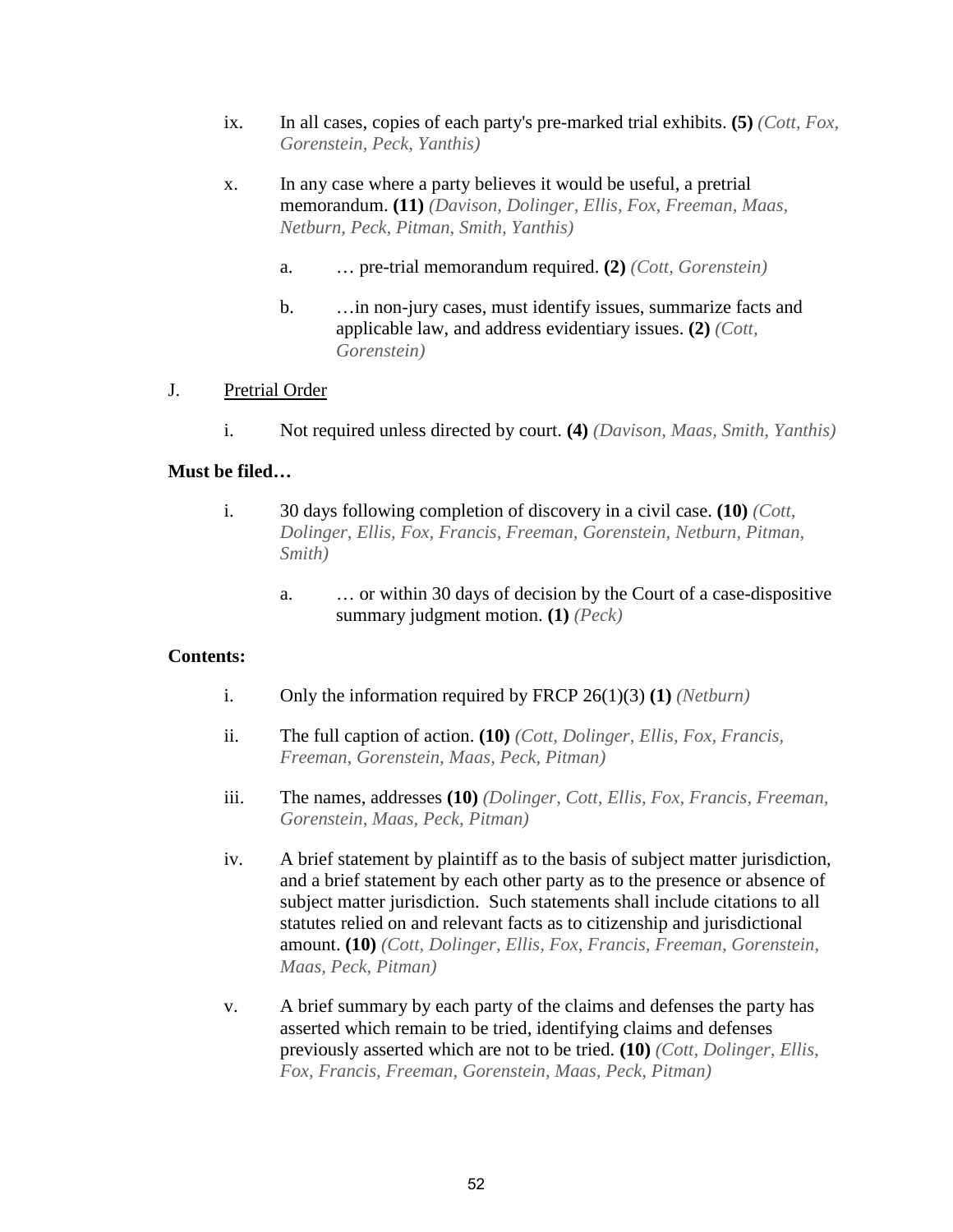- <span id="page-55-1"></span><span id="page-55-0"></span>vi. A statement by each party as to whether the case is to be tried with or without a jury. **(10)** *(Cott, Dolinger, Ellis, Fox, Francis, Freeman, Gorenstein, Maas, Peck, Pitman)*
- vii. An estimate of the number of trial days needed. **(10)** *(Cott, Dolinger, Ellis, Fox, Francis, Freeman, Gorenstein, Maas, Peck, Pitman)*
- viii. A statement as to whether parties have consented to trial by a magistrate judge, without identifying which parties have or have not so consented. **(5)**  *(Dolinger, Fox, Freeman, Peck, Pitman)*
- ix. Any stipulations or agreed statements of fact or law which have been agreed to by all parties. **(10)** *(Cott, Dolinger, Ellis, Fox, Francis, Freeman, Gorenstein, Maas, Peck, Pitman)*
- x. A statement by each party as to witnesses whose testimony is to be offered in its case-in-chief, indicating whether such witnesses will testify in person or by deposition. **(9)** *(Cott, Dolinger, Ellis, Fox, Francis, Freeman, Gorenstein, Maas, Pitman)*
- xi. A designation by each party of deposition testimony to be offered with cross-designations and objections by any other party. **(9)** *(Cott, Dolinger, Ellis, Fox, Francis, Freeman, Gorenstein, Maas, Pitman)*
- xii. A list of exhibits to be offered **(9)** *(Cott, Dolinger, Ellis, Fox, Francis, Freeman, Gorenstein, Maas, Pitman)* 
	- a. … with one star indicating an exhibit to which no party objects on the grounds of authenticity **(8)** *(Dolinger, Ellis, Fox, Francis, Freeman, Gorenstein, Maas, Pitman)*
	- b. … with two stars indicating an exhibit to which no party objects **(8)** *(Dolinger, Ellis, Fox, Francis, Freeman, Gorenstein, Maas, Pitman)*
- xiii. Statement of damage claims/relief sought. **(2)** *(Gorenstein, Katz)*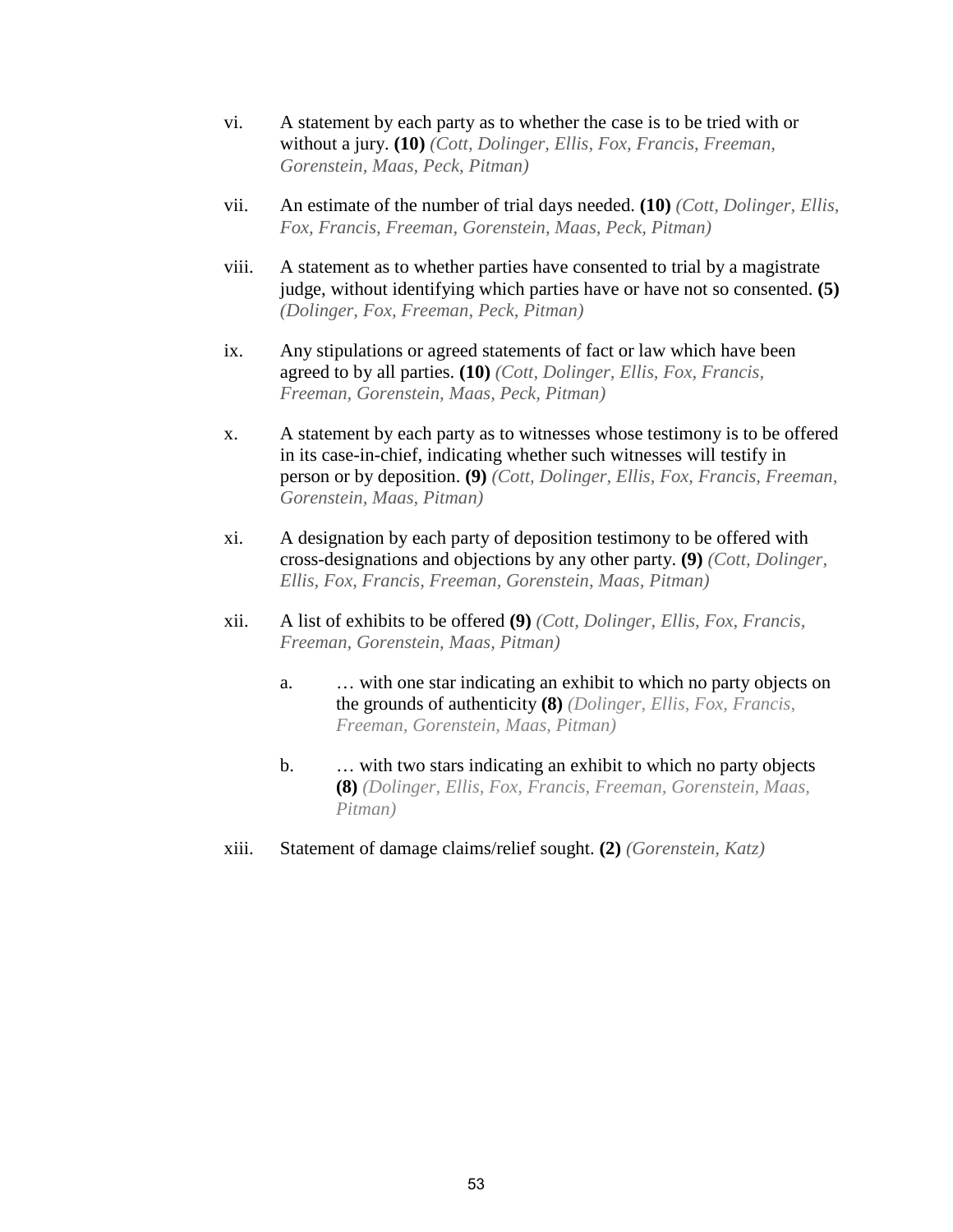# **EASTERN DISTRICT MAGISTRATE JUDGES' INDIVIDUAL PRACTICES**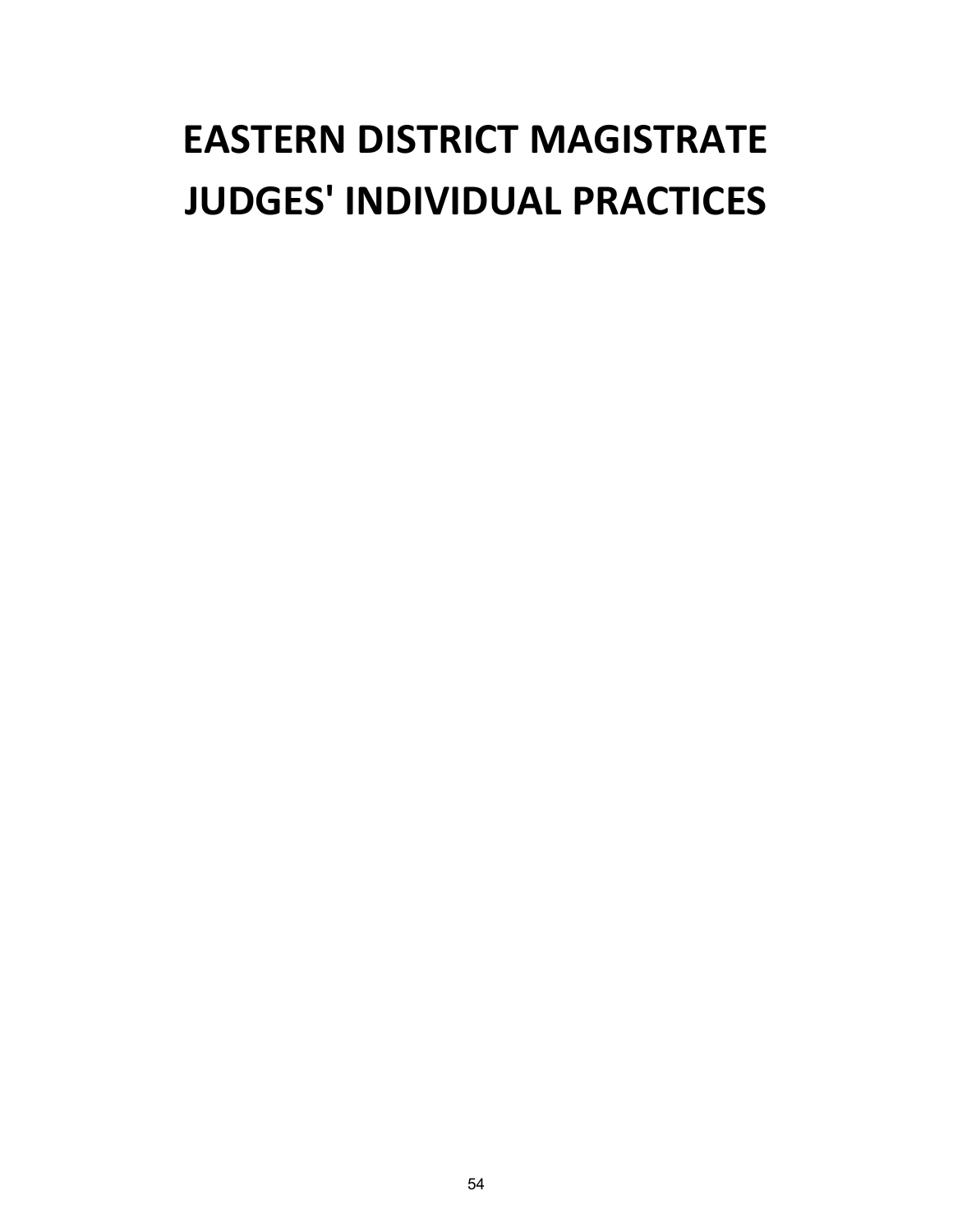## EASTERN DISTRICT MAGISTRATE JUDGES' INDIVIDUAL PRACTICES

## **Contents**

| $E_{\perp}$ |
|-------------|
| F.          |
|             |
|             |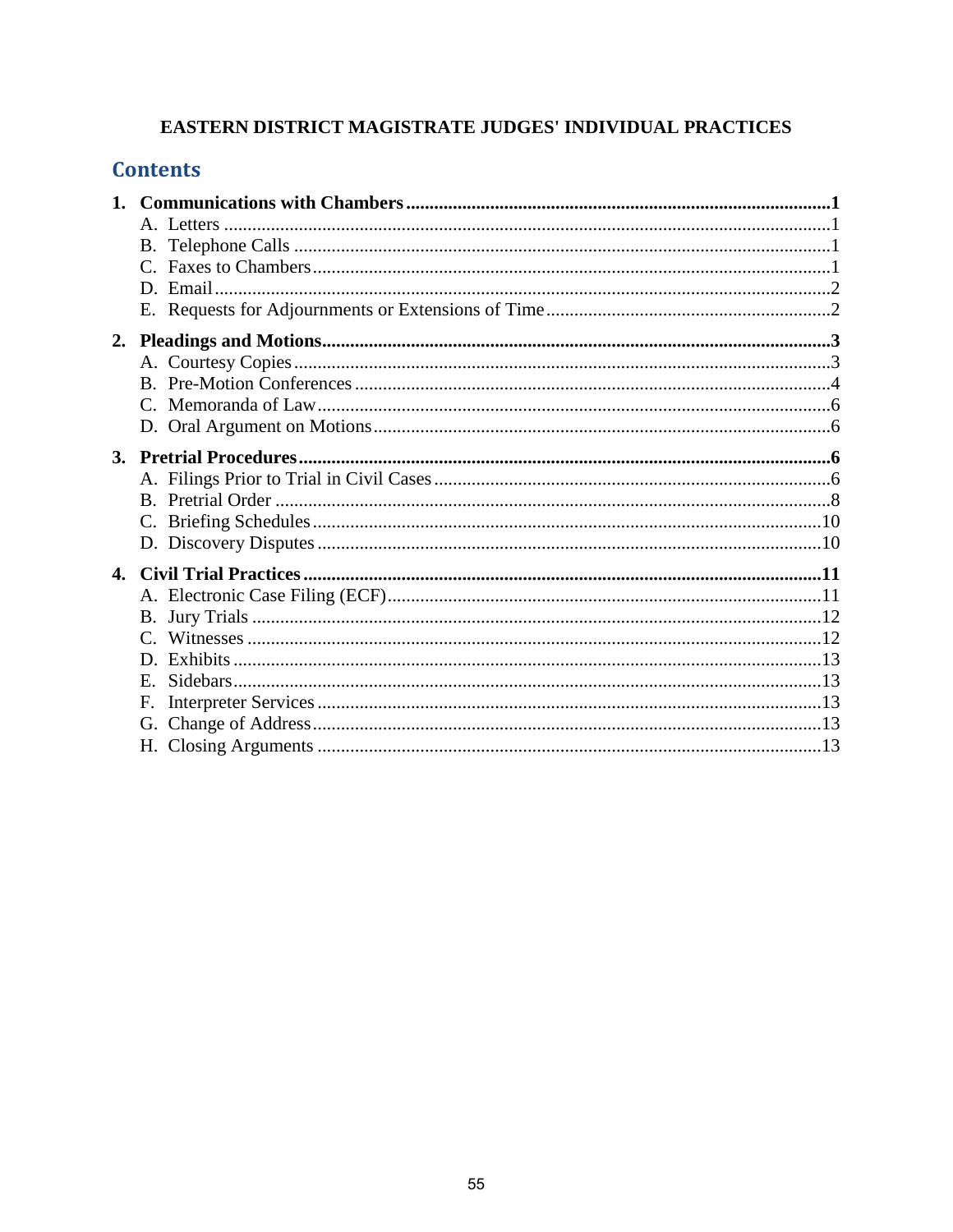## **EASTERN DISTRICT MAGISTRATE JUDGES' INDIVIDUAL PRACTICES<sup>1</sup>**

## **1. Communications with Chambers**

## A. Letters

- i. Letters to chambers should be simultaneously delivered to all counsel. **(6)**  *(Bloom, Brown, Levy, Lindsay, Reyes, Tomlinson)*
- ii. Letters are not to exceed three pages. **(1)** *(Lindsay)*
- iii. Letters to chambers should be filed electronically via ECF. **(4)** *(Brown, Go, Levy, Tomlinson)*
- iv. Letters between counsel not to be sent to Court. **(9)** *(Bloom, Boyle, Go, Gold, Lindsay, Mann, Orenstein, Pohorelsky, Reyes)* 
	- a. …except as an attachment to requests for judicial intervention. **(1)**  *(Mann)*

## B. Telephone Calls

- i. To chambers, permitted. **(10)** *(Azrack, Brown, Levy, Lindsay, Orenstein, Pohorelsky, Pollak, Reyes, Tomlinson, Wall)* 
	- a. …but not about requests for adjournments or extensions of time, which should be filed via ECF. **(1)** *(Orenstein)*
	- b. …and should be directed to law clerks at the main chambers number **(1)** *(Brown)*
- ii. To chambers, permitted only in emergency situation requiring immediate attention. **(5)** *(Bloom, Boyle, Go, Gold, Mann)*
- C. Faxes to Chambers
	- i. Permitted. **(2)** *(Pollak, Reyes)* 
		- a. …only if copies sent to all counsel. **(1)** *( Reyes)*

<sup>1</sup> This summary of the Eastern District Magistrate Judges' Individual Practices is current as of November 2012. The compilation set forth in this report is solely for analytical purposes and should not be relied upon as an authoritative source of the content of any Judge's Individual Practices. This summary addresses selected individual practices to highlight and compare among the Magistrate Judges. It does not reference every Individual Practice of each of the Magistrate Judges. It also does not compare the differences among the Magistrate Judges on every subject contained in each Magistrate Judge's Individual Practices. For example, this summary does not reflect every Individual Practice or differences among the Magistrate Judge's Individual Practices on jury selection, conduct of bench trials or how certain types of specific motions are handled.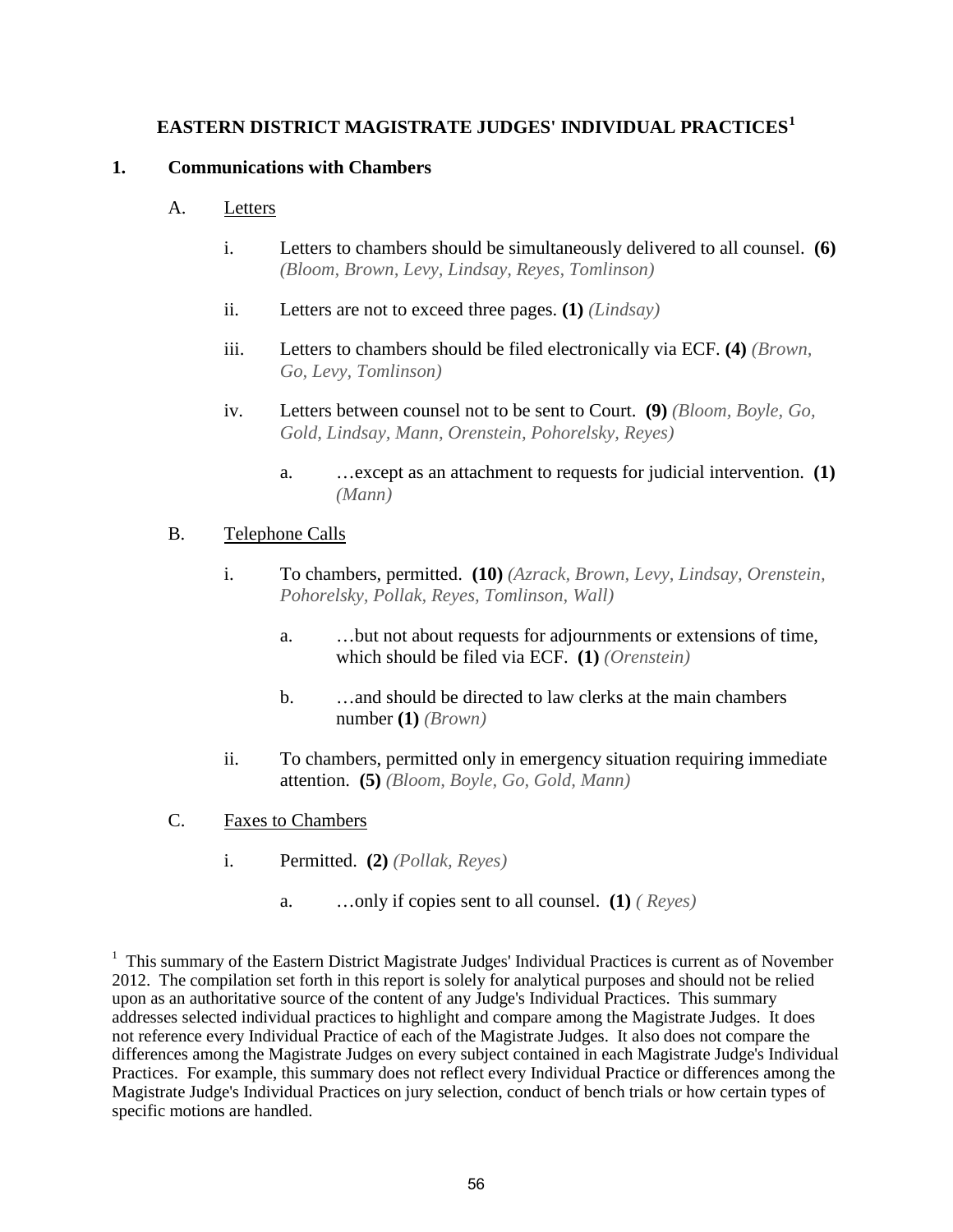- <span id="page-59-0"></span>ii. Permitted only in emergency situation requiring immediate attentio[n.](#page-59-4) **(2)**  *(Brown, Go)*
	- a. …and request must already be electronically filed. **(4)** *(Brown, Reyes, Tomlinson, Wall)*
- <span id="page-59-1"></span>iii. Permitted only if authorized by Court. **(6)** *(Bloom, Gold, Levy, Lindsay, Mann, Pohorelsky)* 
	- a. …and permission is granted only in extraordinary circumstances. **(1)** *(Gold)*
	- b. …and copies must be simultaneously faxed to all counsel. **(3)**  *(Gold, Lindsay, Tomlinson)*
	- c. …and hard copies of fax not to be sent without permission from chambers. **(1)** *(Levy)*
- iv. Permitted in cases not subject to ECF requirements. **(1)** *(Tomlinson)*
- v. Not permitted, except for ex parte settlements. **(1)** *(Orenstein)*

## <span id="page-59-2"></span> **Fax limit, without prior authorization**

- i. Four pages. **(3)** *(Brown, Orenstein, Tomlinson, Wall)*
- ii. Five pages. **(2)** *(Gold, Reyes)*
- iii. Ten pages. **(1)** *(Pollak)*
- iv. Fifteen pages. **(1)** *(Go)*
- <span id="page-59-3"></span>D. Email
	- i. Parties may not submit documents to the Court via email, unless instructed to do so by the Court. **(2)** *(Orenstein, Reyes)*
	- ii. Parties may not communicate with chambers via email unless prior authorization has been granted. **(1)** *(Reyes)*
- <span id="page-59-4"></span>E. Requests for Adjournments or Extensions of Time

## **Must be made:**

- i. At least 48 hours prior to scheduled appearance. **(13)** *(Azrack, Bloom, Boyle, Brown, Gold, Levy, Lindsay, Orenstein, Pohorelsky, Pollak, Reyes, Tomlinson, Wall)* 
	- a. …by fax and ECF. **(1)** *(Pollak)*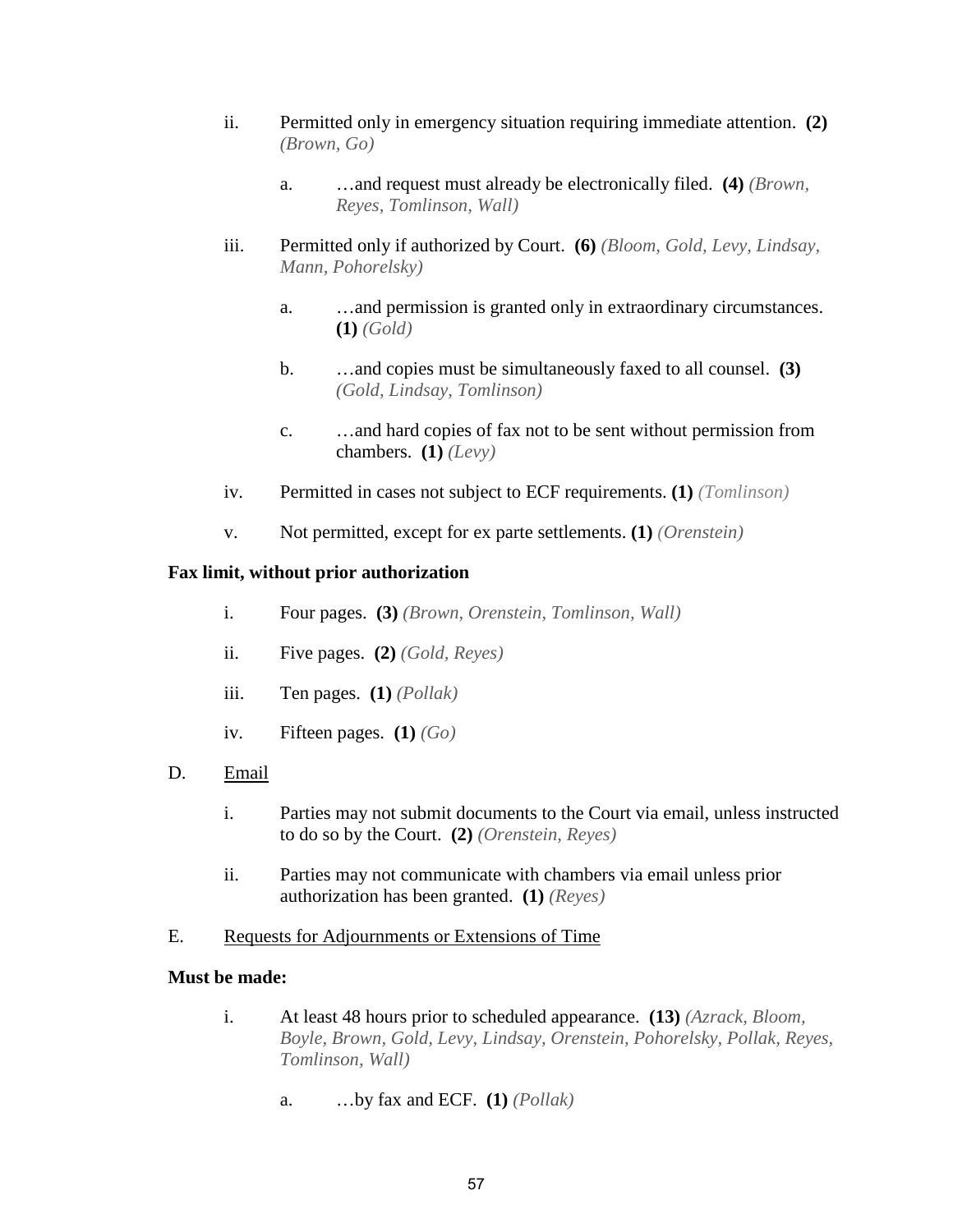- b. …a courtesy copy must be faxed to chambers. **(2)** *(Brown)*
- ii. At least 72 hours prior to scheduled appearance. **(2)** *(Go, Mann)* 
	- a. …in the case of a settlement conference, two weeks in advance **(1)**  *(Mann)*
- iii. Via ECF filing **(3)** *(Levy, Orenstein, Wall)*
- iv. Must not be made by telephone. **(3)** *(Gold, Levy, Pohorelsky)* 
	- a. …except in the case of an emergency. **(1)** *(Levy)*

#### **Must state:**

- i. The original date. **(12)** *(Azrack, Bloom, Boyle, Brown, Go, Gold, Levy, Mann, Orenstein, Pohorelsky, Reyes, Tomlinson)*
- ii. The number of previous requests for adjournment or extension. **(12)**  *(Azrack, Bloom, Boyle, Brown, Go, Gold, Levy, Mann, Orenstein, Pohorelsky, Reyes, Tomlinson)*
- iii. Whether prior requests were granted or denied. **(10)** *(Bloom, Boyle, Brown, Go, Gold, Levy, Mann, Orenstein, Reyes, Tomlinson)*
- iv. Whether the adversary consents, and, if not, reason for refusal. **(13)**  *(Azrack, Bloom, Boyle, Brown, Go, Gold, Levy, Mann, Orenstein, Pohorelsky, Reyes, Tomlinson, Wall)*
- v. If the requested adjournment or extension affects any other scheduled dates, a proposed order reflecting requested adjournment/extension. **(13)**  *(Azrack, Bloom, Boyle, Go, Gold, Levy, Lindsay, Mann, Orenstein, Pohorelsky, Reyes, Tomlinson, Wall)*
- <span id="page-60-0"></span>vi. Reason for the request. **(9)** *(Azrack, Bloom, Brown, Gold, Levy, Lindsay, Reyes, Tomlinson, Wall)*
- vii. How much additional time is requested. **(2)** *(Azrack, Levy)*
- viii. A proposed alternative date. **(6)** *(Azrack, Brown, Gold, Orenstein, Tomlinson, Wall)*

## <span id="page-60-1"></span>**2. Pleadings and Motions**

## A. Courtesy Copies

i. Courtesy copies of pleadings and motions must be sent to chambers at the same time they are filed. **(7)** *(Boyle, Gold, Levy, Lindsay, Orenstein, Pollak, Tomlinson)*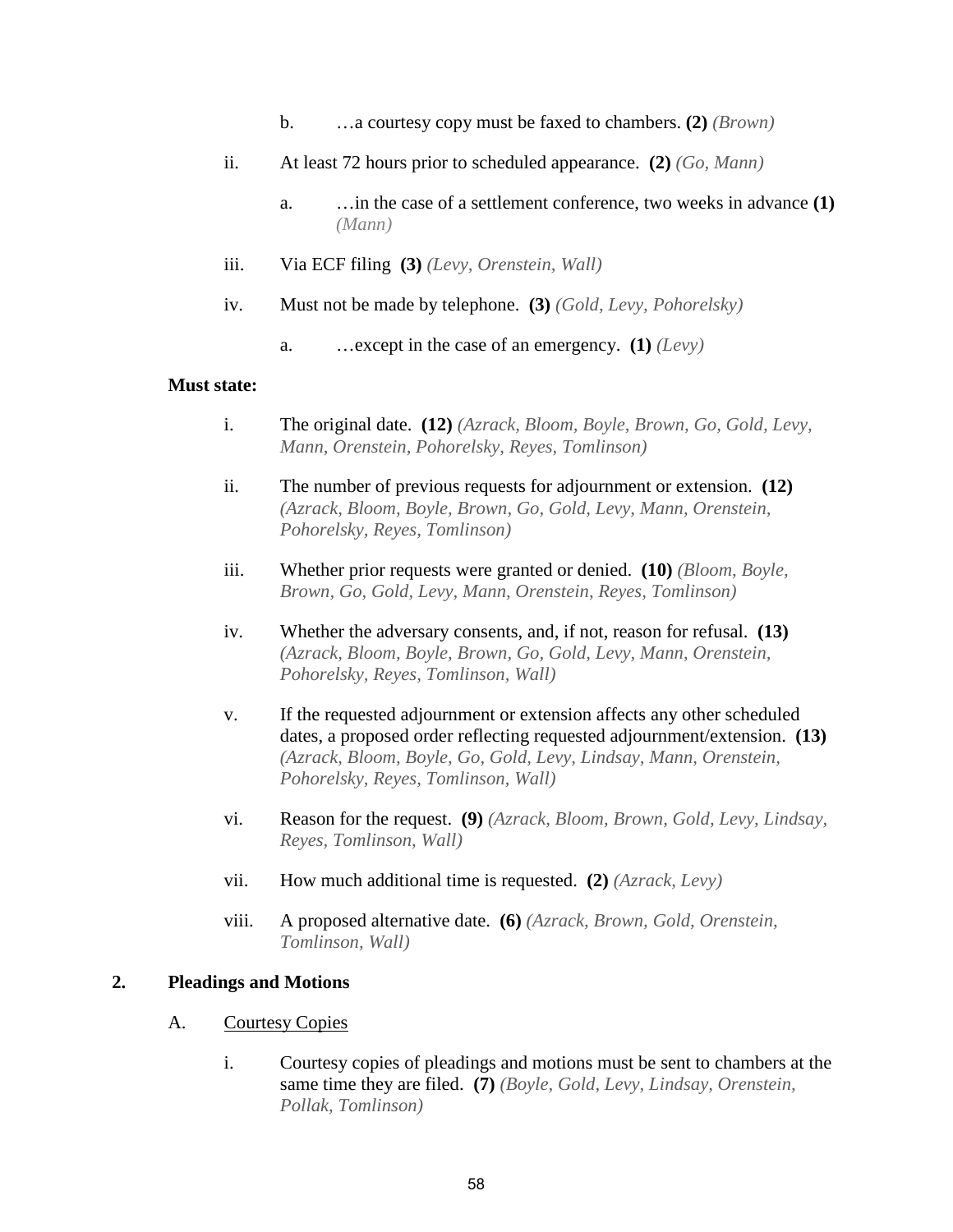- a. …two courtesy copies. **(1)** *(Reyes)*
- ii. Courtesy copies of dispositive motions made to the presiding District Judge should not be provided to the Magistrate Judge, unless the motion is referred to him/her. **(7)** *(Azrack, Brown, Lindsay, Orenstein, Reyes, Tomlinson, Wall)*
- iii. Courtesy copies of motion papers filed electronically should not be submitted. **(8)** *(Azrack, Bloom, Boyle, Brown, Mann, Orenstein, Reyes, Wall)* 
	- a. …unless the submission exceeds 10 pages or contains more than two exhibits. **(1)** *(Go)*
	- b. …unless the submission exceeds 15 pages. **(1)** *(Wall)*
	- c. …unless the submission exceeds 20 pages, including exhibits. **(4)**  *(Azrack, Boyle, Brown, Tomlinson)*
	- d. …unless the submission exceeds 25 pages. **(2)** *(Bloom, Orenstein)*
	- e. …unless the submission exceeds 35 pages. **(1)** *(Mann)*
	- f. …unless there are non-text exhibits. **(1)** *(Orenstein)*
	- g. …unless asked to do so by the Court **(3)** *(Gold, Orenstein, Pohorelsky)*
- iv. The Court will determine whether the submission of courtesy hard copies would be useful, and, if so, advise counsel. **(1)** *(Reyes)*

## B. Pre-Motion Conferences

- <span id="page-61-1"></span><span id="page-61-0"></span>i. For discovery motions, follow:
	- a. Local Civil Rules 37.3 and 6.4. **(6)** *(Bloom, Go, Gold, Levy, Mann, Pohorelsky)*
	- b. Local Civil Rules 37.3 and 6.1. **(6)** *(Boyle, Lindsay, Orenstein, Reyes, Tomlinson, Wall)*
	- c. Local Civil Rule 37.3 **(2)** (*Brown, Lindsay*)
	- d. Prior to filing any formal motions, submit a letter to the Court and opposing counsel detailing the issues and the need, if any, for a formal motion. The Court may call a pre-motion conference or direct the filing of a formal motion thereafter if necessary. **(1)**  *(Pollak)*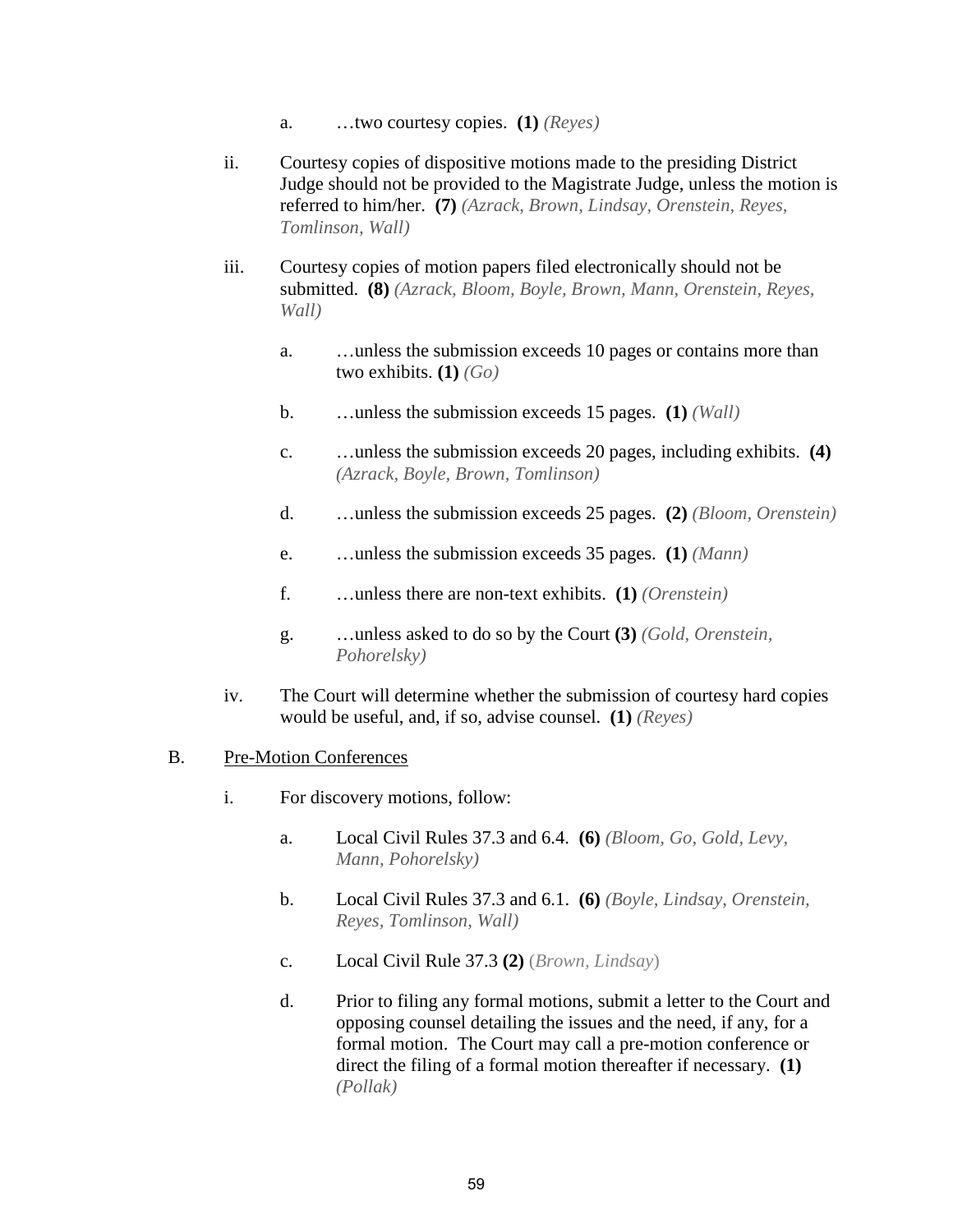- ii. Pre-motion conferences not required for discovery motions. **(2)**  *(Orenstein, Tomlinson)*
	- a. … except that a pre-motion conferences is required before filing a discovery motion on notice (as opposed to letter brief). **(1)**  *(Orenstein)*
- iii. For motions other than discovery motions, parties must follow the rules of the District Judge. **(2)** *(Go, Pohorelsky)*
- iv. Pre-motion conferences required *only for*…
	- a. summary judgment. **(1)** *(Wall)*
	- b. amending pleadings. **(1)** *(Pohorelsky)*
	- c. bringing third-party actions. **(1)** *(Pohorelsky)*
- v. Not required for any motion **(1)** *(Brown)*
- vi. Pre-motion conferences required before any motion. **(7)** *(Azrack, Boyle, Gold, Levy, Lindsay, Mann, Reyes)*

## **except motions…**

- a. for habeas corpus petitions. **(3)** *(Azrack, Levy, Gold)*
- b. for prisoner petitions. **(3)** *(Azrack, Levy, Gold)*
- c. for Social Security appeals. **(3)** *(Azrack, Levy, Gold)*
- d. for bankruptcy appeals. **(3)** *(Azrack, Levy, Gold)*
- e. by any pro se litigant. **(2)** *(Azrack, Levy)*

## <span id="page-62-0"></span>**Length of letter to arrange conference?**

- i. No more than two pages. **(2)** *(Tomlinson, Wall)*
- ii. No more than three pages. **(7)** *(Boyle, Levy, Lindsay, Mann, Orenstein, Pohorelsky, Reyes)* 
	- a. Letter response not to exceed three pages to be filed within seven days from service of the notification letter. **(1)** *(Mann)*
	- b. Letter response not to exceed three pages to be filed within five days from service of the notification letter. **(1)** *(Pohorelsky)*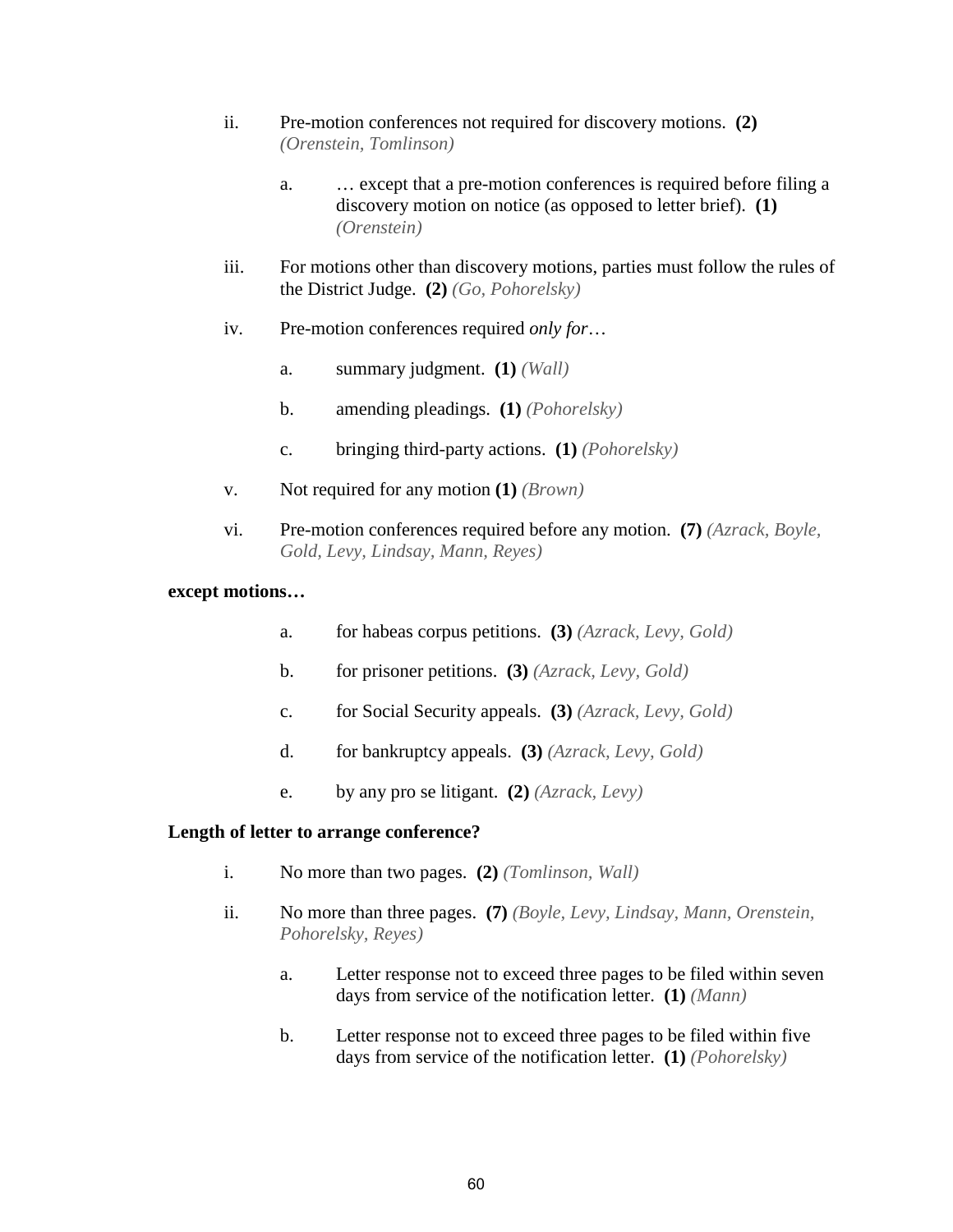- c. Letter response not to exceed three pages to be filed within four days from service of the notification letter. **(1)** *(Reyes)*
- d. Letter response not to exceed three pages to be filed within three days from service of the notification letter. **(3)** *(Brown, Lindsay, Tomlinson)*

## C. Memoranda of Law

- i. Support of and in opposition to: 25 pages. **(8)** *(Azrack, Boyle, Gold, Orenstein, Pohorelsky, Reyes, Tomlinson, Wall)*
- ii. Support of and in opposition to: 20 pages. **(2)** *(Brown, Lindsay)*
- iii. Reply: 10 pages. **(10)** *(Azrack, Boyle, Brown, Gold, Lindsay, Orenstein, Pohorelsky, Reyes, Tomlinson, Wall)*
- iv. Memoranda of 10 pages or more must contain a table of contents. **(9)**  *(Azrack, Boyle, Gold, Lindsay, Orenstein, Pohorelsky, Reyes, Tomlinson, Wall)* 
	- a. … and a table of authorities. **(1)** *(Reyes)*
- v. The Court expects counsel to exercise their professional judgment as to the length of the briefs and may impose limits if that expectation is not met. **(3)** *(Go, Levy, Mann)*

## D. Oral Argument on Motions

- i. Is held on all motions, where the parties are represented by counsel. **(2)**  *(Brown, Tomlinson)*
- ii. Must be requested by letter, and the Court will determine whether argument will be heard and, if so, advise counsel of the time. **(11)**  *(Azrack, Boyle, Go, Gold, Levy, Mann, Orenstein, Pohorelsky, Pollak, Reyes, Wall)*
- iii. Must be requested on the cover of the moving, opposition, or reply papers, and the Court will determine whether argument will be heard and, if so, advise counsel of the time. **(1)** *(Lindsay)*

## **3. Pretrial Procedures**

A. Filings Prior to Trial in Civil Cases

## **Must be filed:**

i. At least one week before trial. **(1)** *(Wall)*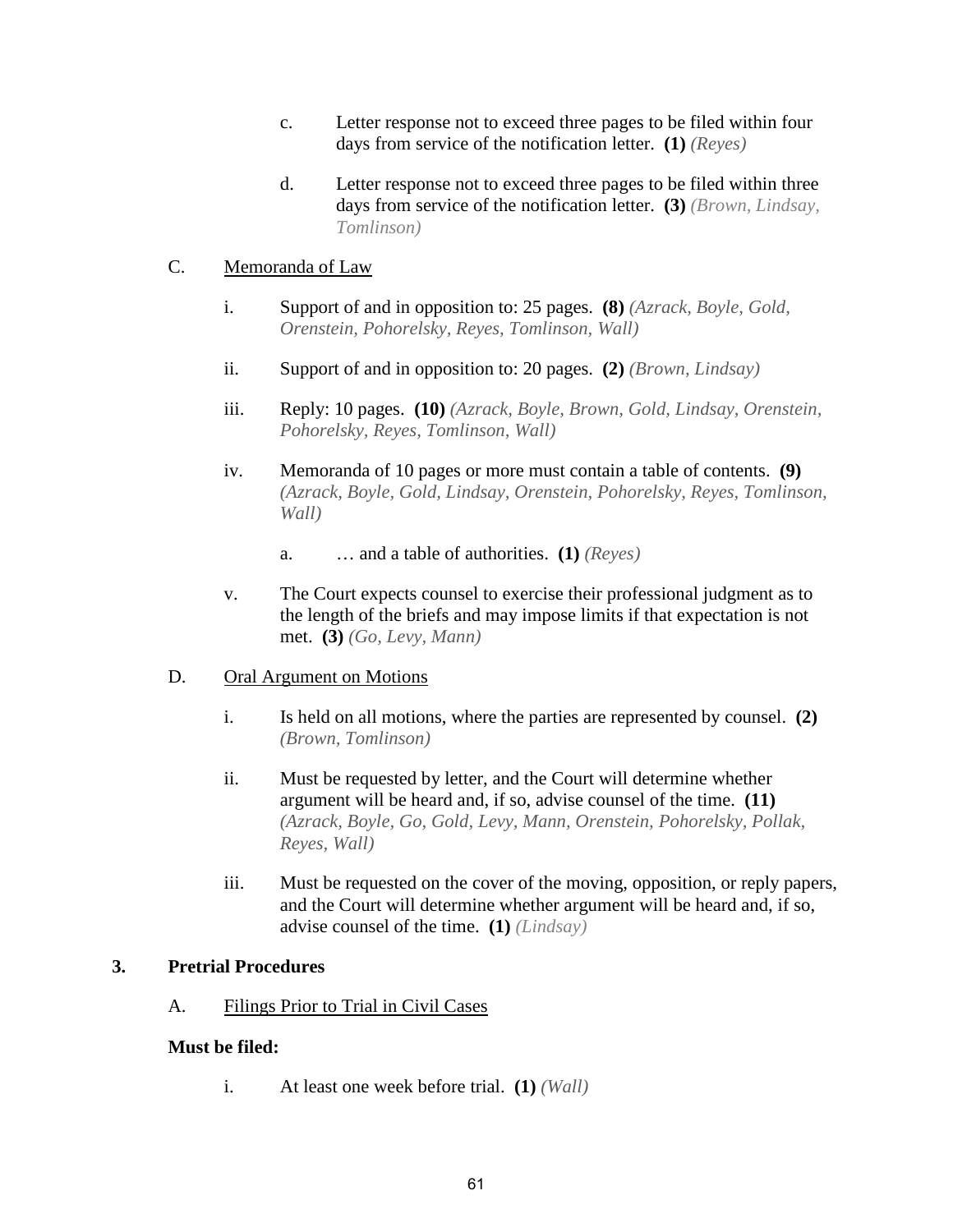- ii. 10 days before trial. **(1)** *(Tomlinson)*
- iii. 14 days before trial if date fixed, or 30 days after filing of the final pretrial order if no trial date. **(1)** *(Go)*
- iv. 15 days before trial. **(3)** *(Azrack, Brown, Lindsay)*
- <span id="page-64-0"></span>v. 15 days before trial if date fixed, or 30 days after filing of the final pretrial order if no trial date. **(4)** *(Gold, Levy, Pollak, Reyes)*
- vi. Two weeks prior to the commencement of trial **(1)** *(Pohorelsky)*
- vii. No later than the Thursday prior to trial. **(1)** *(Boyle)*
- viii. Pursuant to the schedule set up by the Court. **(1)** *(Mann)*
- ix. Varying deadlines depending on type of document. **(1)** *(Orenstein)*

#### **Must contain:**

- i. In jury cases, requests to charge and proposed voir dire questions. **(13)**  *(Azrack, Boyle, Brown, Go, Gold, Levy, Lindsay, Mann, Orenstein, Pollak, Reyes, Tomlinson, Wall)* 
	- a. …proposed voir dire questions may be submitted on the Wednesday before trial. **(1)** *(Go)*
	- b. …proposed voir dire questions and requests to charge may be submitted on the Thursday before trial. **(3)** *(Boyle, Gold, Pollak)*
- <span id="page-64-1"></span>ii. In jury cases, proposed instructions and verdict sheets. **(7)** *(Azrack, Levy, Lindsay, Mann, Pollak, Reyes, Tomlinson)*
- iii. In non-jury cases, a statement of the elements of each claim or defense involving such party, together with a summary of the facts required to establish each element. **(12)** *(Azrack, Boyle, Go, Gold, Levy, Lindsay, Mann, Orenstein, Pollak, Reyes, Tomlinson, Wall)*
- iv. In non-jury cases, proposed findings of fact and conclusions of law **(1)** *(Pollack)*
- <span id="page-64-2"></span>v. In all cases, motions addressing issues which should be resolved in limine. **(13)** *(Azrack, Boyle, Brown, Go, Gold, Levy, Lindsay, Mann, Orenstein, Pollak, Reyes, Tomlinson, Wall) )*
- <span id="page-64-3"></span>vi. In any case where a party believes it would be useful, a pretrial memorandum. **(11)** *(Azrack, Boyle, Go, Gold, Levy, Lindsay, Mann, Orenstein, Pollak, Reyes, Wall)*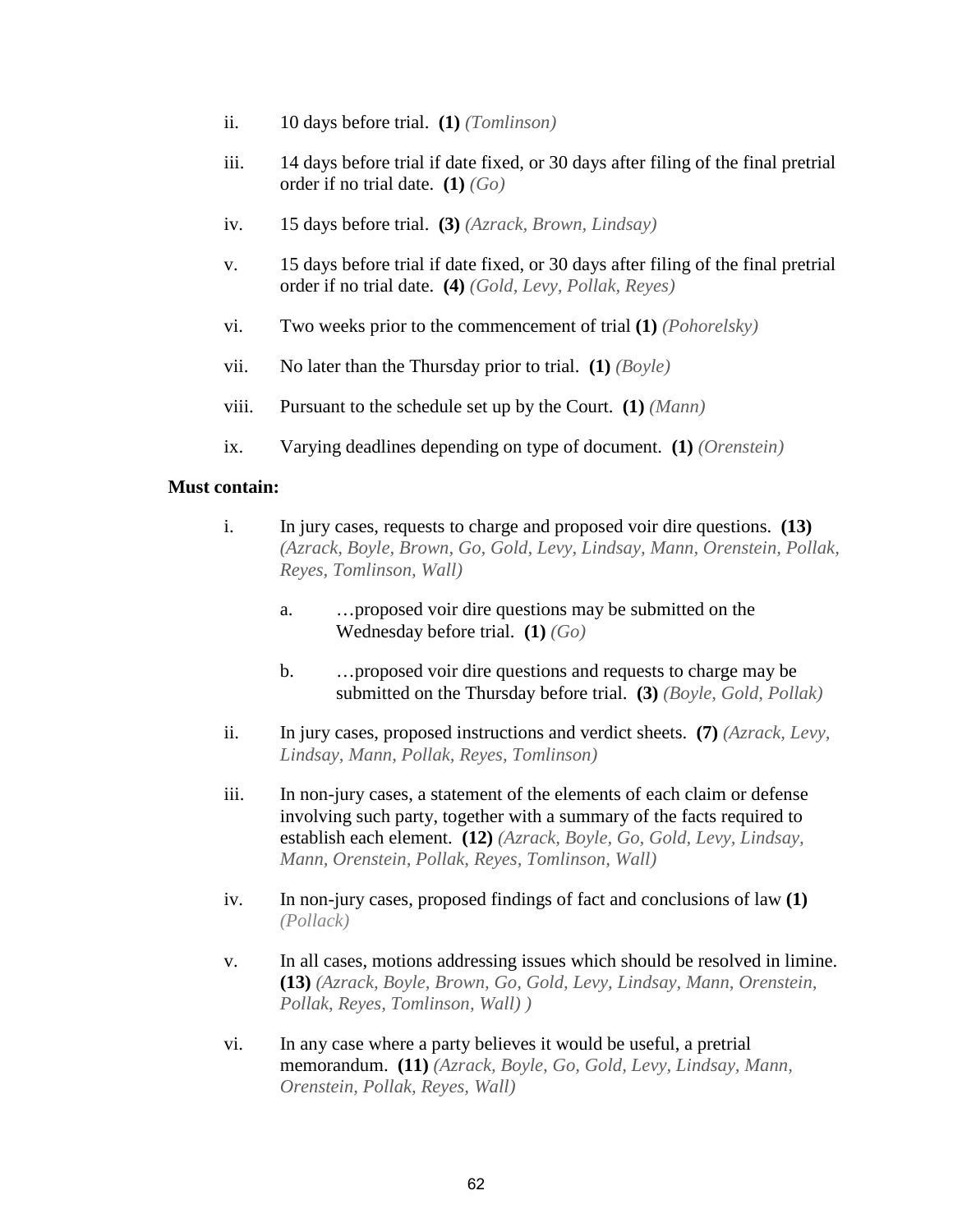- a. …pretrial memorandum required in all cases. **(1)** *(Tomlinson)*
- vii. Witness list. **(2)** *(Pohorelsky, Tomlinson)* 
	- a. …of any fact and expert witness whose testimony is to be offered at trial, indicating whether the witnesses will testify in person or by deposition. **(1)** *(Pohorelsky)*
- viii. A statement regarding damages and other relief sought. **(11)** *(Azrack, Go, Gold, Levy, Lindsay, Mann, Orenstein, Pollak, Reyes, Tomlinson, Wall)*
- ix. A list of exhibits to be offered at trial. **(1)** *(Pohorelsky)*
- x. Two courtesy copies of all exhibits. **(1)** *(Azrack)*
- xi. Identification of materials to be relied upon pursuant to Rule 803(18) *of the Federal Rules of Evidence (learned treatises).* **(1)** *(Pollak)*

#### B. Pretrial Order

i. Not required unless directed by Court. **(2)** *(Boyle, Pohorelsky)* 

#### **Must be filed…**

- i. 60 days following completion of discovery in a civil case. **(4)** *(Go, Gold, Levy, Reyes)*
- ii. Upon completion of discovery in a civil case. **(1)** *(Azrack)*
- iii. On or before the date set forth in the Scheduling Order. **(6)** *(Brown, Lindsay, Mann, Orenstein, Tomlinson, Wall)*

#### **Contents**

- i. The full caption of the action. **(11)** *(Brown, Go, Gold, Levy, Lindsay, Mann, Orenstein, Pollak, Reyes, Tomlinson, Wall)*
- ii. The names, addresses **(11)** *(10) (Brown, Go, Gold, Levy, Lindsay, Mann, Orenstein, Pollak, Reyes, Tomlinson, Wall)*
- iii. A brief statement by plaintiff as to the basis of subject matter jurisdiction, and a brief statement by each other party as to the presence of absence of subject matter jurisdiction. Such statements shall include citations to all statutes relied on and relevant facts as to citizenship and jurisdictional amount. **(11)** *(Brown, Go, Gold, Levy, Lindsay, Mann, Orenstein, Pollak, Reyes, Tomlinson, Wall)*
- iv. A brief summary by each party of the claims and defenses the party has asserted which remain to be tried, identifying claims and defenses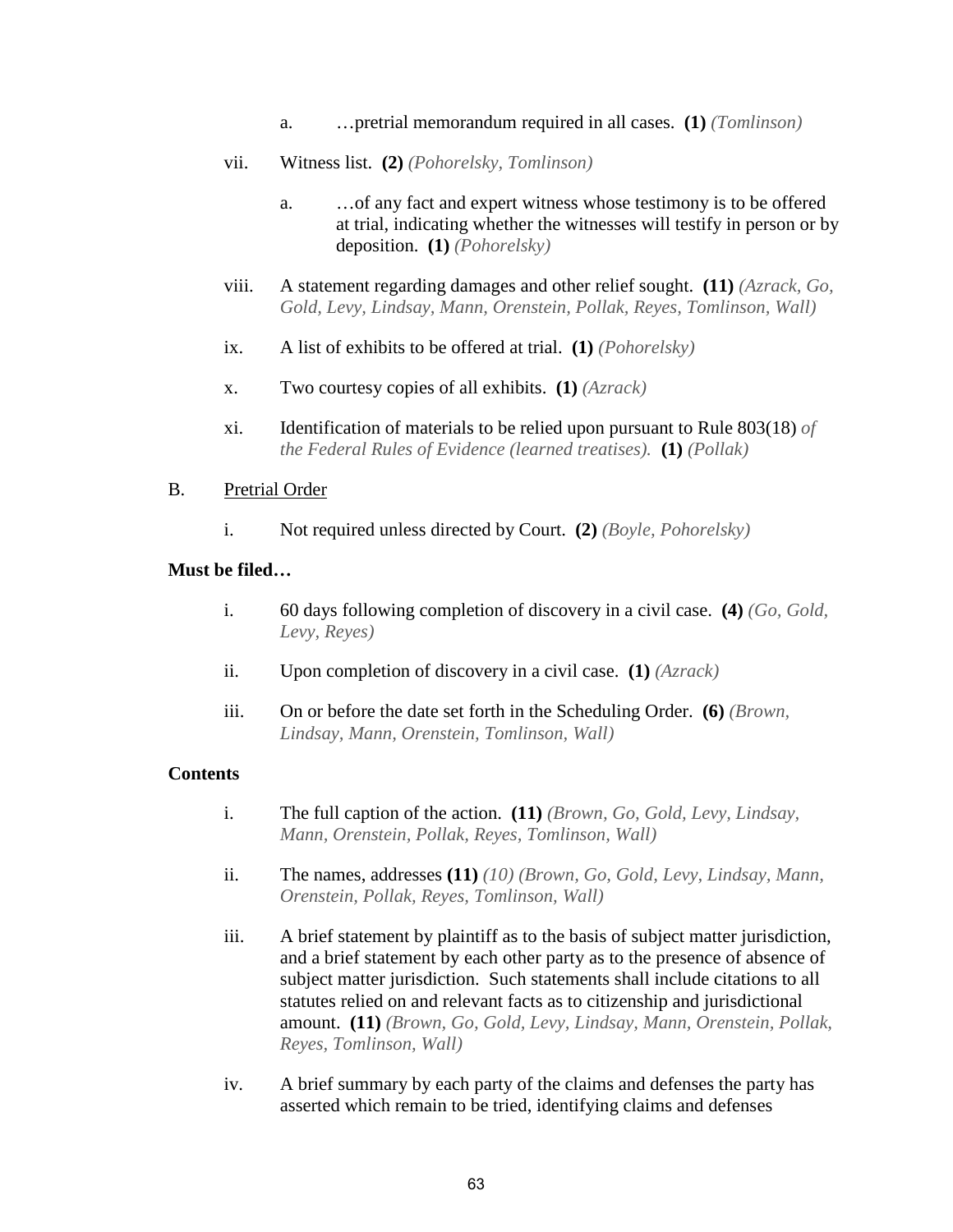previously asserted which are not to be tried. **(11)** *(Brown, Go, Gold, Levy, Lindsay, Mann, Orenstein, Pollak, Reyes, Tomlinson, Wall)* 

- v. A statement by each party as to whether the case is to be tried with or without a jury. **(11)** *(Brown, Go, Gold, Levy, Lindsay, Mann, Orenstein, Pollak, Reyes, Tomlinson, Wall)*
- vi. An estimate of the number of trial days needed. **(11)** *(Brown, Go, Gold, Levy, Lindsay, Mann, Orenstein, Pollak, Reyes, Tomlinson, Wall)*
- vii. A statement as to whether parties have consented to trial by a Magistrate Judge, without identifying which parties have or have not so consented. **(3)** *(Brown, Gold, Mann)*
- viii. Any stipulations or agreed statements of fact or law which have been agreed to by all parties. **(12)** *(Azrack, Brown, Go, Gold, Levy, Lindsay, Mann, Orenstein, Pollak, Reyes, Tomlinson, Wall)* 
	- a. …to be filed three business days before trial. **(1)** *(Orenstein)*
- <span id="page-66-0"></span>ix. A statement by each party as to witnesses whose testimony is to be offered in its case-in-chief, indicating whether such witnesses will testify in person or by deposition. **(13)** *(Azrack, Boyle, Brown, Go, Gold, Levy, Lindsay, Mann, Orenstein, Pollak, Reyes, Tomlinson, Wall)*
- x. A designation by each party of deposition testimony to be offered with cross-designations and objections by any other party. **(12)** *(Azrack, Brown, Go, Gold, Levy, Lindsay, Mann, Orenstein, Pollak, Reyes, Tomlinson, Wall)* 
	- a. …to be filed three business days before trial. **(1)** *(Orenstein)*
- xi. A list of exhibits to be offered. **(14)** *(Azrack, Boyle, Brown, Go, Gold, Levy, Lindsay, Mann, Orenstein, Pohorelsky, Pollak, Reyes, Tomlinson, Wall)* 
	- a. .…with one star indicating that no parties objects on grounds of authenticity **(2)** *(Go, Gold)*
	- b. …to be filed three business days before trial. **(1)** *(Orenstein)*
- xii. List of witnesses. **(13)** *(Azrack, Boyle, Go, Gold, Levy, Lindsay, Mann, Orenstein, Pohorelsky, Pollak, Reyes, Tomlinson, Wall)* 
	- a. …to be filed three business days before trial. **(1)** *(Orenstein)*
- xiii. List of experts to be called at trial. **(12)** *(Boyle, Go, Gold, Levy, Lindsay, Mann, Orenstein, Pohorelsky, Pollak, Reyes, Tomlinson, Wall)*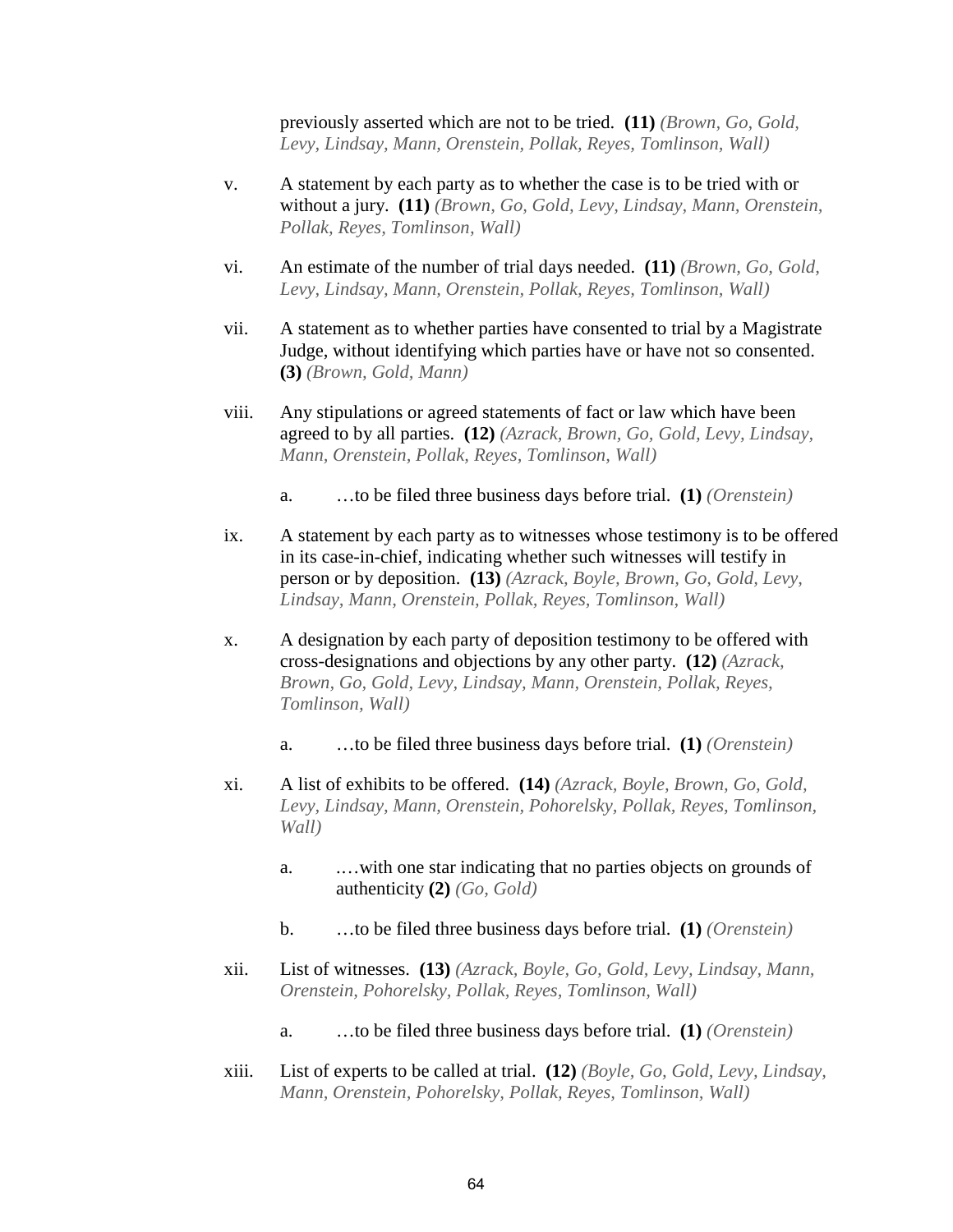a. …to be filed three business days before trial. **(1)** *(Orenstein)* 

#### C. Briefing Schedules

- i. Parties are to set up their own briefing schedule. **(7)** *(Azrack, Boyle, Brown, Orenstein, Pohorelsky, Reyes, Tomlinson)* 
	- a. …subject to Court approval. **(3)** *(Azrack, Reyes, Tomlinson)*
	- b. …for non-discovery motions. **(2)** *(Pohorelsky, Reyes)*
	- c. …which may be revised on consent, informing chambers by letter. **(2)** *(Boyle, Orenstein)*
	- d. …which cannot be changed without Court approval. **(3)** *(Azrack, Reyes, Tomlinson)*
- ii. Briefing schedules will be set by the Court. **(2)** *(Pollak, Wall)* 
	- a. If an extension of time is necessary, the parties may agree to a revised schedule and inform the Court by letter. **(1)** *(Pollak)*
- iii. If a party decides to make a motion for summary judgment, a briefing schedule will be established by the Court at the pre-motion conference. **(1)** *(Lindsay)*
- iv. No party is to serve any motion papers prior to obtaining Court approval for the schedule. **(2)** *(Azrack, Reyes)*

#### D. Discovery Disputes

#### **If unable to reach agreement…**

- i. Submit letter, which should be jointly composed, and describe the issues in dispute, position of each party, and cite authority. **(1)** *(Reyes)*
- ii. Initiate telephone conference with the Magistrate Judge. **(1)** *(Azrack)* 
	- a. Attorneys are not permitted to submit letters or formal motions regarding the substance of discovery disputes unless specifically authorized to do so. **(1)** *(Azrack)*
- iii. Make an application to the Magistrate Judge. **(1)** *(Pohorelsky)*
- iv. If parties cannot agree on a revised schedule, contact the Court in writing and a revised schedule will be set. **(1)** *(Pollak)*
- v. For deposition problems, contact the Court immediately by telephone. The Court will either resolve the matter or instruct the parties to move on to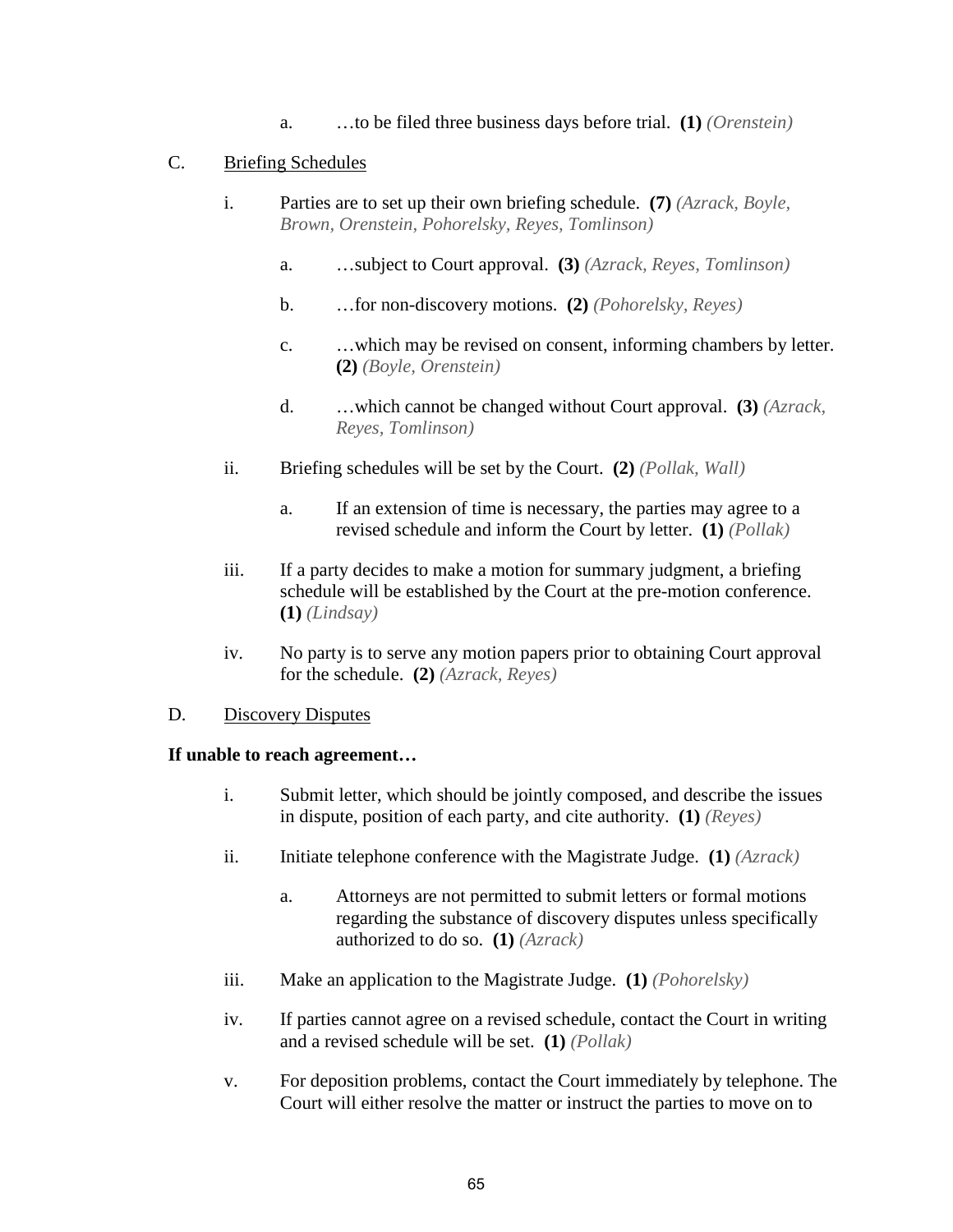other issues in the deposition until such time as the Court can address the dispute. Under no circumstances should the parties discontinue the deposition without first attempting to contact the Court. **(1)** *(Pollak)* 

## <span id="page-68-0"></span>**4. Civil Trial Practices**

## A. Electronic Case Filing (ECF)

- i. Counsel must file all documents electronically. **(12)** *(Azrack, Bloom, Boyle, Go, Gold, Mann, Orenstein, Pohorelsky, Pollak, Reyes, Tomlinson, Wall)*
- ii. For all cases designated ECF, parties are responsible for being current in any and all matters filed electronically by this Court. Orders will be posted electronically, and parties not registered on ECF will not receive them. **(8)** *(Azrack, Boyle, Mann, Orenstein, Pohorelsky, Reyes, Tomlinson, Wall)*
- iii. Written requests by attorneys for an exemption from electronic filing will be considered for good cause by the assigned Magistrate Judge. **(5)**  *(Azrack, Go, Mann, Orenstein, Reyes)* 
	- a. Requests must be submitted no later than two weeks before the date of the initial conference. **(2)** *(Go, Mann)*
	- b. Such requests will be granted only in limited circumstances. **(5)**  *(Azrack, Go, Mann, Orenstein, Reyes)*
- <span id="page-68-1"></span>iv. Pro se parties are automatically exempt from mandatory electronic filing. However, parties represented by counsel in cases involving a pro se litigant must still use electronic filing, and they must mail a hard copy of all documents to the pro se litigant. **(8)** *(Bloom, Brown, Go, Mann, Orenstein, Reyes, Tomlinson, Wall)*
- v. Parties filing voluminous or non-text exhibits may choose to file only hard copies of those exhibits when filing them electronically is impractical. If exhibits are not electronically filed, one copy of each exhibit must be clearly marked "original" and another "courtesy copy." Related papers that are electronically filed must clearly indicate that exhibits have been filed by hard copy.  $(1)$   $(Go)$ 
	- a. Parties filing non-text exhibits or materials in excess of 50 pages shall submit a courtesy copy of the entire filing. **(2)** *(Reyes, Tomlinson)*
	- b. Parties filing non-text exhibits or materials in excess of 100 pages shall submit a courtesy copy of the entire filing. **(1)** *(Wall)*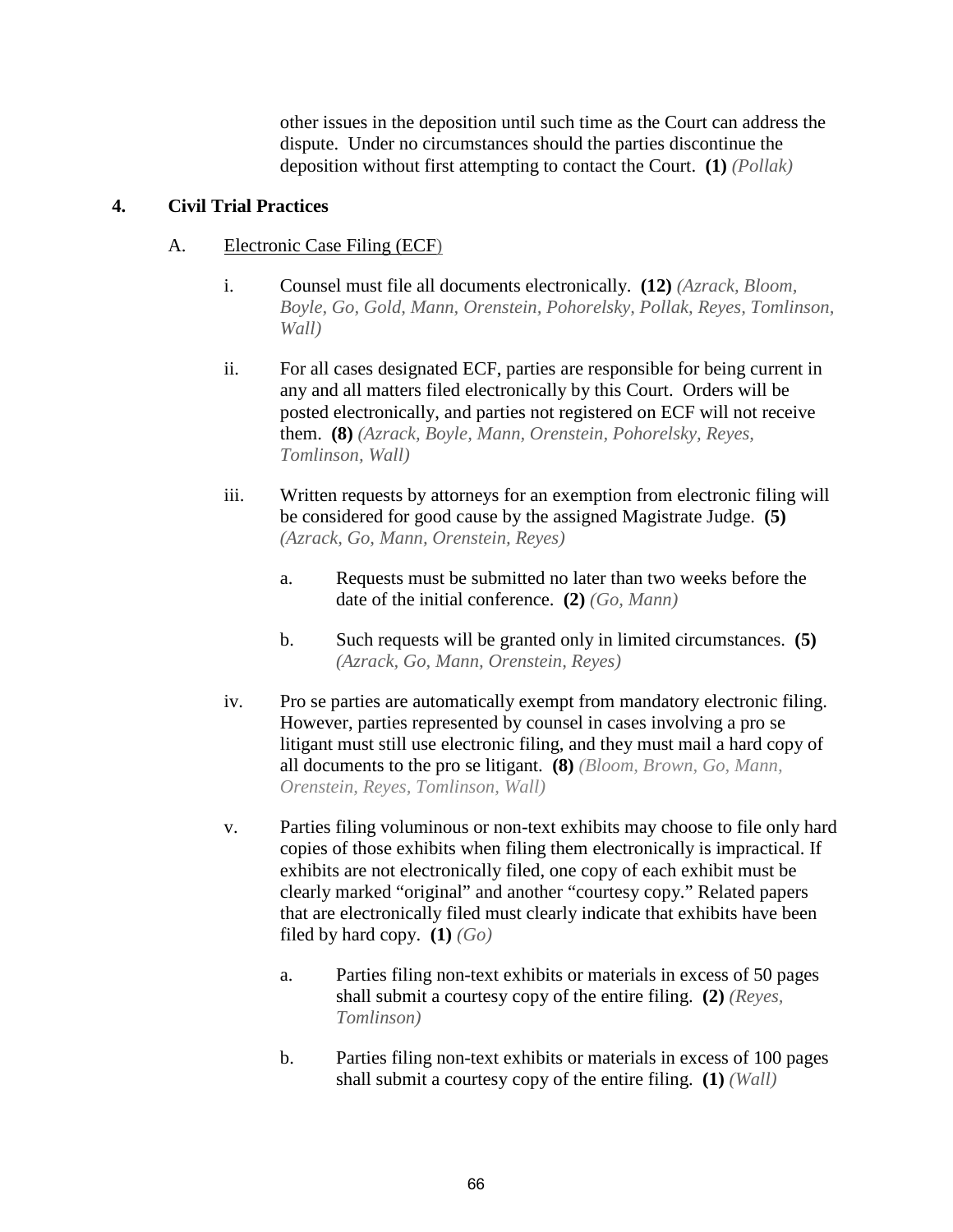- vi. Sealed documents or documents containing sealed/sensitive information must be submitted in hard copy only and labeled "sealed" or "sensitive." **(3)** *(Brown, Tomlinson, Wall)*
- <span id="page-69-0"></span>vii. *Ex parte* settlement statements must be submitted in hard copy only. **(5)**  *(Brown, Orenstein, Reyes, Tomlinson, Wall)* 
	- a. …by fax only. **(3)** *(Orenstein, Reyes, Wall)*
- <span id="page-69-1"></span>B. Jury Trials

## **Proposed Requests to Charge, Voir Dire questions, and Verdict Forms:**

- i. Counsel for each party shall provide the Court with any voir dire requests which pertain specifically to the case at issue. **(1)** *(Pollak)*
- ii. Counsel for each party shall submit proposed requests to charge the jury, with citations of authorities. **(1)** *(Pollak)*
- iii. Counsel for each party shall submit proposed verdict forms, special verdict forms, and proposed special interrogatories to the jury. **(1)**  *(Pollak)*
- iv. The Court will conduct all voir dire. **(1)** *(Orenstein)*
- v. A joint list of the names of all witnesses or person about whom testimony is expected must be provided to prospective jurors during voir dire. **(1)**  *(Orenstein)*

## C. Witnesses

- i. Witnesses that were not identified in the joint pre-trial order may not be called at trial. **(13)** *(Azrack, Boyle, Go, Gold, Levy, Lindsay, Mann, Orenstein, Pohorelsky, Pollak, Reyes, Tomlinson, Wall)*
- ii. No later than the end of each trial day, counsel must notify each other and the Court of witnesses to be called the following day. **(1)** *(Orenstein)*
- iii. Cross-examination in a civil case may go beyond the scope of direct to avoid making the witness return to testify in the opposing party's case, absent a contrary ruling made before the start of a witness's direct testimony. **(1)** *(Orenstein)*
	- a. However, to the extent that cross-examination exceeds the scope of the direct pursuant to this rule, counsel should not ask leading questions (unless the witness is hostile or otherwise associated with the opposing party.) **(1)** *(Orenstein)*